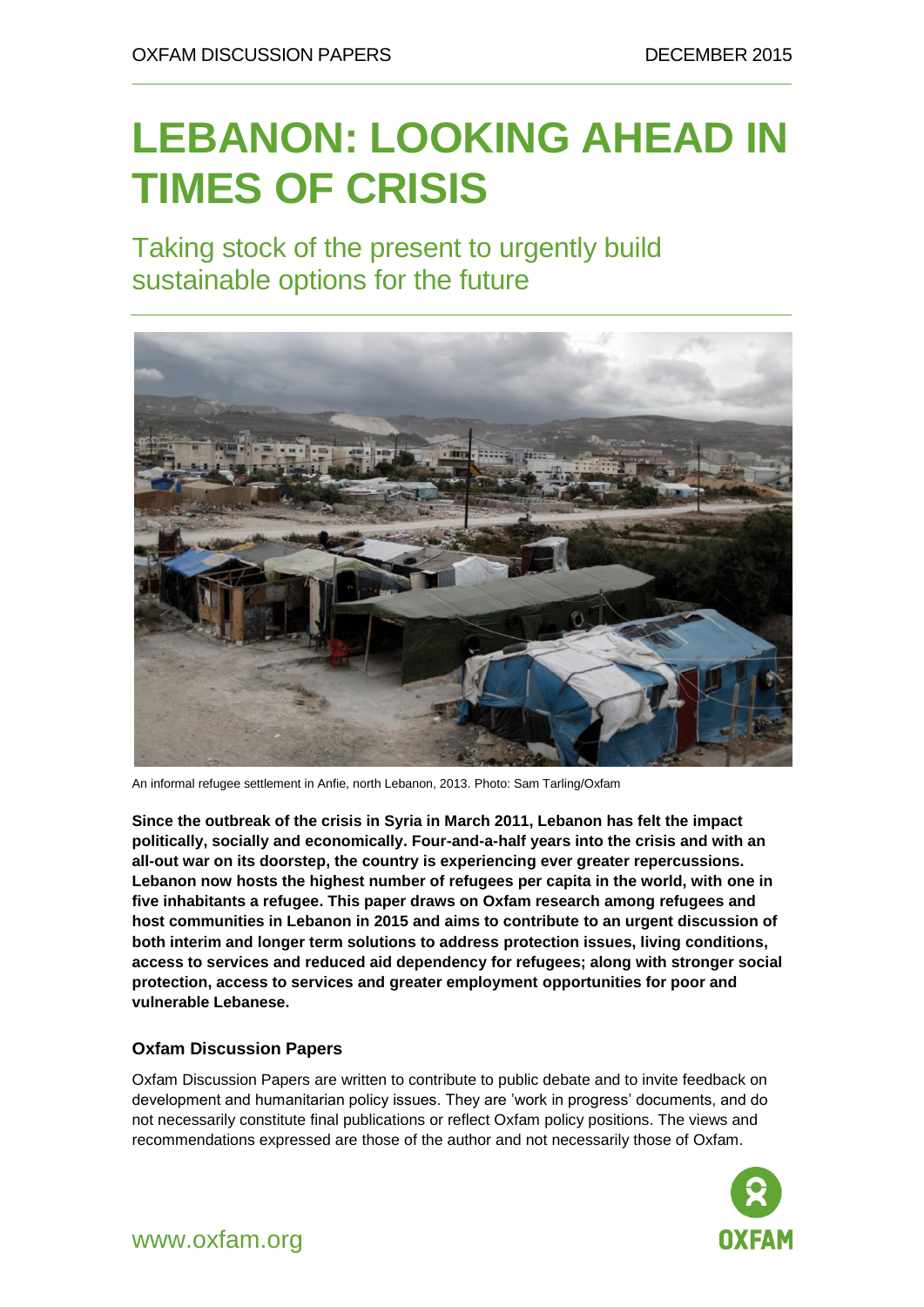# **CONTENTS**

| 1.2 Decentralizing problems: reliance on municipal-level responses  12  |  |
|-------------------------------------------------------------------------|--|
| 1.3 Economic Impacts - reinforcing patterns of inequalities  14         |  |
|                                                                         |  |
|                                                                         |  |
|                                                                         |  |
| 2.3 Refugee perceptions: limited options and increasing desperation  18 |  |
| 3 Lebanese poor: harsh realities and pushed to the limit  24            |  |
|                                                                         |  |
|                                                                         |  |
| Conclusion: Policy options and key questions for consideration 29       |  |
|                                                                         |  |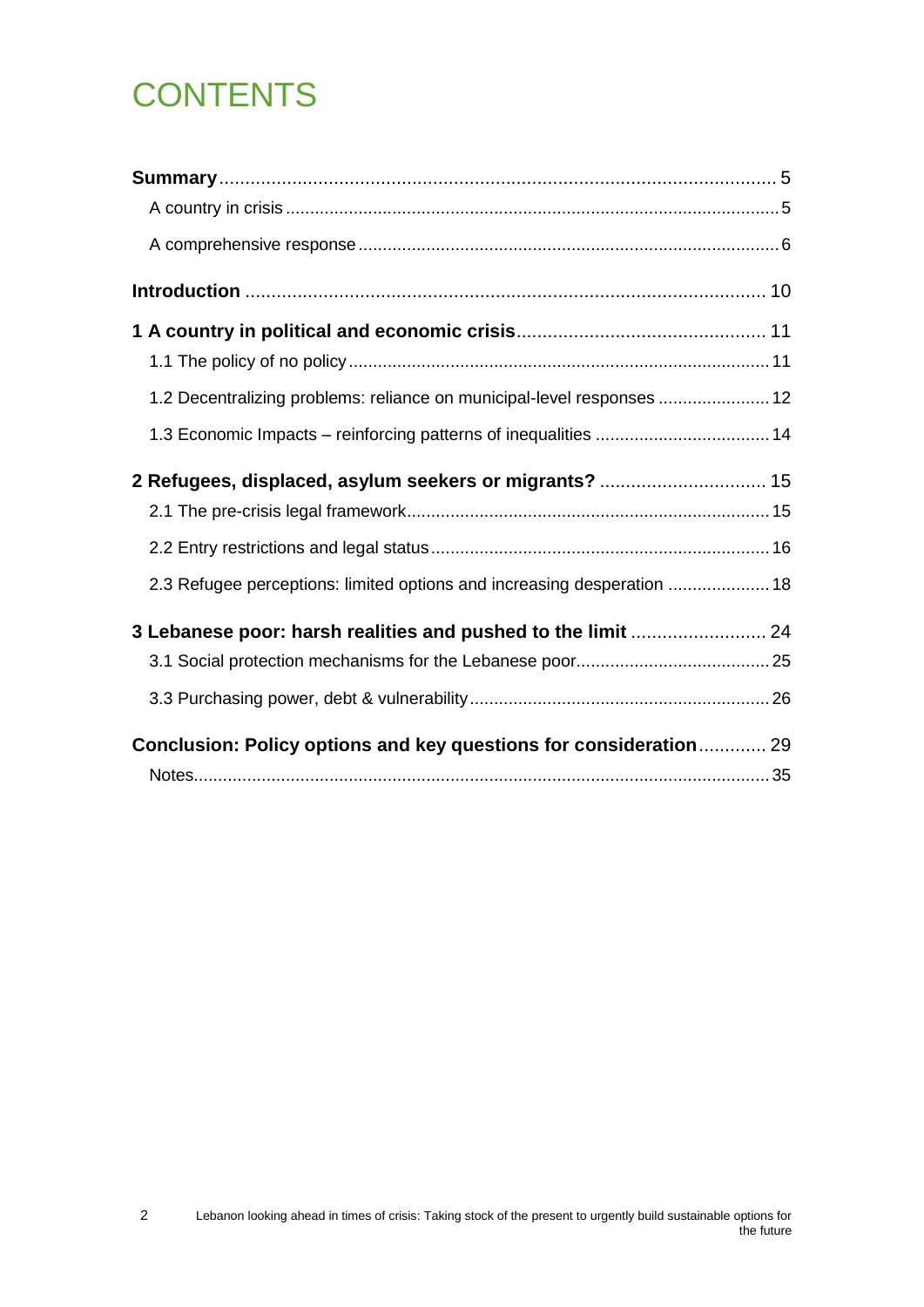## ACKNOWLEDGEMENTS

This paper would not have been possible without the support AND contributions of the OXFAM Lebanon team that work tirelessly to improve the lives of vulnerable communities across Lebanon.

Oxfam would like to acknowledge the researchers who conducted the three pieces used as evidence for this paper:

- **Merits Partnerships,** Research into Self-Protection and Coping Strategies of Refugees from Syria and Host Communities in Lebanon
- **Nupur Kukrety**, independent consultant and Issam Fares Institute for Public Policy and International Affairs, American University Beirut, Poverty , Inequality, and Social Protection in Lebanon
- **Menapolis**, Local Governance under Pressure, Research on Social Stability in T5 area, North Lebanon

Oxfam would also like to thank George Ghali, ALEF Act for Human Rights, Dr. Carmen Geha, American University of Beirut, and Nayla Geagea, Independent Human Rights Lawyer for their review of and contributions to the paper of the paper.

### RESEARCH FOR THIS PAPER

This paper draws from programmes, partners and three pieces of research commissioned by Oxfam between March and August 2015. The first is Oxfam's annual survey of people's perceptions of protection risks and of the self-protection strategies used by the different groups residing in Lebanon. This is a qualitative study of the findings from 209 semi-structured interviews with Syrian refuges, Palestine refugees from Syria, and Lebanese and Palestinian host communities across Lebanon. It aims to capture changes over time in the protection situation and coping strategies of communities facing shocks, in rural as well as urban areas, across five different regions of the country. Interviewees were asked to describe their daily lives and if and how they have changed over time, the challenges they experienced, and how they were coping with those.

The second research focused on poverty, inequality, and social protection in Lebanon, in an effort to gain better insight into the lives and struggles of poor people in Lebanon, as well as the formal and informal support mechanisms accessed by them for their survival. This research is a qualitative study that provides a deeper understanding of the lives of poor households through 33 in-depth interviews and focus group discussions using a participatory research methodology framed by a modified<sup>1</sup> household economy approach (HEA).<sup>2</sup>

The third piece of Oxfam research was on social stability in the T5 (El-Koura, Bcharreh, Zgharta and Minieh-Dannieh) region of North Lebanon, where Oxfam has worked with both municipalities and refugee communities. This research project sought to understand the informal and formal power dynamics and governance structures at the local level. It also looked at the impact of the Syria crisis in this area, to understand the basic needs, priorities and concerns of Syrian refugees and host communities and how local actors can manage tensions and foster local development. It was carried out through 12 focus group discussions and 10 interviews with community members and leaders.

This paper was conceived and should be read as a tool for dialogue with various stakeholders within Lebanon and internationally to collectively identify options to effectively address the current crisis facing the country. Through this process, Oxfam intends to develop a series of briefings to analyse the key themes in more detail, in line with its programme and partnerships in Lebanon.

Lebanon: looking ahead in times of crisis. Taking stock of the present to urgently build sustainable options for the future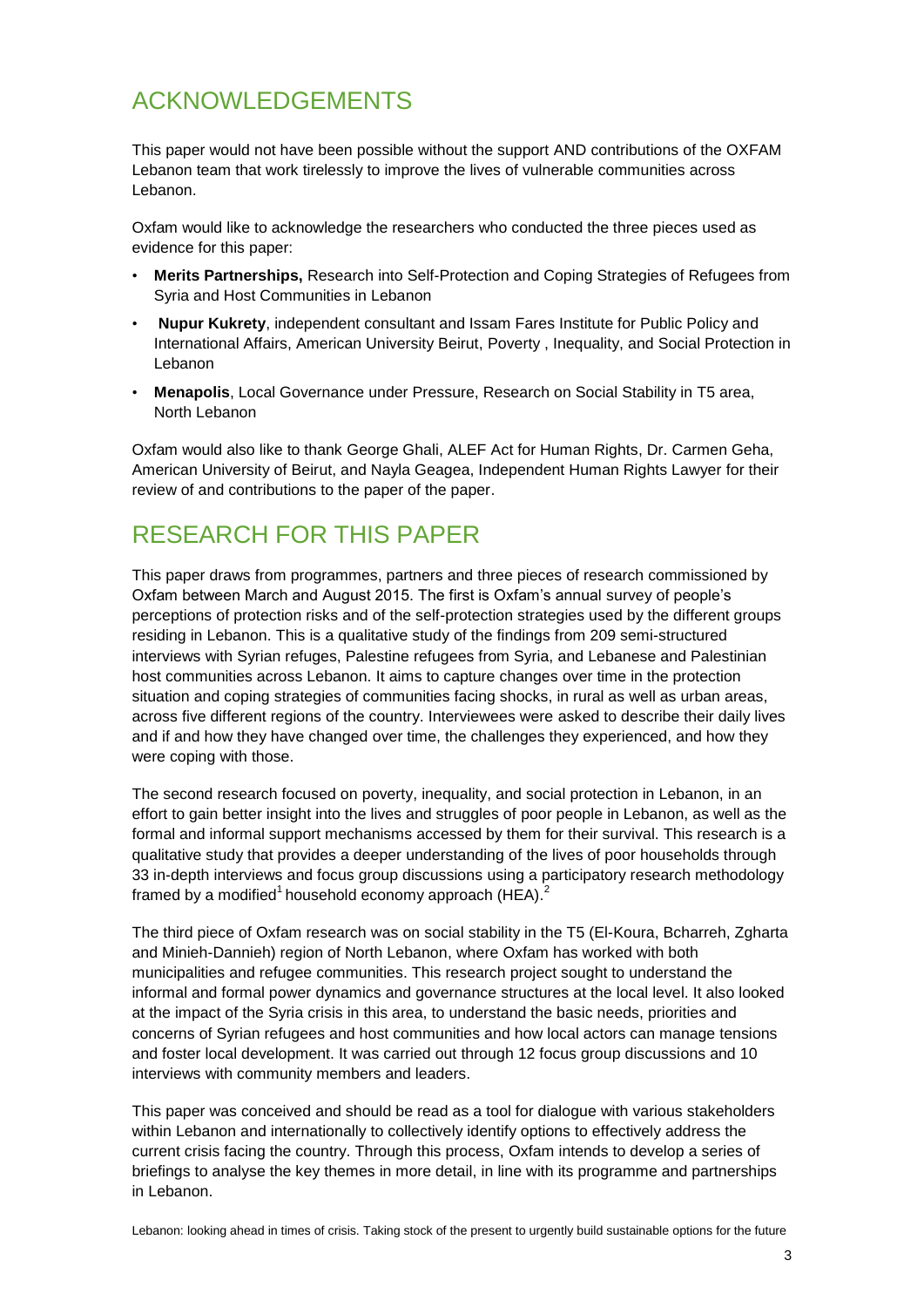#### **Oxfam in Lebanon**

In all its country programmes, Oxfam applies a 'one programme' approach – integrating humanitarian, development and policy initiatives to effect change and address root causes of poverty, suffering and inequality.

In the current Lebanese context of existing development and governance challenges as a backdrop to a humanitarian refugee crisis, Oxfam's one programme approach aims to respond to the clear need for parallel and complementary humanitarian and development work.

Drawing on Oxfam's global areas of expertise and its overall focus on poverty and inequality, Oxfam in Lebanon focuses on economic justice, humanitarian assistance, women's rights and gender justice, and active citizenship, with advocacy on all four thematic work streams.

For humanitarian programming, this means integrated WASH (drinking water, waste water, sanitation and solid waste management), protection, and multi-sector cash programming as well as improvement in livelihoods for Syrian and where relevant, Palestinian populations. A specific focus on women's rights and 'safe programming' are integral to this work.

In development programming, Oxfam works with partners to address governance issues, including supporting the provision of basic services to people living in poverty in Lebanon, a crucial complement to any humanitarian assistance to refugee populations – in addition to promoting transparent, accountable resource management and equitable wealth distribution. Based on value chain analysis, Oxfam also works to promote small businesses in relevant markets and works with the private sector to create job opportunities for women and youth. With its particular focus on working with women and youth, Oxfam aims to strengthen a rights-based approach to active citizenship at local and national levels.

Oxfam has been championing women's rights and empowerment in Lebanon for over 10 years. Empowering women through economic engagement to take a stronger role in decision making at home and within communities, and promoting women's access to justice are core components of Oxfam's work.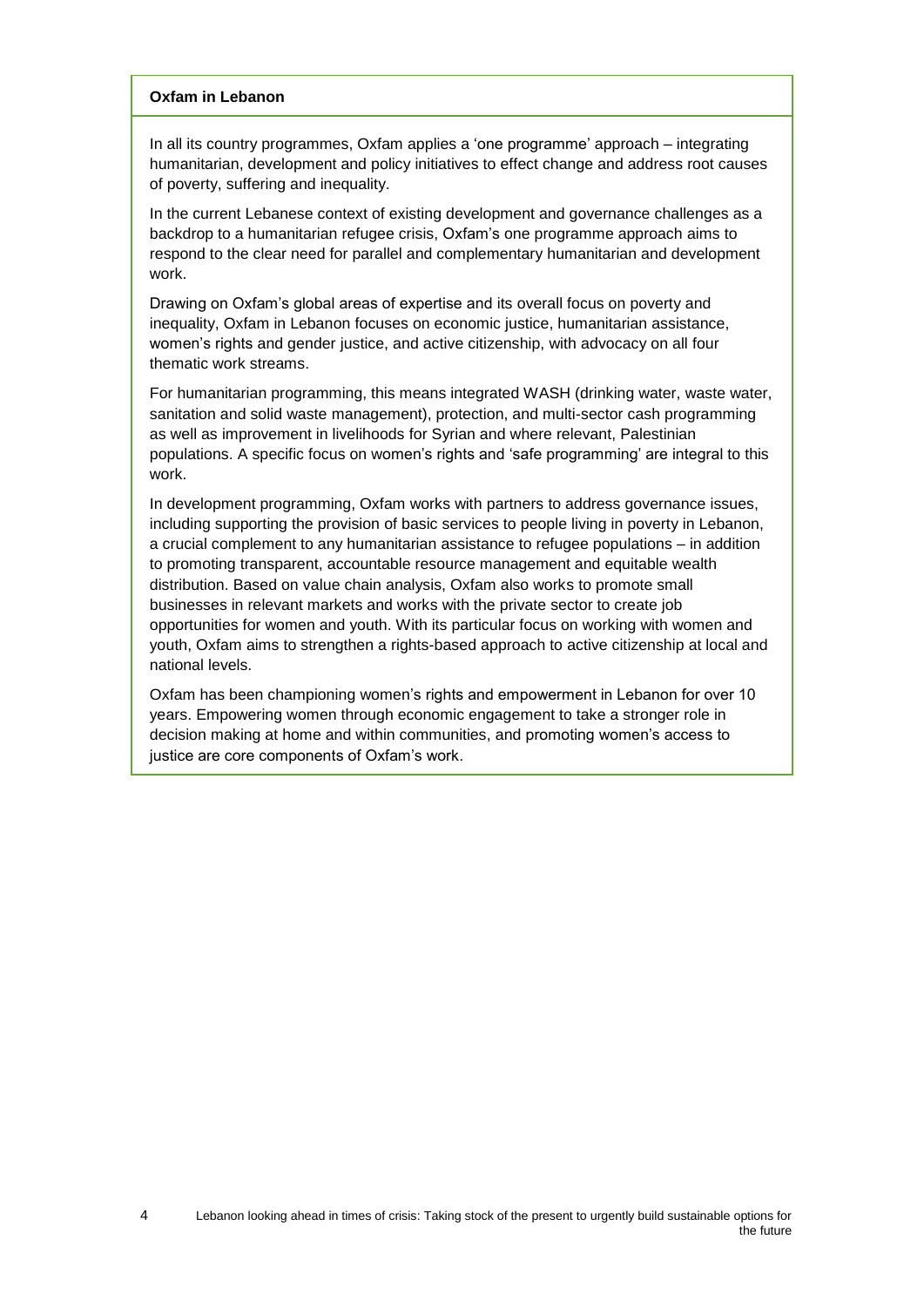## <span id="page-4-0"></span>**SUMMARY**

Oxfam has been present in Lebanon since 1993. Over the past four years Oxfam has, like many humanitarian organizations, scaled up activities in Lebanon in response to the Syria conflict and resulting refugee flows. It is increasingly apparent that traditional approaches to displacement response are failing to meet the needs of refugees, but also of neighbouring countries as economics, poverty and displacement become increasingly intertwined. In Lebanon in particular, shaped by sectarian politics and subject to regional political dynamics, governance challenges add an additional layer of complexity.

Considerable analysis has been undertaken to date on the challenges and impacts on and of Syrian refugees in Lebanon – including by Oxfam<sup>3</sup> – but the bulk of this analysis is seen through the lens of the wider Syria crisis and often fails to take into consideration Lebanon itself as a country in crisis or use a wider inequality and poverty lens. This discussion paper aims instead to bring together the key areas of displacement – including pre-existing refugees – economics, poverty and governance in Lebanon and from a Lebanon perspective, highlight some of the challenges that the country and the people in its territory are confronted with.

In doing so, the paper deliberately raises difficult realities for populations within Lebanon, reflecting very real policy and programme challenges drawn from Oxfam's programmes, partnerships and community consultations over the past year as it attempts to reconcile its response to poverty with a humanitarian response to displacement, using a comprehensive rights based approach relevant to all segments of the population. Many of these realities echo global concerns around asylum, migration and host community fears, but they also point to the need for a fundamental shift in national and international engagement in Lebanon.

The paper also outlines policy propositions rooted in national and international rights frameworks as a basis for dialogue – which, if used to build a more comprehensive framework for engagement in Lebanon, could help to re-think approaches to long-term solutions for Lebanon as a whole, and for the displaced populations living there.

## <span id="page-4-1"></span>A COUNTRY IN CRISIS

Since the outbreak of the crisis in Syria in March 2011, Lebanon has felt the impact politically, socially and economically. Almost five years into the crisis, 4 the repercussions have steadily increased. Today, Lebanon hosts the highest number of refugees per capita in the world, where 1 in 5 people is a refugee amounting to a 30 percent increase in population. Refugees are dispersed in more than 1,700 localities across the country, and a high proportion of them are under 18 years of age, <sup>5</sup> with growing signs of vulnerability among refugee and host communities alike.

At present, the total estimated cost of the crisis on the Lebanese economy is US\$7.5bn annually of which \$1.1bn is in increased expenditure due to an increased demand for services.<sup>6</sup> The increased demands on government revenue has dramatically affected local authorities, the first responders to the crisis, and particularly so the communities where population increase has been significant and at times as high as 100 percent.

The majority of Syrian refugees in Lebanon have been welcomed by the poorest Lebanese communities, in part due to lower living costs in those communities.<sup>7</sup> About 86 percent of Syrian refugees live in 242 communities<sup>8</sup> where 66 percent of Lebanese are living on less than \$4 a day.<sup>9</sup> Poverty figures for Palestinian communities, which have also received refugees, tend to be even higher. These communities have also been most affected by rising living costs, inflation and reduced public services, with limited public or international investment to date in expanding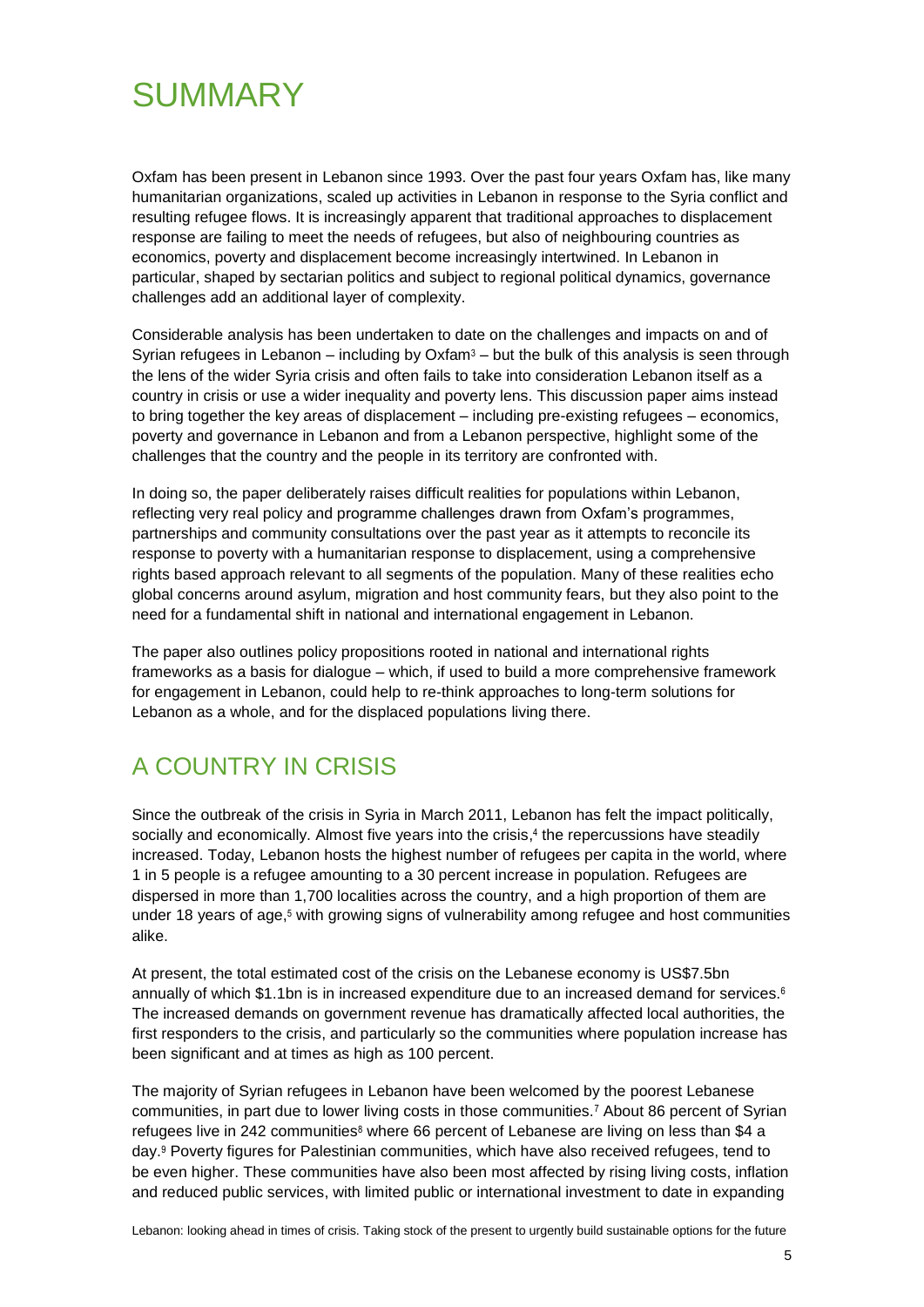poverty reduction programmes, employment schemes or public service provision to such areas. Prior to the Syrian crisis in 2011, 37 percent of Lebanon's population was estimated to be living on \$4 a day.<sup>10</sup> By the end of 2014, it is estimated that approximately 170,000 additional Lebanese were pushed into poverty and the unemployment rate doubled to above 20 percent, mainly among unskilled youth, as a result of poor governance and management of the crisis.<sup>11</sup>

*'We have never had enough to buy a single item for our house since we got married. All these items you see here were purchased at least 20 years ago.'* 

Lebanese women to Oxfam researcher

Against this backdrop of rising inflation and living costs, refugees themselves are experiencing the significant impact of the Lebanese government's October 2014 Policy that went into effect in January 2015, aimed at managing the displacement crisis within Lebanon. The policy presents the GOL's goals and assumptions on the crisis, but lacks a clear implementation mechanism. Through the October Policy, the GOL declared its intention to first, reduce the number of refugees on its territory by controlling border access; second, to address rising security concerns, including by bolstering municipal police units to manage the displaced population; and third, to ease the economic impacts of the crisis. Syrian refugees present in the country before the October policy came into effect are now requested to sign a pledge not to work, in order to renew their residency on the basis of registration with UNHCR; or to renew residency by obtaining sponsorship from a Lebanese national. Both options offer little legal protection, with no or limited legal livelihood options. As a result of these measures and as of September 2015, an estimated 60 percent of Syrians and 90 percent of Palestine refugees<sup>12</sup> from Syria (PRS) lack valid residency documents, undermining their protection and increasing the risk of exploitation.<sup>13</sup> The 2015 Vulnerability Assessment of Syrian Refugees (VASyR) found that 70 percent of all Syrian refugees are now living below the poverty line, with 50 percent below the survival level (up from 29 percent in 2014). At the same time, it is estimated that 70 percent of Palestine refugees from Syria are living below the poverty line. Add to this, 91 percent of PRS families lack food or the money to buy food.<sup>14</sup>

*'I fled the war without anything. I came here and I can't make a living. People sometimes give me things but I can't pay rent and I can't pay for things. I'm afraid to walk in the streets, I start trembling because my residency permit has expired…they have put impossible conditions on us…we're suffocating, we're desperate.'*

Syrian man, over 30 years of age, Tripoli

## <span id="page-5-0"></span>A COMPREHENSIVE RESPONSE

This paper will argue that the current situation in Lebanon is no longer sustainable, either for the refugee populations or the Lebanese poor. National and international responses to date are largely inadequate, meaning that refugees from Syria are increasingly searching for alternative durable solutions by themselves, while poor Lebanese and Palestinian communities continue to bear the brunt of rising living costs, reduced public service capacity and unemployment nationally, and in some cases are themselves seeking alternatives, including attempting migration to Europe.

Without a more comprehensive response that is specifically tailored to the wider Lebanon context, there is likely to be a significant increase in some of the impacts on people and the negative coping mechanisms they are adopting. For refugees, these include dangerous onward migration and increasing repercussions in terms of health, education and well-being. For Lebanese and Palestinian poor, Oxfam's research shows growing poverty and unemployment and an increase in negative coping mechanisms that include rising debt and diminishing access to basic services. Significant measures need to be taken by the Lebanese government to put in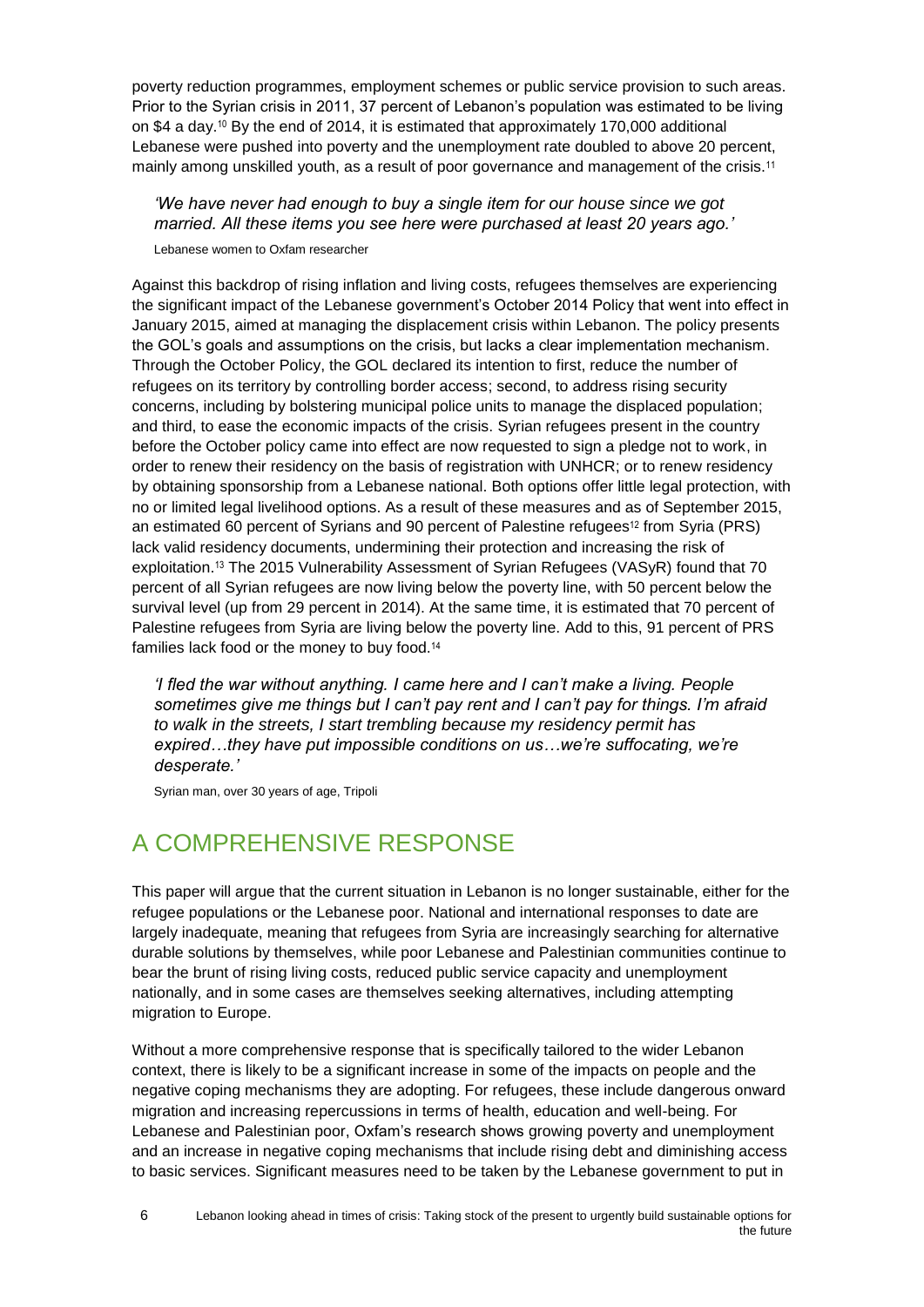place policies that ensure the protection of all people on its territory, guided by a rights-based approach and with constructive engagement from the international community.

Drawing on Oxfam's programme and partnerships in areas of protection, poverty reduction and governance, a selection of policy options outlined below will be presented and discussed at roundtable discussions and meetings on the issues reflected on in the paper with key policy makers, civil society groups, and development partners. This paper was conceived and should be read as a tool for dialogue with various stakeholders within Lebanon and internationally to collectively identify options to effectively address the current crisis facing the country.

#### **1 A comprehensive Syrian Refugee Policy that allows refugees to live in safety and with dignity**

Five years into the Syrian crisis, with no indication that the conflict will end soon and a large refugee population that has been in exile in some cases for more than four years, the current displacement situation needs to be seen as a protracted refugee context.<sup>15</sup> A shift in policies and interventions by all stakeholders is needed. It should also be acknowledged that basic minimum standards and safeguards for a mass influx situation should be put in place (EXCOM parameters determine 'mass influx') within the context of EXCOM Conclusion No 22 – pending arrangements for a durable solution.<sup>16</sup> Lebanon itself has recognized that it is facing such a situation, Such a policy should be informed by global lessons learned in other situations of protracted displacement, including from recent history in the region. It should ensure that policies and practices implemented now are not counterproductive to the longer-term goal of durable solutions for refugees, and it should proactively contribute to enabling refugees to make future choices, including repatriation.

The Government of Lebanon needs to review its October 2014 policy, carefully assessing the wide-ranging impacts the policy has had one year on, and analysing the risks that can stem from the current situation if implementation continues. From this reflection a new comprehensive, multi-sectoral Syrian refugee policy should be developed that is grounded in international human rights law, and that can offer more constructive options for response. The policy would need to ensure a better protection of the refugee population during displacement, enabling Syrian nationals on Lebanese territory to easily access a form of legal status that grants them basic rights and allows them the capacity to sustain themselves. With a view to the future, the policy should include provisions that recognize and legitimize the importance for refugees to maintain connections with their country of origin as a positive contribution to a more sustainable return and reconstruction in the future, by allowing for a certain degree of legal movement to Syria, while maintaining a right to protection in Lebanon.

Although Lebanon is not a party to the 1951 Convention Relating to the Status of Refugees, this is not an obstacle to the development of a strategic and comprehensive refugee policy. As one of the first signatories to the Universal Declaration of Human Rights and a party to several key international conventions, Lebanon has a number of frameworks at its disposal that can serve as a guide in developing a comprehensive approach.

#### **2 Resettlement, humanitarian admissions and other safe and legal routes as part of a 'comprehensive solutions package'**

To support Lebanon – and neighbouring countries – in dealing with this mass influx, the international community must have a credible international approach to the refugee response, combining provision of aid funding with the creation of more legal and safe routes for seeking relocation to rich countries, including within the region. This can be achieved through widening the mechanisms for applications for asylum, legal migration channels and increasing resettlement numbers; looking to learn from global best practice and experience in other regions.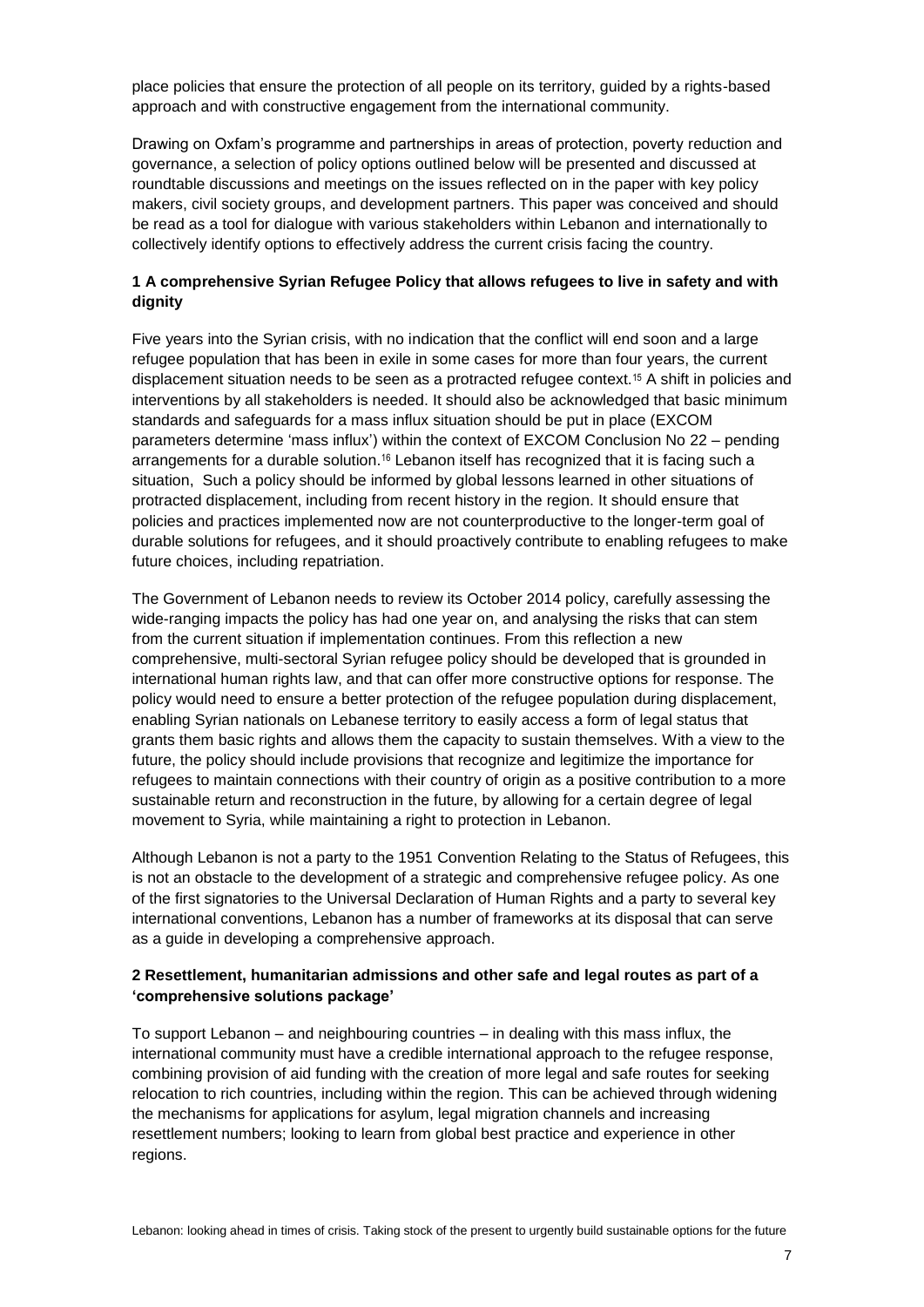With living conditions in Lebanon deteriorating across the board, and protection and access to basic rights and needs not guaranteed, migration to a third country is often seen as the only way to exercise one's right to seek protection. Recognizing that the sheer size of the displacement makes it extremely challenging for the country to ensure quality of asylum for the whole refugee population, the international community has an obligation to provide additional support through resettlement and other relocation options. Rich countries should increase resettlement quotas for the most vulnerable refugees as well as subsidiary protection or other forms of humanitarian admission including family reunification to a fair share of 10 percent of the total refugee population by the end of 2016.

Resettlement as is currently implemented can only make sense, however, if it is part of a comprehensive solutions package17: rich countries must open legal and legitimate channels and schemes for onward movement,<sup>18</sup> accessible through application from the current country of first refuge. These alternative channels would provide more clarity and transparency for refugees wanting to leave the country and not having access to resettlement, including safe and legal routes for Syrians seeking protection to access – and remain in – their territories. Opening legal channels for access to third countries through voluntary applications would break the circle of forced movement, allowing for safe and dignified travel and recognized access to protection and asylum alternatives<sup>19</sup> Such schemes should include family reunification, academic and labourbased immigration opportunities, or other options while guaranteeing the rights of Syrians who would benefit from these solutions in line with the Refugee Convention

In order to allow refugee populations to live with dignity in a situation of protracted displacement, while minimizing tensions between communities and contributing to building longterm solutions, there is also a need for international donors to contribute their fair share of funding to appeals in order to ensure basic humanitarian needs are met. This should include funding for longer term programmes aimed at enhancing refugees' self-reliance. Sufficient resources and space need to be made available to ensure that aid agencies provide aid impartially and strictly on the basis of needs, without consideration of nationality or the status of beneficiaries, in respect of the do-no-harm principle and taking into account the needs of other vulnerable and marginalized communities in Lebanon.

#### **3 Local governance structures that are fully supported and funded, with rule of law respected**

The local delivery system is under intense pressure. Investments in local economic development are not enough. Municipalities in Lebanon have had to bear the brunt of the refugee response with few resources and little capacity. This has pushed them to make decisions that are not always in line with national and international legal frameworks that contribute to equitable local economic development. Investing in local government – including capacity building and improving the quality of service delivery – can create a clear line of accountability from local representatives to constituents and ensure responsiveness to citizens' needs.

Aid that does not contribute to such development has the potential to leave needs unmet and exacerbate tensions and perceptions of marginalization. It is clear, however, that traditional means of funding have not been tailored to such a large-scale, protracted crisis. Ensuring municipalities have access to resources allocated to them through the distribution of resources of the Independent Municipal Fund in an equitable, transparent, and timely manner, in addition to releasing additional resources to satisfy the increasing demand for public goods and services would pave the way for local economic development.<sup>20</sup>

8 Lebanon looking ahead in times of crisis: Taking stock of the present to urgently build sustainable options for the future The Government of Lebanon should prioritize necessary reforms, including the draft decentralization law and resources distribution law to ensure municipalities have the independence and legitimacy to respond to constituents' needs and to specific needs resulting from the refugees' presence on their territory. The international community on the other hand should ensure that Lebanon, as a middle-income country, has access to funding mechanisms to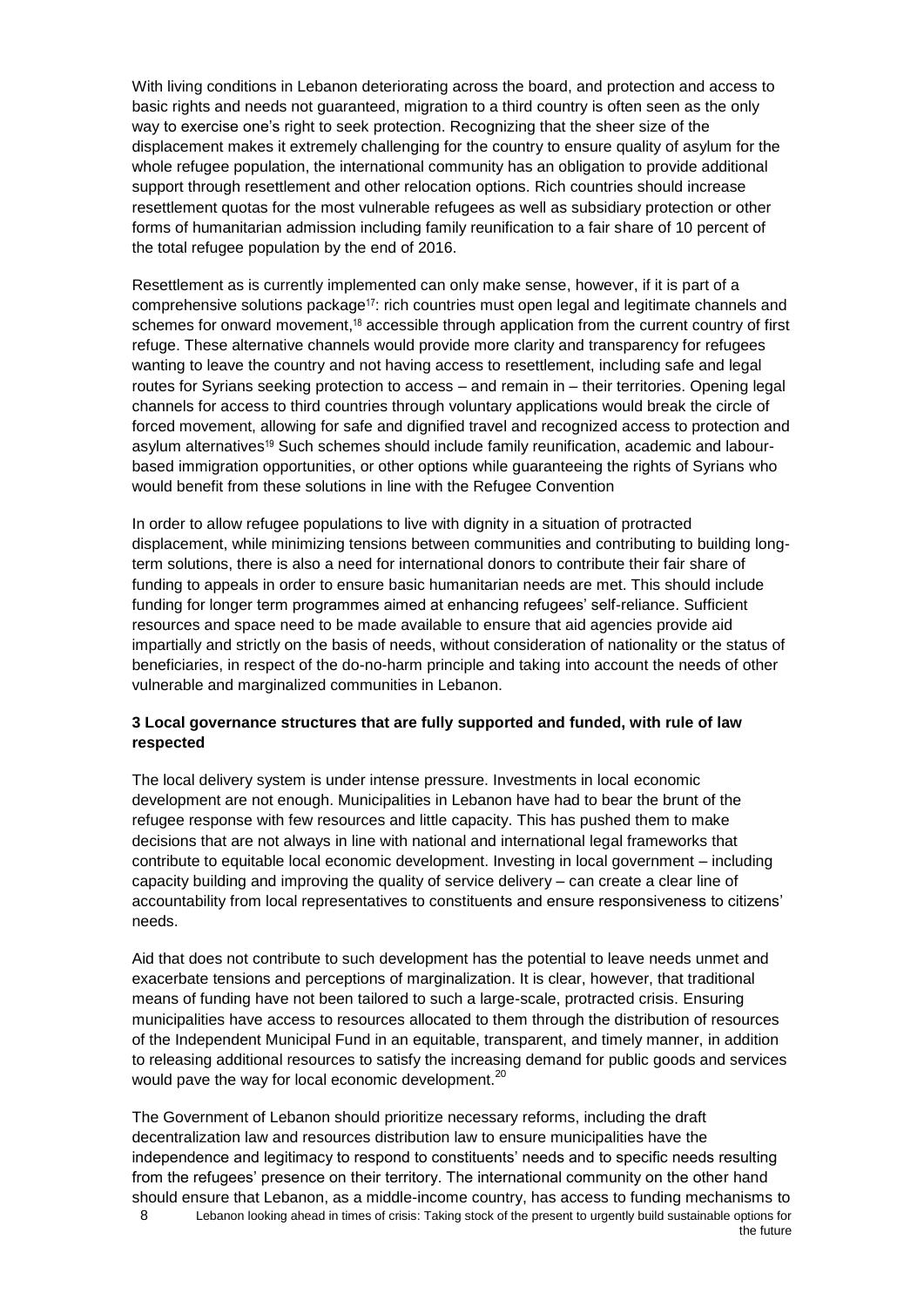help it deal with the demographic shock it is experiencing and its growing financial needs. Agreeing financial modalities that can help build in effectiveness and transparency is in the interests both of addressing social inequalities and as a confidence measure towards international investors.

#### **4 An effective and funded social protection strategy**

People living in poverty, regardless of their social and legal status, should be protected from risks in their efforts to move out of poverty. Such support would help households cope with the impact of poverty and stem the intergenerational transfer of poverty. In order to do this the Government of Lebanon, with the support of international donors should work to introduce an expanded and effective social protection strategy that significantly benefits all poor families in Lebanon. Although the Lebanese government has not officially committed to setting up a social protection floor, elements of a social protection floor already exist in the country with the NSSF, ENPTP and other health-service-related programmes. A social protection floor would provide a basic set of transfers in kind or in cash to the most vulnerable populations, thus ensuring they are able to deal with shocks and stresses without having to compromise on their rights. A well thought out strategy and action plan to incrementally build a social protection floor should be initiated.

#### **5 Prioritize job creation based on labour market assessments and access, to create and protect employment for all**

Lebanon has not managed to generate inclusive growth – a crucial complement to investments in expanding social safety nets. Weak job creation has fallen behind an increasingly growing labour force that has been affected by the refugee crisis.<sup>21</sup> Job creation, however, must be based on a comprehensive assessment of the labour market which identifies needs and leads to support for existing sectors as well as investment in new ones. Social protection for workers also contributes to social stability, and curbs the rise of the informal employment sector and protects the poor against shocks. Respect for the labour law is crucial in this regard, as the law establishes a right to employment, as well as employer and employee protection. In addition, enforcing the current social protection mandate to ensure that those who should receive NSSF have access to their entitlements and that employers are paying in what is required is also necessary as more jobs in the formal sector are created.

Bilateral dialogue among different international actors can support the GOL in identifying new and innovative legal frameworks that provide employment opportunities for Syrians while protecting the employment of all workers. The current framework, in limiting access to employment for refugees, is likely to have damaging costs for the economy and for the Lebanese poor; a problem which international donors can help to address. Past experience has shown how the ability of refugees and displaced people to be more self-sustaining and avoid poverty in situations of protracted displacement, contributes to a more certain and sustained return and reconstruction in their countries of origin after displacement.

Heavy investment by the international community in Lebanon (potentially including economic trade zones and fair trade agreements) is imperative to kick-start the economy, create jobs, and move towards equitable growth. Lebanon should seek to benefit from large-scale investments over the medium term through the opening of the labour market, based on market analysis, to trigger economic growth while at the same time actively improving the quality of asylum for refugee populations on Lebanese territory.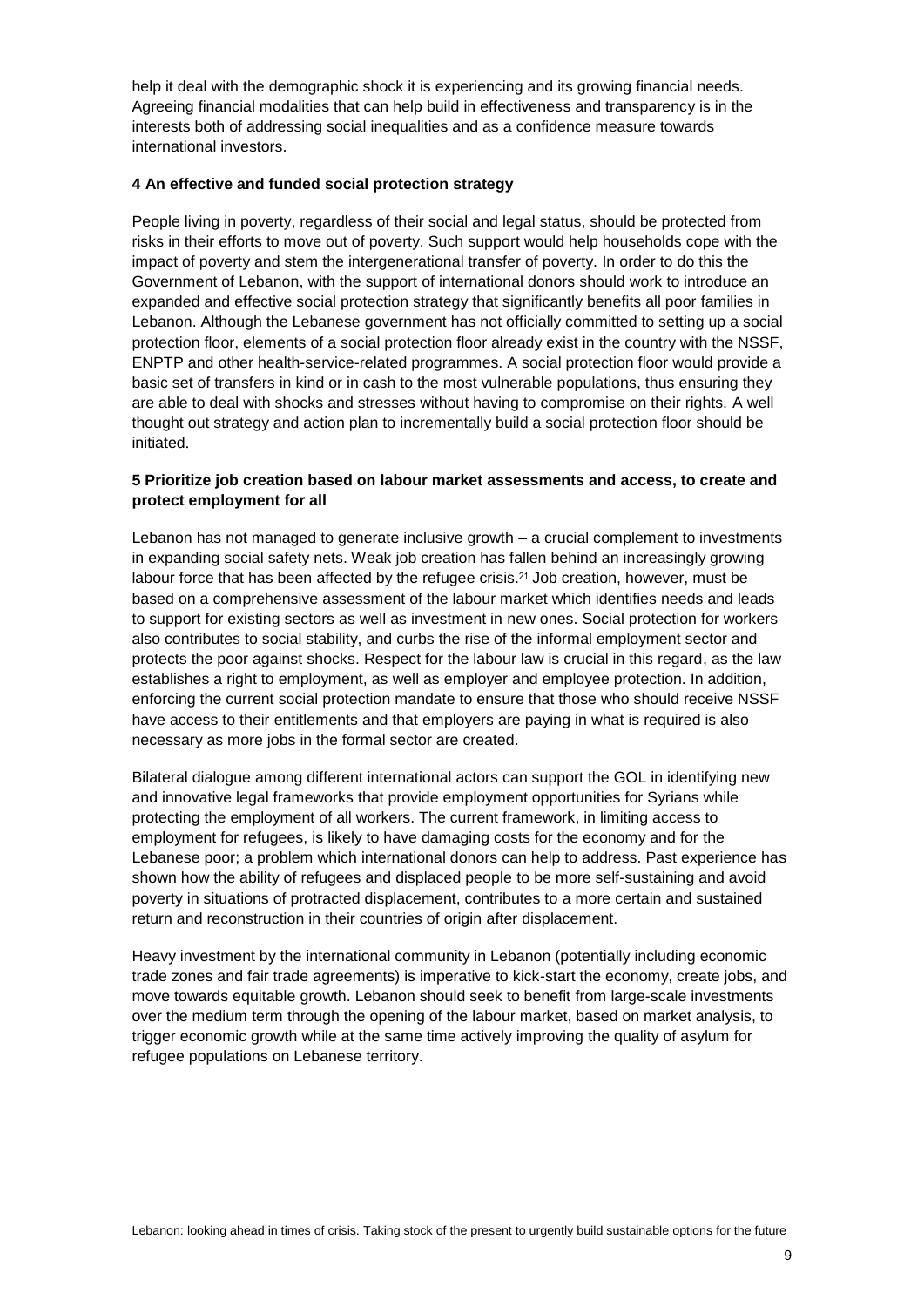# <span id="page-9-0"></span>1 INTRODUCTION

Since the outbreak of the crisis in Syria in March 2011, Lebanon has felt the impact politically, socially and economically. Four-and-a-half years into the crisis and with an all-out war on its doorstep, the country is experiencing ever greater repercussions. Today, Lebanon hosts the highest number of refugees per capita in the world, with one in five people a refugee, dispersed in more than 1,700 localities across the country, and a high proportion of them under 18 years of age.<sup>22</sup> This amounts to an unprecedented 30 percent increase in the population of this tiny nation, with its own long history of civil conflict and external intervention. Thirty years of Syrian military presence, as well as a pattern of social injustice and conflict, have influenced government, policies and decision-making and the public perceptions of the Lebanese. Lebanon is currently experiencing political deadlock within constitutional institutions: the presidency, the legislative, and the executive. This has paralysed public policy and made it difficult to actively address any crisis the country is faced with. Crucially, it has directly impacted on both the government's approach to the Syria refugee influxes and on wider international engagement with Lebanon.

Lebanon's experience highlights a number of recurring challenges seen globally in responding to large-scale, protracted displacement. Reflection and analysis can serve as an opportunity for the re-evaluation of national and international policy positions towards this now protracted and global crisis, to support a comprehensive solutions framework. A comprehensive solution is one that addresses protection issues, living conditions, access to services and reduced aid dependency for refugees; along with stronger social protection, access to services and greater employment opportunities for poor and vulnerable Lebanese. This comprehensive approach must at the same time take into account interim as well as longer-term solutions, including but not limited to the traditional durable solutions<sup>23</sup> that are not available to the vast majority of refugees in Lebanon.

Yet, as the paper will discuss, structural decision making and governance challenges are at the heart of the problem in Lebanon, making policy responses to the needs of the country extremely ad-hoc, inconsistent, and therefore problematic, especially during times of crises. A comprehensive response therefore needs to acknowledge, and proactively engage which such challenges.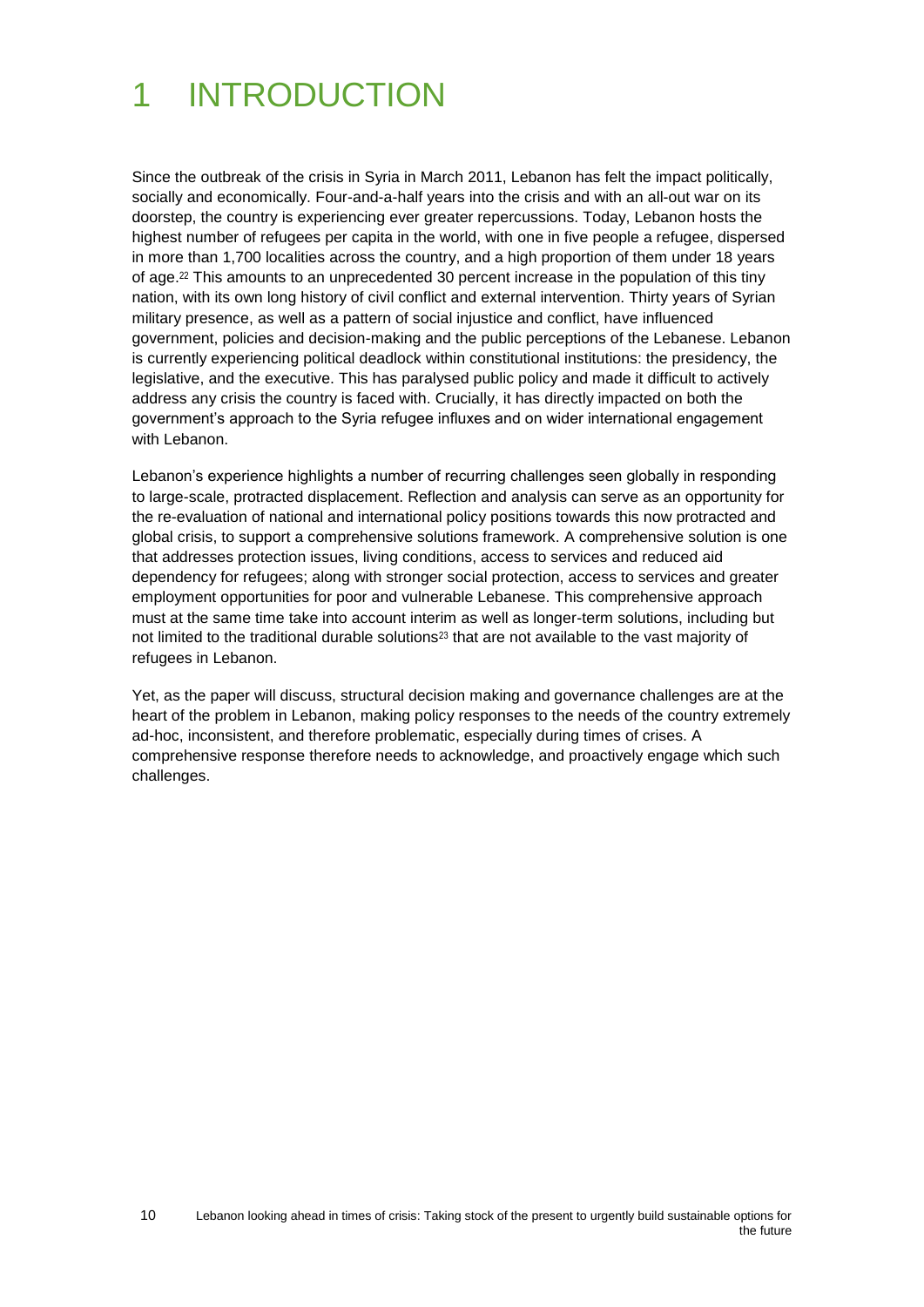# <span id="page-10-0"></span>1 A COUNTRY IN POLITICAL AND ECONOMIC CRISIS

Since the Syrian crisis erupted in 2011, Lebanon's population of just over 4 million has grown by 30 percent. The nation currently hosts an estimated 1.5 million Syrian refugees, of which 1.1 million are registered refugees, and 43,377 Palestine refugees from Syria. <sup>24</sup> This amounts to the highest number of refugees per capita in the world.

As of September 2015, the UN/GoL Lebanon Crisis Response Plan for the refugee crisis was only 48 percent funded, as committed funding has failed to keep pace with needs. In addition, political paralysis at the presidential, legislative and executive levels has made it difficult for actors such as the World Bank to release much needed money allocated to Lebanon to support longer term developmental needs for infrastructure and economic development.

More recently, discussions among international donors have shifted to 'resilience', whereby longer term financing is made available to Syria's neighbouring countries. While the recognition is welcome that both humanitarian and developmental funding is necessary, it is clear that the basic needs of refugees as well as those of host communities are still not being met and that it is not an 'either/or' option.

## <span id="page-10-1"></span>1.1 THE POLICY OF NO POLICY

Lebanese governments through the years have consistently struggled to provide comprehensive policies that reflect public needs and interests.<sup>25</sup> Cycles of internal, regional and international stresses have hampered Lebanon's development trajectory, perpetuated fragility, and exacerbated social and political tensions, reflective of systemic structural problems.<sup>26</sup>

These shortcomings have become increasingly visible in the face of the growing regional and refugee crisis.<sup>27</sup> At the onset of the Syria crisis, the Lebanese government adopted an official policy of 'dissociation' towards developments in Syria in order to preserve the delicate political<sup>28</sup> balance between the various sectarian forces, which as Lebanese political factions, were unable to agree on a unified position. Eager to maintain this balance, the government presented dissociation as a form of neutrality, while hoping that the crisis would be resolved quickly. In reality, however, this policy merely exported deadlocked political decisions in Lebanon to Syria, as different political groups played out their positions through political and armed interventions. This has effectively led to a *de facto* paralysis of the major political institutions. The country has been without a President since May 2014. Parliamentary elections scheduled for 2013 have been postponed twice. Meanwhile, the executive branch has been unable to make any decisions or achieve necessary consensus among political factions on all major policy issues.

This policy of dissociation has translated into a series of decisions and actions with both intended and unintended consequences, primarily for refugees, but also for the Lebanese, as refugees poured into the country despite the absence of a policy to respond to the influx. In light of the experiences of Palestinian refugees in Lebanon, <sup>29</sup> the Lebanese government refused to establish official relief camps for Syrian refugees, fearing such a move would lead to a permanent settling of them and a potential shift in the country's confessional and demographic balance.<sup>30</sup> As a result, Syrians sought refuge in informal settlements, where they had to provide for their own shelter in the most underdeveloped and impoverished rural areas, or in urban poverty belts.<sup>31</sup>

In February 2014, following months of consultation, a new government was formed in Lebanon. By April 2014, the number of refugees in the country had reached over one million. This was in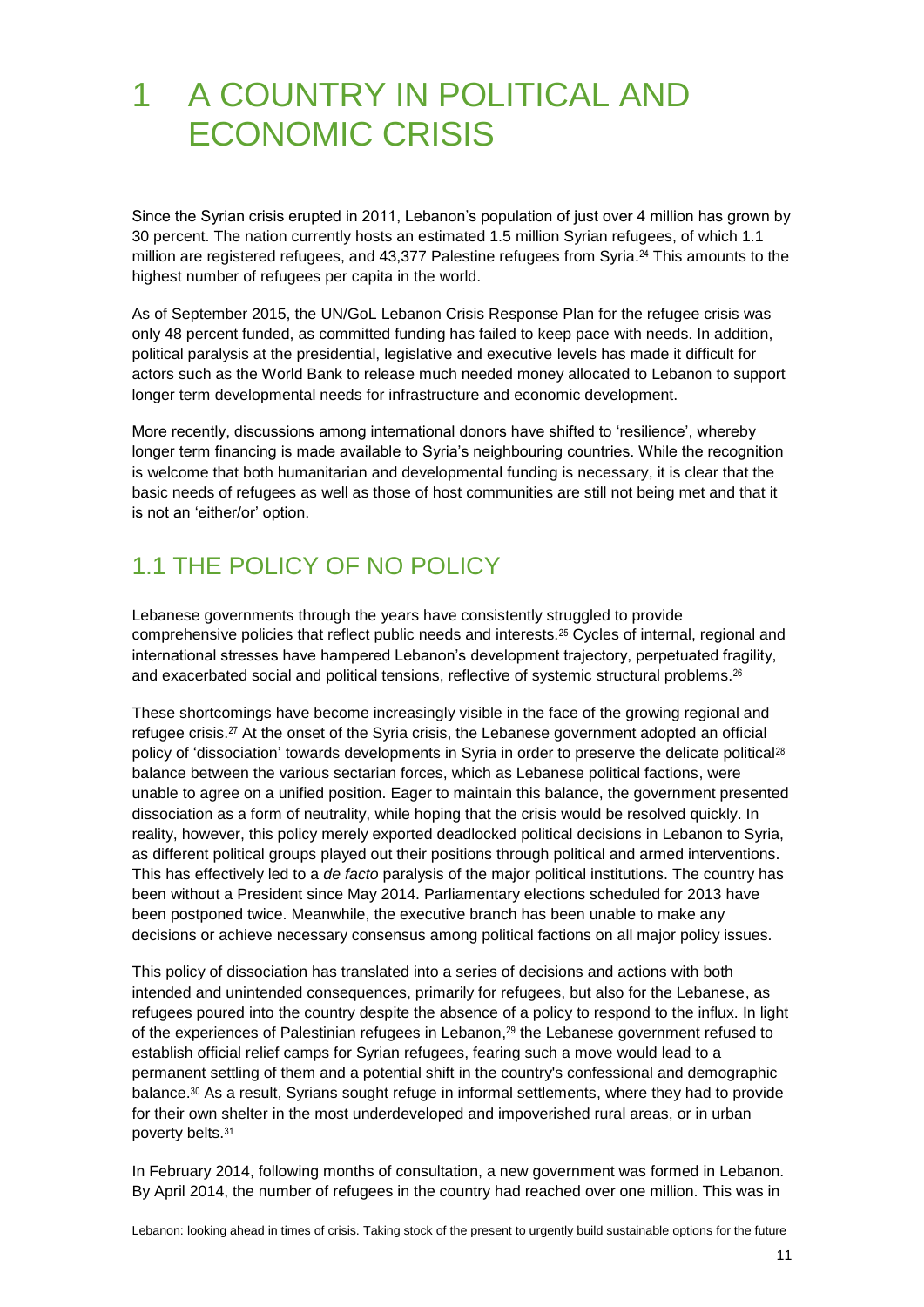part thanks to the open border agreement between Syria and Lebanon which allowed Syrians to cross freely and to obtain legal status easily and with limited costs.<sup>32</sup> Soon the wider impacts of this massive population influx, coupled with an inadequate response aimed mainly at the refugees themselves, became apparent: economic stagnation, challenges in aid delivery and growing pressures on public services were all attributed to these developments, at a time when a spill-over of the conflict along the north-eastern border raised concerns over presence of radical Islamist groups inside Lebanon.

In response, the new government made two key decisions in October 2014. First, it decided to work with the UN to develop a Lebanon Crisis Response Plan (LCRP) $^{33}$  as part of the UN's Regional Refugee and Resilience Plan, to mitigate the effects of the crisis on Lebanon and affected communities.<sup>34</sup> Second, it issued a 'Policy Paper on the Syrian Crisis' that aimed to manage the displacement crisis within Lebanon. The paper presents the GOL's goals and assumptions on the crisis, but lacks a clear implementation mechanism and came relatively late in terms of refugee response planning. Through the October Policy, the GOL declared its intent to first, reduce the number of refugees in its territory by controlling border access; second, address rising security concerns, including bolstering municipal police units to manage the displaced population; and third, to ease the economic impacts of the crisis by, among other things, strictly enforcing laws governing displaced persons and foreigners to protect Lebanese employment and employment generally.<sup>35</sup> The wide-ranging impacts of this policy on refugees and host communities alike are discussed in section 2.

### <span id="page-11-0"></span>1.2 DECENTRALIZING PROBLEMS: RELIANCE ON MUNICIPAL-LEVEL RESPONSES

Political deadlock at the central government level transferred the burden of crisis management to municipalities where the impact of the influx was immediately visible. Recent Oxfam research conducted in five districts in north Lebanon found that local authorities considered the central state to be absent and that the municipalities and the local communities were left alone to deal with the complex issues of the crisis, such as housing shortages, sewage treatment, healthcare service provision and security. Local authorities have limited administrative and governance capacities to address the protracted and massive refugee crisis. This has contributed to high levels of frustration among local populations**.**

*'Our spending has doubled in every direction. At the same time, we have a limited ability to tax Syrians who are already suffering. And we don't have any compensation from the central government. So, what do you want us to do?'* 

Municipal leaders, north Lebanon

Municipalities also have limited financial capacities. What they have they receive from the Independent Municipal Fund $36 - a$  central, intergovernmental grant-funding system that transfers resources such as taxes and fees from central to local governments. The municipalities' resources are often drained by the basic needs of the local population and the provision of essential infrastructure. Of 1000 municipalities in Lebanon, 70 percent have less than 4000 registered inhabitants. An estimated 80 percent are administratively and fiscally weak.<sup>37</sup> For example, Deddeh, a town in El-Koura where Oxfam has worked, has a population of 3,993 Lebanese, and hosts around 2,500 refugees. The local municipal council is composed of four full-time employees: the president of the municipality, an assistant and two security personnel. This lack of administrative capacity restricts local authorities' ability to mitigate or respond to the deep socio-economic and political ramifications of the crisis, such as rising unemployment, intensifying social conflict and humanitarian needs. $38$  In the eyes of some interviewees the only functioning municipal councils are in the Union of Municipalities. $39$  These councils have the ability to undertake infrastructure projects and possess sufficient administrative capacity to plan and design long-term interventions.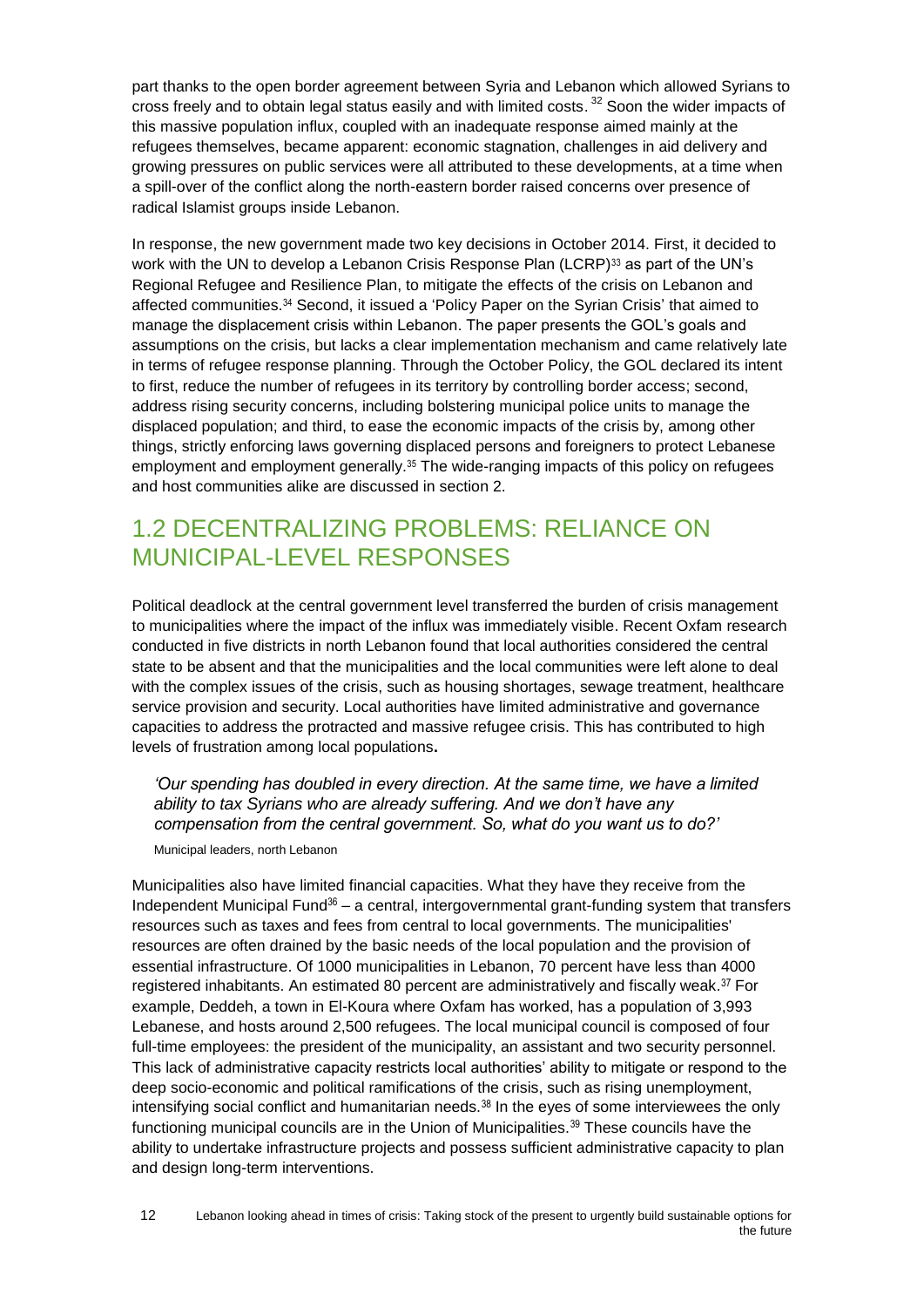*'This idea of decentralization is one big lie. There is no decentralization in Lebanon. I can't build a budget as a municipal leader, because I have to wait to see if the independent municipal council will send money. You can't run a municipality this way.'* 

FGD-Municipal leaders, North

Until January 2015 refugees were registered by UNHCR and rarely had to deal with local governments. In response to expressions of frustration of the local population, as many perceived ever-greater impacts on public services and living costs, local governments assumed responsibility for 'law and order'. This was promoted at the central level, where MOI specifically decentralized a certain component of security management with two circulars restricting the establishment of informal settlements – although this was interpreted very broadly by municipalities and used as the basis for evictions, for impeding the relocation of refugees after evictions, and for the establishment of curfews.<sup>40</sup>

The majority of municipal leaders also asked for support to introduce local police forces<sup>41</sup> to fight off a perceived increase in criminal incidents. While the perception is not corroborated with official data, this request was legally facilitated by the central government but with no funding or training to ensure the police operate in line with human rights principles and practices. Due to the absence of effective law enforcement, many areas opted for informal security networks, through which young Lebanese males conduct daily patrols to identify 'suspicious' security threats. Such patrols in rural areas are conducted with the knowledge of the municipality and local political party leaders.<sup>42</sup> They respond to Lebanese communities' perceptions of insecurity, which have led to some Lebanese adopting coping strategies such as staying home at night and keeping children inside the house.<sup>43</sup>

In the northern T5 area, several towns have experienced a 100 percent increase in population and are using curfews as a tool to manage fears and managing social tensions. Many municipalities are unaware that under Lebanese law enforcing curfews requires the endorsement of Lebanon's Council of Ministers.<sup>44</sup> They also are unaware that curfews may breach international and bilateral agreements between Lebanon and Syria concerning citizens' rights to freedom of movement in each other's territories.<sup>45</sup> Nonetheless, by the end 2014, some 45 villages had imposed curfews on Syrian refugees and other non-Lebanese nationalities.<sup>46</sup>

*'At one point my son got very sick in the night, so my wife and I took him to the doctor. But I was stopped by the police for breaking the curfew even though I was with my wife and son. They confiscated my papers and I had to get a Lebanese mediator to help me resolve the situation.'* 

Syrian man, over 30, Akkar

Municipalities also started regulating a number of other domains. In the Bekaa the governor, as well as several municipalities, issued regulations halting the creation of new informal settlements or the expansion of the refugee population in their territories. Some municipalities in the north (Zgharta and Ehden, north Lebanon) have even gone so far as to impose a salary ceiling for refugees. This caps the daily wage of Syrian refugees at \$16 a day for male labourers, and half that for female workers.<sup>47</sup> Municipal leaders explain this measure as a response to growing unemployment, and the perceived need to 'protect' the Lebanese labour force runs counter to the country's labour laws. But it is in line with the tendency of municipalities to take law and order into their own hands in the absence of a coherent national policy to address the impact of the crisis, and to respond to the needs of Lebanese constituents.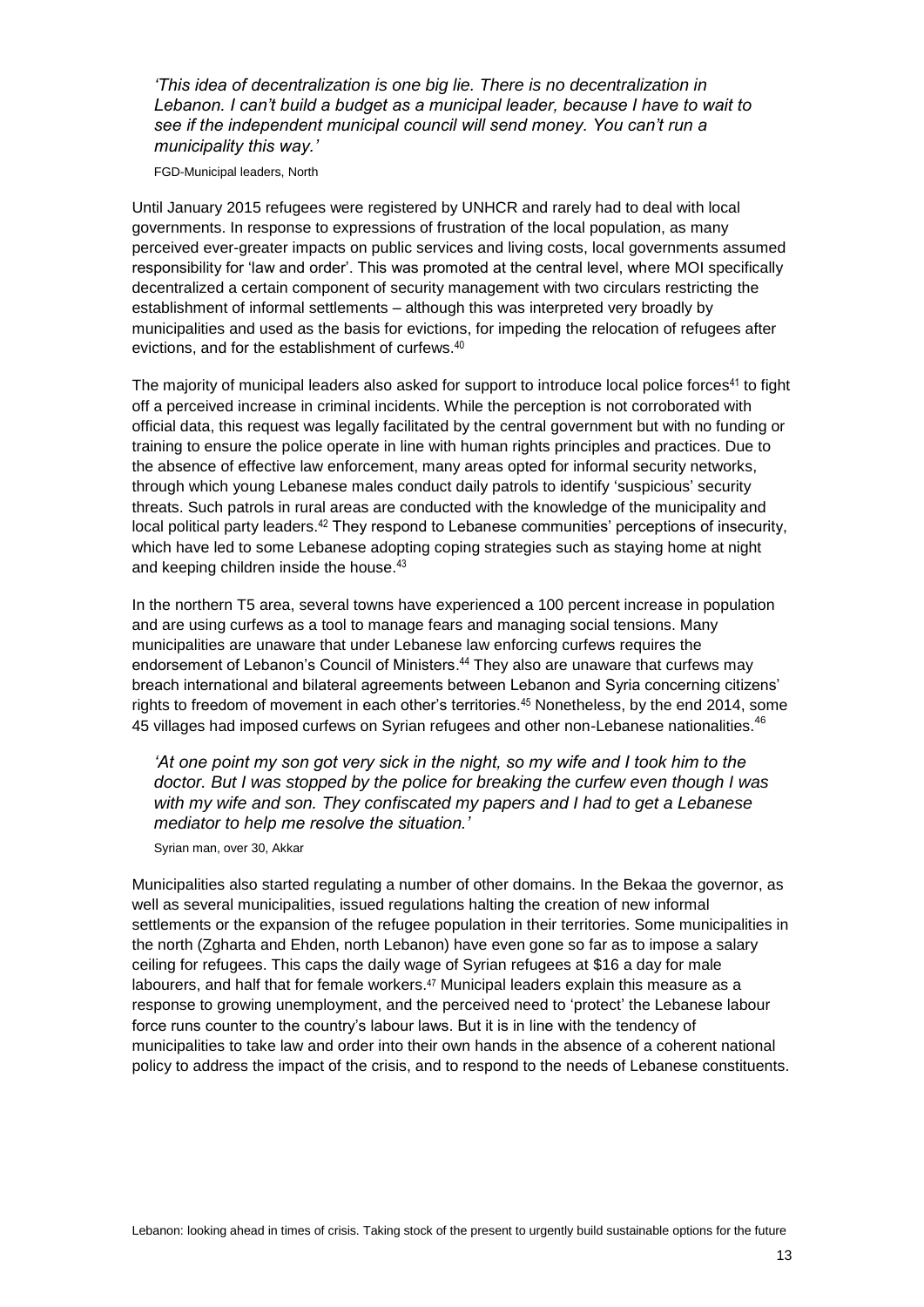### <span id="page-13-0"></span>1.3 ECONOMIC IMPACTS – REINFORCING PATTERNS OF INEQUALITIES

The prolonged nature of the crisis has placed tremendous pressures on Lebanon's already weak infrastructure, communities and economy, prolonging social and economic stress over time and directly impacting social stability in the country.

By the end of 2014, the total estimated cost of the Syrian conflict to the Lebanese economy is \$7.5bn,<sup>48</sup> while the Lebanese Prime Minister stated that this year, the cost has increased to a staggering \$16bn.<sup>49</sup> This cost includes required spending for stabilization,<sup>50</sup> with an estimated \$308m through 2014 for health, education, and social safety nets. Real GDP growth in Lebanon is estimated to be down by 2.9 percentage points each year, resulting in large losses 'in terms of wages, profit, taxes, and private consumption and investment'. <sup>51</sup> The crisis is estimated to cost the Lebanese government \$1.5bn each year in lost revenue, due to the direct impact on key sectors such as tourism, and the indirect impact of weaker economic activity. At the same time, there has been an increase in expenditure of \$1.1bn from the increased demand for services.<sup>52</sup> Municipalities in Lebanon receive their finances from central government, which collects revenues on their behalf and sends them back annually. Changes in revenue collection and expenditure are being felt first hand by local governments.<sup>53</sup>

#### *'The borders were closed. Our apples were falling under the trees, and then we had thousands of refugees, many of them as poor as the people of Dannieh. What do you think is going to happen?'*

FG- Municipal leaders, North

The tourism sector suffered a significant blow from an estimated loss of 894,000 tourists (approximately 50 percent) between 2011 and 2013.<sup>54</sup> Furthermore, the closure of the Syrian borders heavily affected agricultural businesses in the North and Bekaa by cutting off local producers' markets to Syria, Jordan and the Gulf. The inability to import and export produce contributed to an unprecedented economic decline in these areas<sup>55</sup> at a time when the labour force in the country has increased by 50 percent. This decline potentially plays a role in intensifying competition in labour markets that were traditionally dominated by Lebanese.<sup>56</sup> In the T5,<sup>57</sup> sectors such as construction, hairdressing, vegetable sales and the service industry are being replaced by cheaper Syrian labour. Unemployment rates have risen and the social crisis, already present in 2010, has now worsened.<sup>58</sup> Syrian refugees, however, are largely employed in the informal sectors and do not have social security benefits or protection.

Certain segments of Lebanese society have benefited from the crisis. Landowners collect rent from refugees. Businesses profit from cheap and often informal labour.<sup>59</sup> But these gains are not enough to offset the huge losses to the local economy in terms of infrastructure depletion and diminished economic growth as a result of the Syrian conflict. More importantly, the economic benefits are limited to a small segment of society, further exacerbating inequalities in Lebanese communities and reinforcing frustrations among them.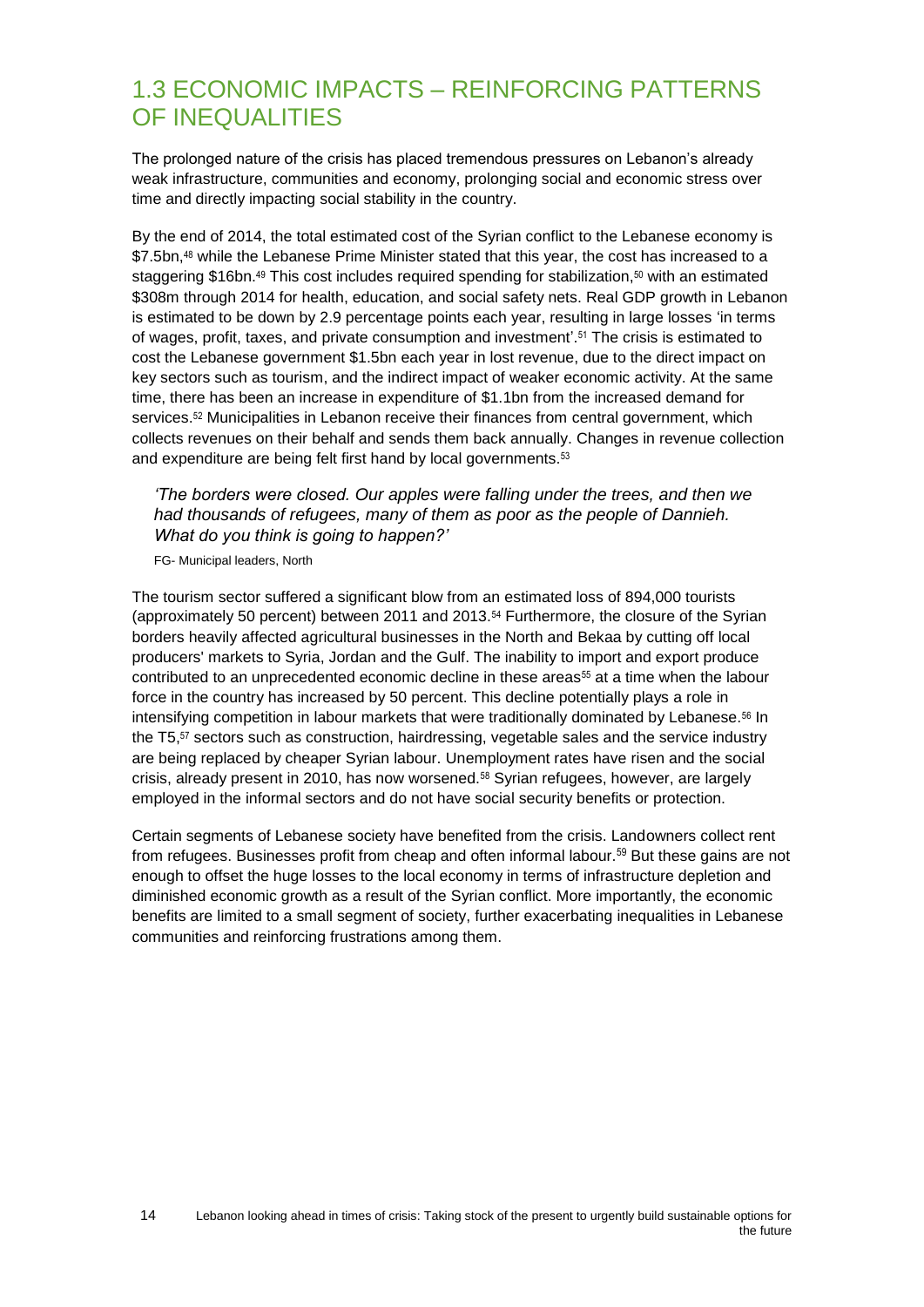## <span id="page-14-0"></span>2 REFUGEES, DISPLACED, ASYLUM SEEKERS OR MIGRANTS?

## <span id="page-14-1"></span>2.1 THE PRE-CRISIS LEGAL FRAMEWORK

Lebanon lacks a comprehensive domestic legal framework to guide authorities' treatment of refugees and does not legally differentiate between refugees and other immigrants to the country. Refugees and all other foreigners in Lebanon fall under the 'Law Regulating the Entry, Stay, and Exit from Lebanon', dating from 1962.

The presence and right to work of foreign nationals, other than Syrians, in the country is regulated through work permits or through the sponsorship system. The sponsorship system, which previously only applied to third-country migrants and domestic workers, assumes that employers take full responsibility for the 'worker' and his or her activities, including those that have any security implications or could cause harm to others. The employer also must ensure medical coverage and guarantee accommodation. The system gives employers substantial control over the life of the employee, and there is significant potential for abuse and exploitation.

Entry into Lebanon, residency and employment for Syrian nationals is regulated by additional legislation. In 1993 a bilateral agreement for Economic and Social Cooperation and Coordination was signed between Lebanon and Syria. This agreement abolished restrictions on mobility and granted freedom of work, residence and economic activity for nationals of both countries.<sup>60</sup> It is not known how many Syrian workers resided in Lebanon prior to the crisis, with estimates ranging between 300,000 and 600,000.<sup>61</sup> Syrian workers were mostly engaged in agriculture, construction, commerce and hand-crafts.<sup>62</sup> While Syrian nationals were legally obligated to obtain a work permit, in practice neither Lebanese employers, nor Ministry of Labour (MOL) or General Security Office (GSO), implemented the law before 2014. According to official figures from the Department of Syrian Workers in the MOL, there were 650 Syrians officially registered in 2012–2013, including 200 workers who had renewed their work permits. Although Syrian migrant workers have the same right as Lebanese workers to access social security, Syrian workers traditionally have not done so.

Different frameworks apply to Palestinian refugees in Lebanon both with regard to labour laws and social security. In 2010, Palestinian refugees in Lebanon were granted the right to benefit from the end of service provisions under the National Social Security Fund (NSSF), the independent, public social insurance institution. However, they still do not have the right to illness, maternity and family indemnities,<sup>63</sup> despite having to pay the same contributions as the Lebanese. This law does not extend to Palestinian refugees from Syria.

Given that Lebanon does not have a specific law or policy on asylum and refugees, refugees in the country do not have access to a national legal mechanism for the protection of the rights they enjoy under international law. Nonetheless, the 1962 law has some limited references to prohibiting forcible returns of political asylum seekers. Article 31 stipulates that a political refugee deported from Lebanon will not be returned to a country in which 'his or her life or freedom is threatened.<sup>'64</sup> Articles 19 and 20 authorize GSO to grant a pass to people with no travel documents so they can transit to other countries if they are refugees, stateless, or a national of a country that has no representation in Lebanon. Furthermore, the Lebanese government recognizes that individuals registered with UNHCR shall not be returned to the countries from which they fled.<sup>65</sup> While not offering a specific status or protection regime for individuals fleeing violence or persecution, this suggests a strong commitment to avoiding forcible returns, despite some doubts over the management of Iraqi refugees in 2011, when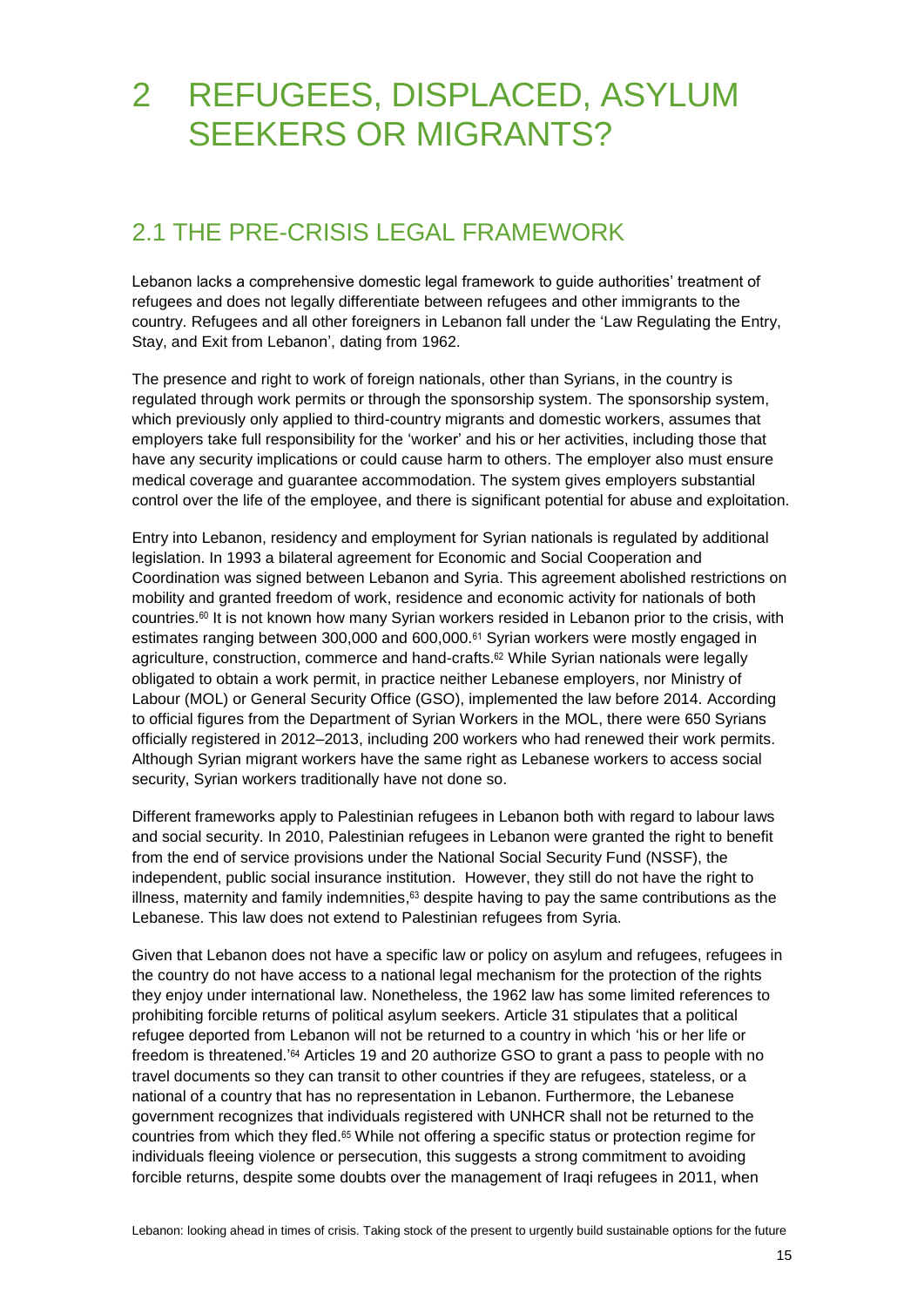there were allegations of forced repatriation of Iraqi nationals following long periods in detention 66

These provisions, however, have a limited effect because the GoL has declared the Syrian refugee crisis to be governed not by law, but by governmental decisions. This contradicts the Lebanese Constitution which enshrines the Universal Declaration of Human Rights and its commitment on the right to seek and enjoy asylum. $67$  It also violates Lebanese laws and a number of international treaties<sup>68</sup> and conventions to which Lebanon is a party.

### <span id="page-15-0"></span>2.2 ENTRY RESTRICTIONS AND LEGAL STATUS

Within the framework of the October Policy, the General Security Office, in charge of all entry to Lebanon and the granting of visas and residencies, used its discretionary powers to restrict entry of Syrian nationals according to specific categories. It also imposed various costly and complex procedures for managing the legal status of those in the country. These measures ultimately led to a blurring of the lines between who the government considers to be displaced, refugees, and migrants.

As the Lebanese security apparatus worked to ensure a minimal spill-over of the conflict into Lebanon and cracked down on armed groups, regular checkpoints and other security measures targeted specifically at refugees such as raids on informal settlements became part of the October Policy's implementation. Arbitrary arrests and detention of suspected refugees caught during raids became quite frequent at the end of 2014 and in early 2015, as did evictions of entire settlements, justified on security grounds.

*'We discussed in the family and agreed together that my son should be getting work, as we were so desperate for money to supplement the aid we receive. But it makes me very nervous when he is walking to and from work through our unsafe neighbourhood.'* 

Syrian man under 30 years of age.

This approach became increasingly problematic for refugees as a result of more challenging procedures for the renewal of residency documents after February 2015. Progressively greater numbers of refugees were unable to renew their documents. As a result, they became technically 'illegal' and at greater risk of arrest.<sup>69</sup> When arrested, most refugees are released within 72 hours, but there is no clear understanding of the actual numbers of people detained for longer periods of time. In addition, many refugees are reported to have been given departure orders on release. To date, these orders have not been carried out, and the GoL has offered assurances that they will not be.<sup>70</sup> Nonetheless, refugees who are served such an order are effectively more vulnerable to arrest. This has created a very unstable environment for refugees. It is a threat to their safety and well-being. <sup>71</sup> Moreover, it has led some refugees to reduce their mobility.<sup>72</sup>

The new border measures introduced seven different categories through which a Syrian national can enter the country.<sup>73</sup> If Syrian citizens seeking asylum in Lebanon fail to meet one of these criteria – which do not include fleeing violence and persecution, but do include the need to prove financial stability and plans to return – they are left with only two options for entering the country. They can enter either as a worker with a Lebanese sponsor on the basis of a 'prior pledge of responsibility' or under one of the four humanitarian exceptions, based on criteria outlined by MOSA.<sup>74</sup> The process of granting humanitarian exceptions, however, presents a number of limitations. On one hand, there are concerns around the restricted number and nature of the exceptions. On the other hand, there is a clear practical difficulty in accessing such exceptions for those who might need them: the process requires MOSA – and the Minister himself – to approve each exception made. This poses questions about the appropriateness of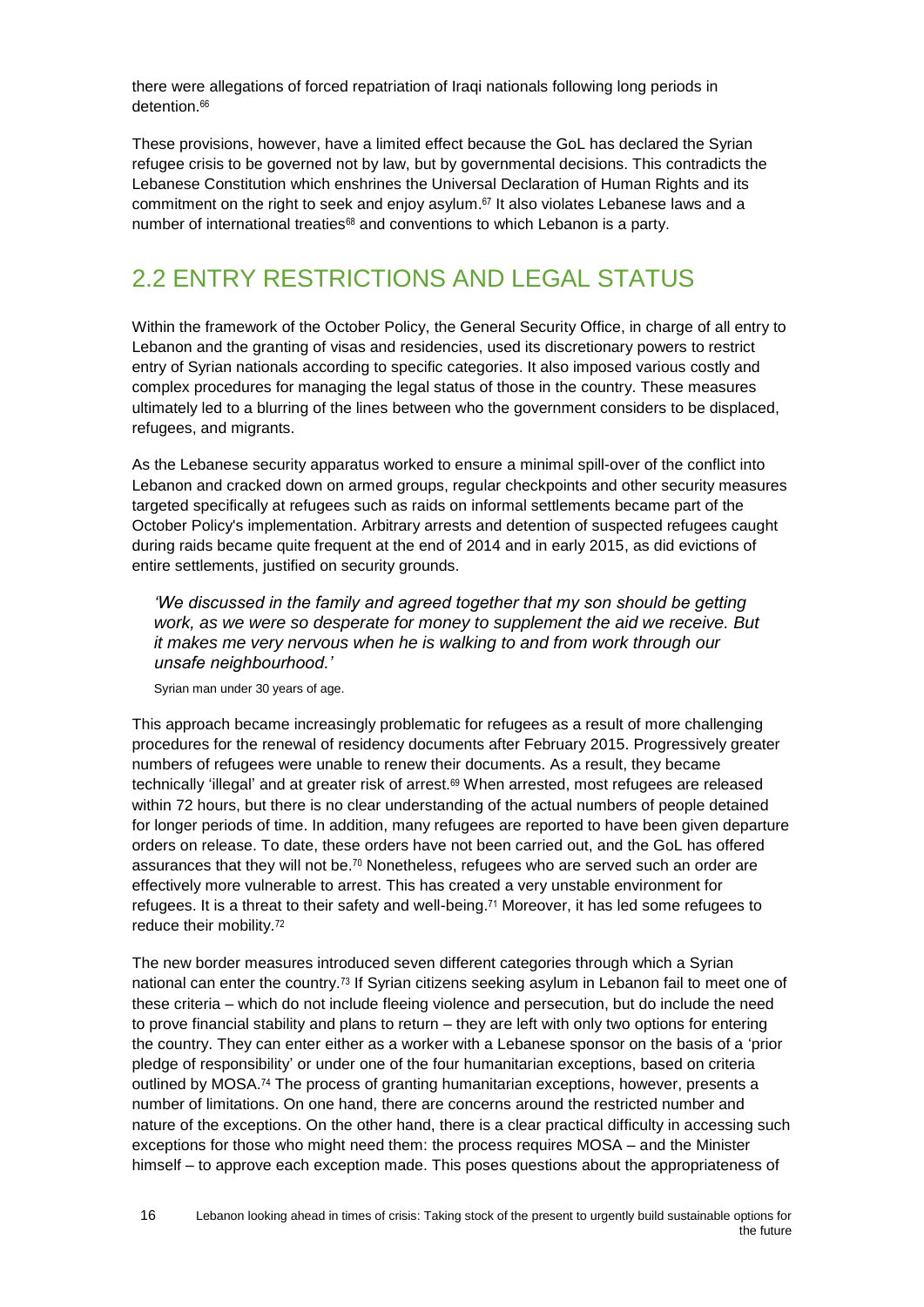such a procedure when large numbers are at stake. Moreover, the process does not include procedures for appealing cases that are denied.

Palestine refugees from Syria have been admitted under even stricter conditions since May 2014: they can enter only if they have an embassy appointment, are transiting to a third country (with proof of airline tickets and a visa to the third country) or with a pledge of responsibility. They cannot benefit from the humanitarian exceptions. Again, the prohibitive costs, coupled with the fear of arrest and/or deportation by the GSO, means that few such refugees have approached the GSO to renew.<sup>75</sup>

Syrian refugees who were already in the country before the October policy came into effect have two options. They can sign a pledge to not work so as to be able to renew their residency on the basis of registration with UNHCR, sacrificing, in the process, badly needed income for themselves and their families; or they can renew their residency by obtaining sponsorship from a Lebanese national (which effectively treats them as migrants). Both options offer little legal protection. UNHCR registration does not accord refugees asylum or legal status. Meanwhile, 'the sponsorship system for Syrians violates the Lebanese Foreigners Law and the Labour Law' and leads to exploitation of refugees under the pretext of sponsorship.<sup>76</sup>

As a result of these measures, an estimated 57 percent of Syrians and 90 percent of Palestine Refugees<sup>77</sup> from Syria lacked valid residency documents as of September 2015. This undermines their protection as refugees, increasing their risk of exploitation, abuse, and violations, including gender-based violence.<sup>78</sup> As they fear being detained, refugees also reduce their mobility. As a result, they have more limited access to healthcare, education, employment, and even to the ATM machines and contracted shops that they need to collect cash or in kind assistance.

#### **Iman: Implications of lack of legal status**

'Iman' (not her real name) is a Palestinian refugee from Syria under 30 years of age who lives with her parents and siblings in a Palestinian camp. She and her family came to Lebanon at the end of 2012, and moved around multiple times before settling in this camp. She works for a local NGO, and also teaches children in the afternoons. In addition to the UNRWA aid that her family members receive, hers is the only source of income since her 60-year-old father is too old and sick to work. She says that she feels unsafe in the streets, that men harass her verbally. She has also overstayed her residency permit, which is a significant source of stress. Recently she was stopped at a checkpoint and she felt terrified; she gave her ID to the soldier and when he said that it had expired, she told him that her paperwork was at general security and that she had forgotten her receipt at home. The young man next to her in the van tried to use the same excuse and had his paperwork confiscated, but the soldier handed back her paperwork with his phone number and name in it. Ever since, she tries to limit her movements as much as she can.

Current policy and practice are therefore *de facto* re-categorizing Syrians who fled the conflict as irregular migrants. As such, they are faced with the choice of both regularizing their migrant status and giving up any right to protection, or depending fully on diminishing humanitarian aid. In addition, the complexity of the procedures, the associated costs, and the inconsistencies in practices in different GSO offices across the country make the application process even more problematic.79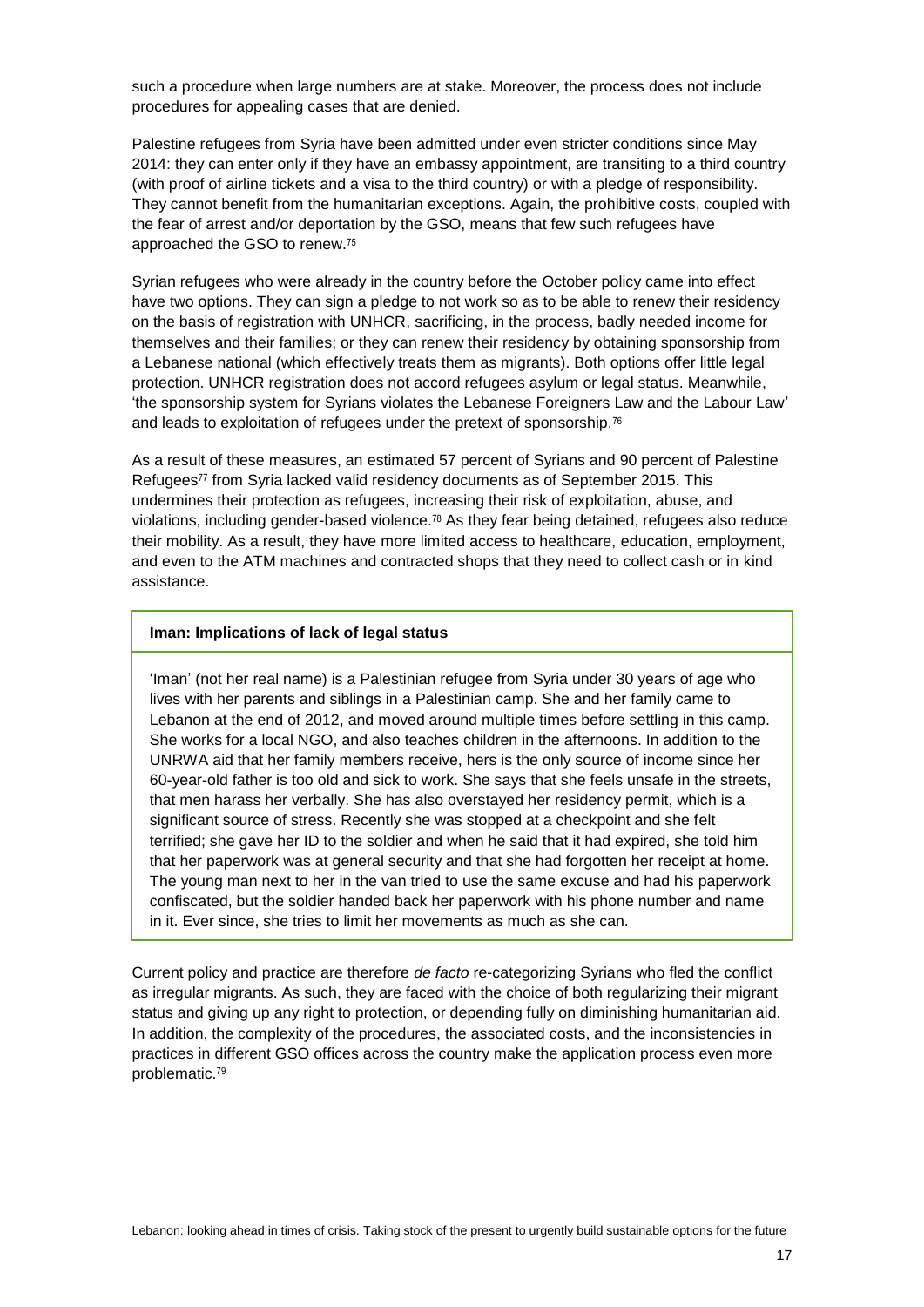### <span id="page-17-0"></span>2.3 REFUGEE PERCEPTIONS: LIMITED OPTIONS AND INCREASING DESPERATION

The new policies and practices of the authorities in Lebanon and the inadequate aid response had profound negative impacts on refugees.

*'I fled the war without anything, I came here and I can't make a living. People sometimes give me things but I can't pay rent and I can't pay for things. I'm afraid to walk in the streets, I start trembling because my residency permit has expired…we're suffocating, we're desperate.'*

Syrian man, over 30 years of age, Tripoli

Interviews with Syrians conducted by Oxfam between March and May 2015, found that interviewees reportedly travelled sporadically to Syria before the changes to the border policy in January 2015. They travelled to purchase long-duration food at cheaper prices than in Lebanon; at times to seek medical care, which is still free in Syria; to obtain civil documentation, including for newborn children; to renew passports; and to attend important family events such as funerals. These are coping strategies to mitigate some of hardships they face in Lebanon. They also are a means to renew their legal status by crossing the border temporarily before returning. The mobility enabled them to maintain family links, keep on top of events back home, ensure the status and security of their land holdings and gain insights into safety levels back home. The new border regulations significantly affected this mobility and obliged people to fundamentally cut relations with their families and places of origin. It also had an economic impact on their lives and interfered with these positive coping strategies.<sup>80</sup> The latter may have serious repercussions down the line, making repatriation more complicated, and returnees less accepted, as has happened consistently in other countries in the past decade.<sup>81</sup>

The new regulations described above are perceived as posing a real dilemma for those who, though wanting to renew their visa and maintain a regular status, are unable to do so. Interviewees in informal settlements in Akkar and in the Bekaa reported also having an increased fear of raids, which often result in the detention of boys and men for lacking legal residency.

Very few families report being able to renew residency permits for all members of their families. A common strategy adopted by some families is to renew the permit of one family member. This enables them to move more safely in search of work or while going to work. A frequent rationale for renewing the permits of men and older boys first is that it at least allows them to cross checkpoints more safely. Women and girls are perceived to be at lesser risk of being stopped at checkpoints.<sup>82</sup>

*'...now my residency has expired again and I don't have the money to renew it. But sometimes I cannot avoid crossing checkpoints when I have work far from here, in another village. For the regular checkpoints, the soldiers usually let me through and just tell me that I should renew; but when there is a pop-up one, I simply ask the bus to stop and turn around. This has caused me a lot of problems with my freelance job.'*

Syrian man under 30 years of age.

Refugees who do not have valid papers reported staying at home more. When they have to go somewhere, they take back roads or travel by foot to avoid the checkpoints. Young women, when stopped at checkpoints, reported having to engage in humiliating behaviour to avoid detention, being obliged to pretend flirting and leaving their phone numbers with security personnel at the checkpoint. This presents clear risks of sexual exploitation. Moving around in public also becomes risky, as those whose permits have expired are subject to arrest, and are often served departure orders, or given little time to return to the authorities with a renewed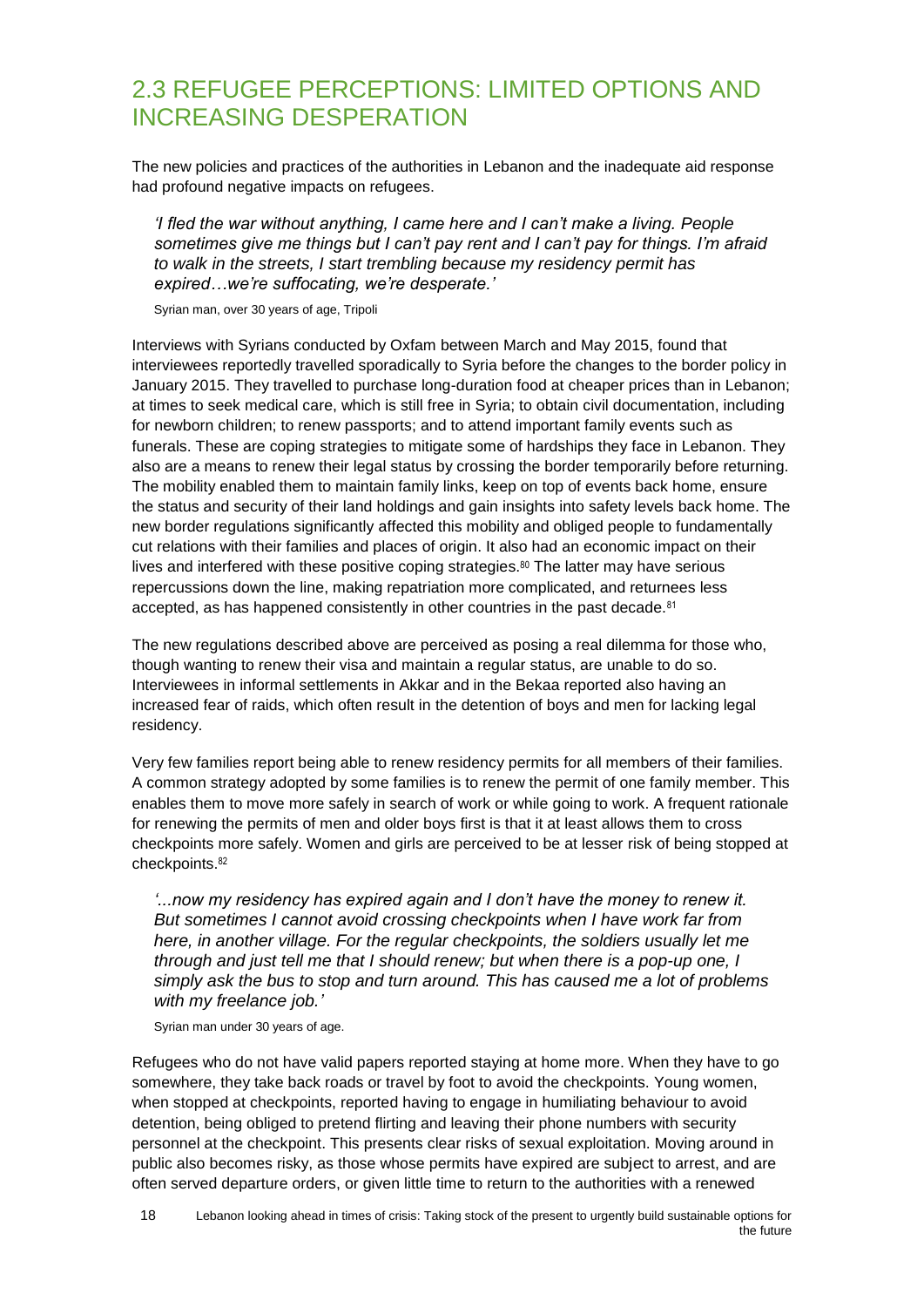document. Though departure orders reportedly have not been enforced to date, individuals presented with such orders are constantly at risk of arrest or detention.<sup>83</sup>

Increasingly, refugees are relying on negative coping mechanisms that raise serious protection concerns, such as spiralling debt, reduced food intake, survival sex, early marriage, and the withdrawal of children from school so they can work. While risky migration to Europe increases, some refugees are also considering returning to Syria, despite the danger of the journey and the raging conflict at home.

*'I'm sick, I dream of going home to Syria to at least die in my own house, even though I'm sure that my furniture is gone and there is no electricity or water.'* PRS man, nearly 60 years old, Chatila

#### **Aid is not enough**

The combination of changes in the regulations determining refugees' ability to enter or exit Lebanon and the conditions of their stay, coupled with significant gaps and reductions in the provision of humanitarian assistance, has created a challenging environment in terms of satisfying basic needs and protection.

The 2015 Vulnerability Assessment of Syrian Refugees (VASyR) found that 70 percent of all Syrian refugees are now living below the poverty line, with 50 percent below the survival level (up from 29 percent in 2014). At the same time, it is estimated that 70 percent of Palestine refugees from Syria are living below the poverty line and that 91 percent of such families lack food or money to buy it. 84

On April 1, 2015, the World Food Programme (WFP) implemented a cut in its food assistance programme to Syrian refugees living in Lebanon because of funding shortfalls. This reduced the value of the food voucher from \$27 (January 2015) to \$19. On July 1 there was a further reduction to \$13.5 per person as commodity prices increased and inflation rose. It also reduced the number of people that can be covered per household, which is now a maximum of 5, independent of the number of household members.<sup>85</sup> As of October 2015, the amount has again been raised to \$21.60 until the end of the year. The situation of Palestinian refugees from Syria is not much better; UNRWA, the main UN body responsible for Palestinian refugee affairs, has suffered from severe underfunding. This forced the agency in April 2015 to cut its assistance from \$31 to \$27 a month per person and reduce food vouchers. The agency suspended its housing allowance of \$100 in July 2015.

During the research on coping strategies, all respondents agreed that it is not possible for them to live on aid alone, and even for those who are able to find some paid work, it is insufficient to provide for their families' needs. In addition, the restrictions on the way the aid is provided make it difficult to fully benefit from even that already limited support. Furthermore, the types of products they are entitled to purchase mean that, if they have no other income, or their other income is insufficient, they are not able to obtain non-food goods that they deem equally necessary. The coping strategy for bridging the cash gap adopted by most refugees from Syria is to sell other aid in order to purchase more food or food from different (usually less expensive) suppliers. They also reported selling their food vouchers to other refugees or even to third party resellers for cash to buy other types of goods, at a discount averaging approximately 25 percent of their value.

Lebanon: looking ahead in times of crisis. Taking stock of the present to urgently build sustainable options for the future Syrian refugees are able to access health services with a nominal fee through the Ministry of Social Affairs run Social Development Centres (SDC). They pay less than Lebanese, and can access primary health care through Public Health Clinics operated by the Ministry of Public Health (MoPH). Secondary health care is subsidized by UNHCR through a private contract with MediVisa. However, the long waiting times mean that out of pocket expenses for refugees end up being the same. In addition, the costs that are not covered – as fees are subsidized, but not covered 100 percent – still represent a significant obstacle for families whose income keeps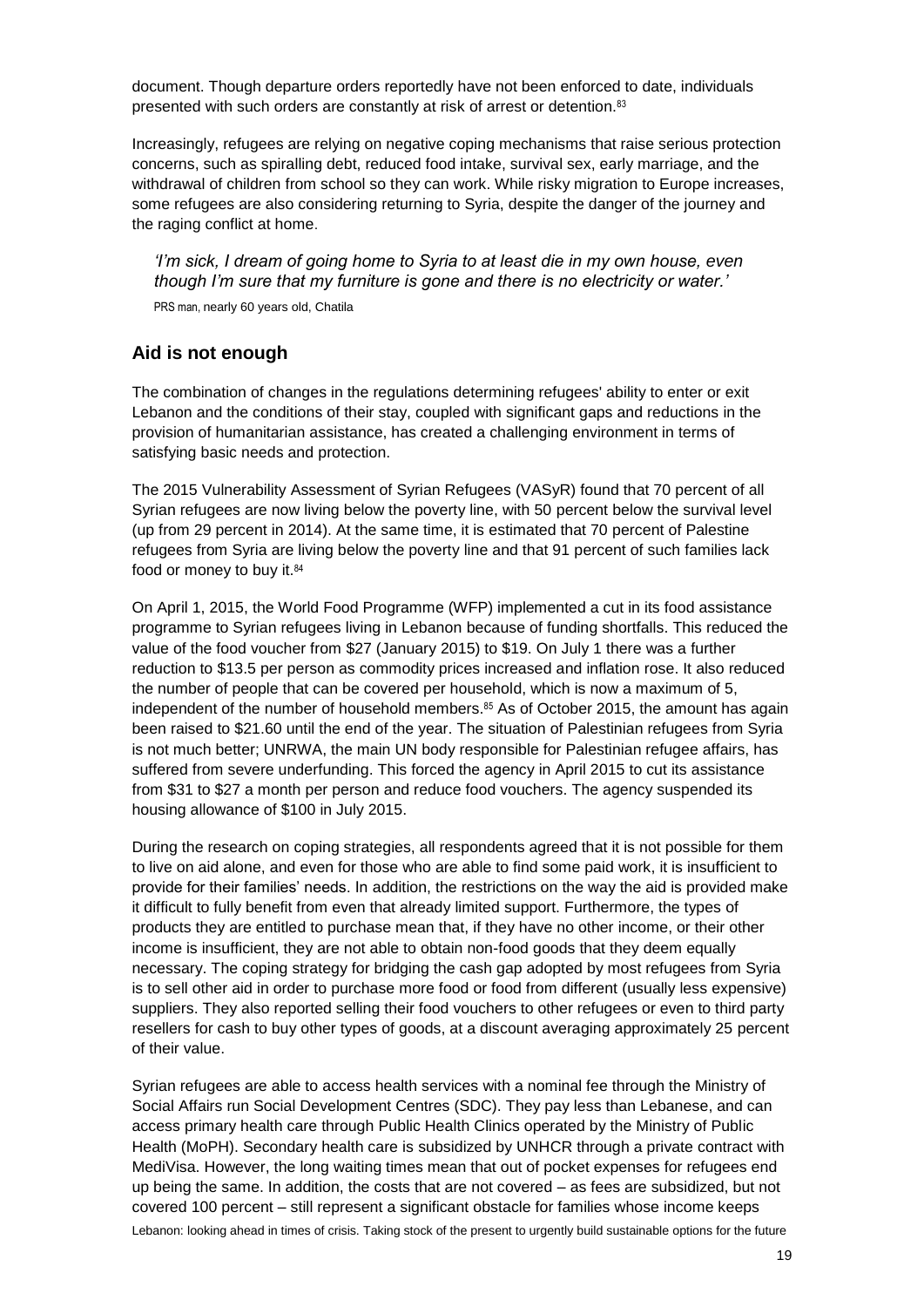reducing. For Syrians who are used to free health services in their home country, this is a significant expense. Palestinian refugees from Syria (PRS) have the same access to healthcare in Lebanon as PRL, except for non-life-threatening hospitalization cases, as they have access to UNRWA healthcare facilities.

#### **Limited livelihoods options**

Syrians interviewed by Oxfam agree that it is impossible to live on aid alone. Even those who find paid work say they are unable to provide for their families' needs. A number of individuals reported borrowing money from family members, either in Lebanon or abroad, or from acquaintances and neighbours. In this situation, access to income or lack thereof severely affects perceptions of the quality of life and the sense of safety and protection across all sectors of the population in Lebanon – from Syrian refugees, to Palestinians and Lebanese.

#### **Mohammed: struggling day to day**

'Mohammed' (not his real name) is a Syrian man over 30 living in the Tabbaneh area of Tripoli. He came to Lebanon one-and-a-half years ago from a village near Aleppo with his wife and four children aged 5 to 11, leaving after the street next to his was shelled by tanks and bombed by airplanes for an extended period. He used to work as a real estate agent in Syria, and owned a car and a house; now he works about one day out of nine pushing a vegetable cart in Tripoli's *souq.* Mohammed says that there used to be more work in the *souq*, but now people send their boys to do the work and they'll work for less money, so employers prefer to hire them. He describes always being broke, and says he never pays his landlord on time and is going deeper into debt – therefore he feels that his housing situation is highly insecure. He also has injured his back at work – but when he went to the Public Health Center, they just gave him painkillers and told him to change jobs. Overall, he feels very stressed, and is always fighting with his wife and children.

Access to work for Syrian refugees is almost exclusively through informal structures and mechanisms. Refugees generally tend to find precarious day labour positions as farmhands, shop assistants or in other forms of manual labour. They are disproportionately concentrated in the construction and agriculture sectors, having historically worked as seasonal workers in Lebanon. Refugees typically work for very low wages, almost always lower than those of their Lebanese counterparts. Many of them reported to Oxfam having suffered abuse at the hands of their employers, ranging from verbal abuse to arbitrary withholding of pay and threats of dismissal. <sup>86</sup> Employers also threaten to report them to the authorities. These abuses are exacerbated by the fact that employers are well aware that most refugees either lack visas or hold expired ones, and are therefore in no position to seek the authorities' assistance. Employers also exaggerate when they make such threats, because they themselves are committing a violation by employing refugees without providing them with work permits.<sup>87</sup>

A number of Syrian refugees reported asking for their immediate neighbours' assistance in supporting them with legal paperwork or in vouching for them with local business owners with whom they hoped to find jobs.<sup>88</sup> Various interviewees also reported growing competition between Syrian men and children in the labour arena. Since children are less likely to be arrested when moving about without legal documents, there has been an apparent increase in the number of children working to support their families. At the same time these children are being paid even lower rates.<sup>89</sup> In all regions examined in the study, families are more likely to have older children or even young children and women engaged as the primary earners when the male head of the household is older and thus finds it harder to get work. In general terms, refugees living in informal settlements in rural parts of the Bekaa and Akkar tend to have younger children and women working than those in urban areas. In rural settings, women who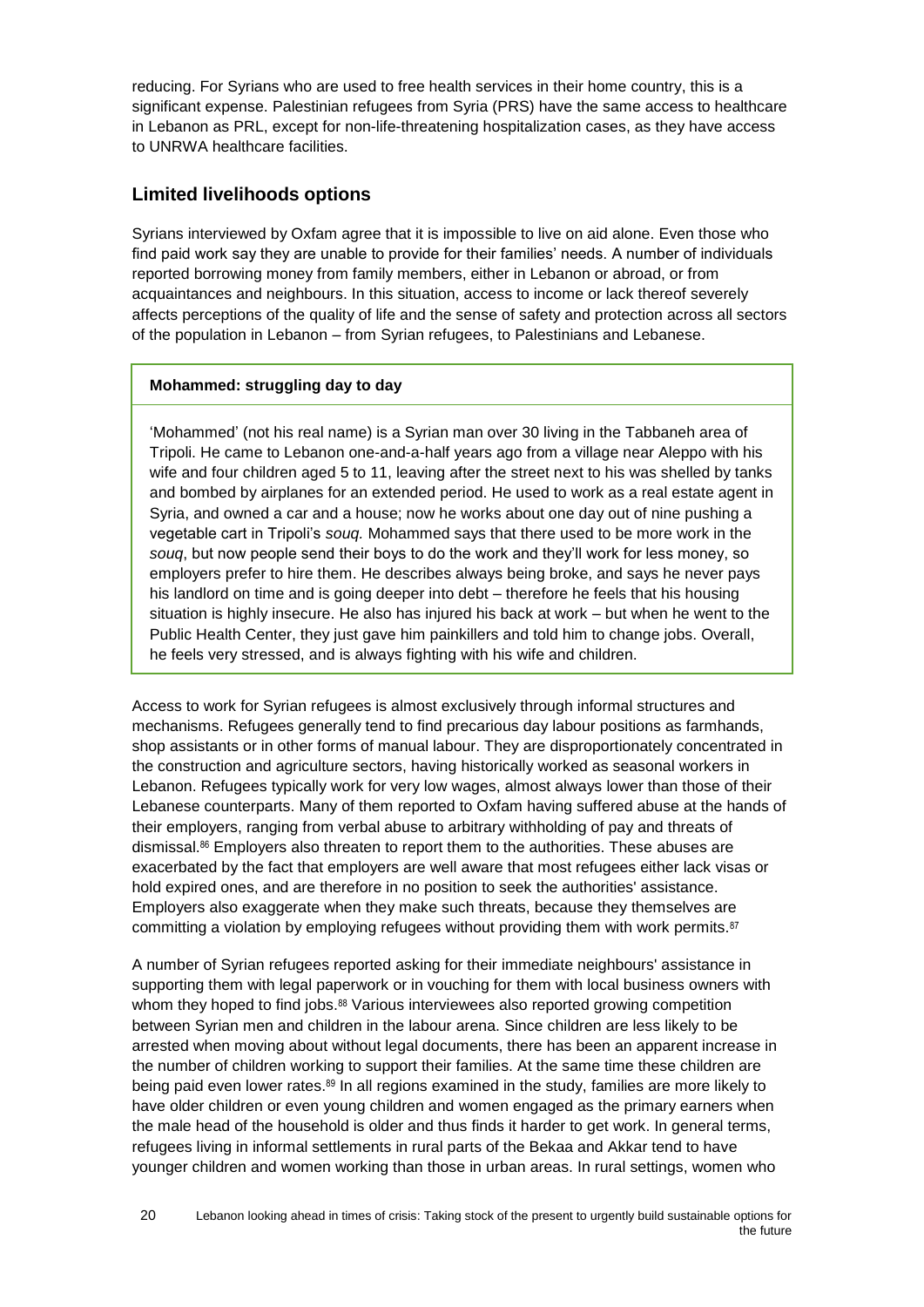work tend to work as farmhands. Female and male interviewees, in rural and urban settings alike, tended to characterize women working as evidence of how bad their situation is.

While all refugees interviewed say they want to work, PRS tend not to have work as frequently as Syrian refugees. <sup>90</sup> Indeed, according to the International Labour Organization (ILO), the unemployment rate for PRS is around 90 percent as compared to around 50 percent for Syrian refugees (though this figure is higher among women).<sup>91</sup> This is primarily because PRS tend to live in host communities where there are few opportunities for employment and because they lack the informal social networks enjoyed by Syrian refugees. Moreover, the little employment available in host communities where PRS tend to live – primarily Palestinian communities – is often given preferentially to Palestinian host communities. Finally, PRS find it difficult to leave PRL camps, especially camps such as Nahr al-Bared and Ayn al-Helweh, to seek work elsewhere, because they generally have no legal right under national law to be in Lebanon. The situation is only marginally better for PRS living in the southern suburbs of Beirut, as the camp boundaries are more porous and thus allow more access to employment in surrounding neighbourhoods.

#### **Domino effect**

Flexibility in the search for shelter is one of the first coping strategies to which refugees resort. This is because they have little income and aid and must seek less expensive accommodation, especially in urban settings where there is more choice, or by moving from one informal settlement to another less expensive one in rural areas.<sup>92</sup> Because of the threats of eviction and other abuses reported by some refugees, aid payments are given first to the landlords. This means that the cash the refugees received for special needs, such as the winterization of their dwellings, is instead spent on paying rent.

*'I came to Lebanon about three years ago with my husband and our six children. We have moved around quite a lot in Tabbaneh since arriving. Our situation is very difficult, we don't have enough money for food basics like courgettes and have tried to save money by moving into a flat in one of the least safe parts of the neighbourhood.'*

Syrian woman, under 30 years of age, Tabbaneh, Tripoli

Some landlords, particularly though not exclusively in rural areas, will allow refugees to work for their rent. While this can sometimes free up cash for other purposes, it also can lead to abuse, as landlords occasionally demand unpaid labour from their tenants even when they have paid the rent. Given their precarious situation, many refugees feel they cannot refuse to provide it.<sup>93</sup>

In terms of the home environment, Oxfam research found strong signs of stress. This was a direct result of displacement and the difficulties experienced in finding work, obtaining income and providing for the family. Children were generally described by respondents as being increasingly unruly and ill-tempered, or depressed and listless. Respondents also depicted tense relationships between couples and between parents and children. Such situations were described by both men and by women, and were usually characterized as not having existed in the household prior to displacement.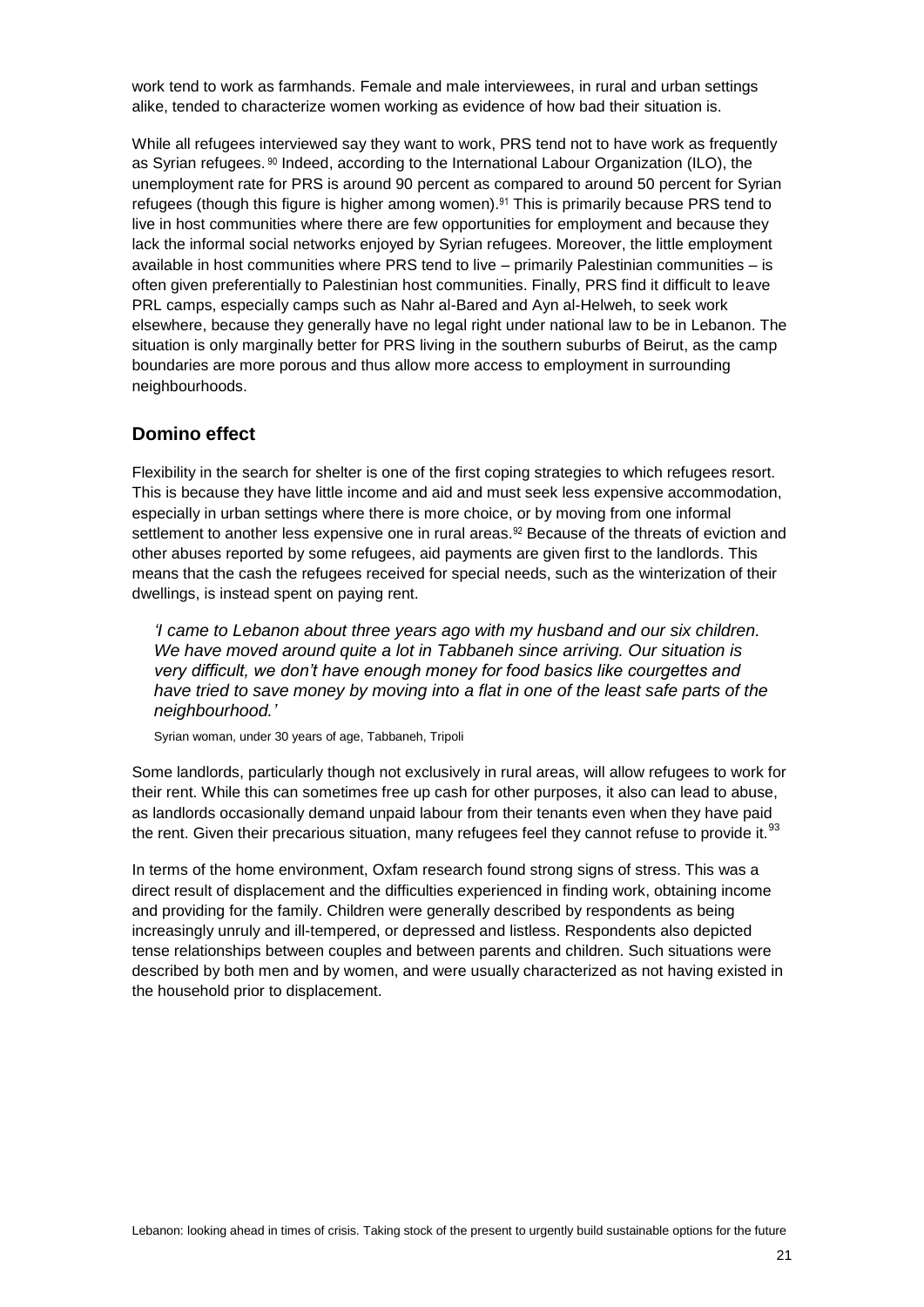#### **Fatima: desperate to join her family in Germany**

'Fatima' (not her real name), a nearly 30-year-old PRS living in Nahr al-Bared, came to Lebanon for the first time in 2012 with her husband and four children, then went back to Syria for about a year before coming to Lebanon again about a year ago. She says that she and her husband decided that they would try irregular migration as their situation was so desperate. The original plan that was heavily pushed by her husband was for him to take the 13-year-old to Germany and to set him up there, before returning to get his wife and the other children. But the 13-year-old felt nervous about going alone, so the husband also took the 8-year-old when they went by boat from Syria to Turkey and then by another boat to Italy. Near the Italian coast, they were put into smaller boats and pushed away from the main boat, to wait for the Coast Guard to come and pick them up. They were eventually picked up and taken to a camp in Italy, which they walked out of and took a bus to Germany. Her husband has not been able to send much money as he is supporting the three of them in Germany, and she has been living with her parents while waiting for him to be able to sponsor her to come.

Syrian refugees in Lebanon<sup>94</sup> consistently characterize their situation as getting worse, and say they are increasingly worn down by difficult circumstances, including legal status issues and deteriorating relations with host communities. Many are considering moving on to countries where they feel they will not face these difficulties.

Relatively few interviewees spoke about the future, overwhelmed as they were by their current situations and the challenge of making it safely to the end of the day. Of those who did speak about it, there was a strong tendency, among Syrians but also frequently among PRLs, to express hopelessness or even desperation. Palestinians in Lebanon have long suffered from limited rights, human rights abuses and constrained access to livelihoods. Syrian refugees from Syria, as well as Syrians are now experiencing a similar situation. In these circumstances, the refugees described the dilemma of how to survive in this situation as the most difficult they had ever faced. A broad cross-section of refugees said that they would like to go home to Syria and regretted that doing so was impossible to imagine in the foreseeable future because of the ongoing conflict. A few respondents indicated their intention to stay in Lebanon, as they thought this would make it easier for them to eventually return home due to the geographical proximity,  $95$ or because they still had family members in Syria who they would feel they were abandoning. The vast majority of refugees interviewed said they had given up hope of returning to Syria, while at the same time experiencing their situation in Lebanon as unbearable. The only feasible option they said was relocating to Europe or to another country such as Canada or Brazil, for a better life.

#### *'I would prefer that our youth emigrate by sea rather than stay in the camps; here they are dead, they aren't living at all. Since the crisis started, the pressure has become too much.'*

PRL woman, over 30, Ain El Hilwe camp, Saida – many of her family members have left by sea.

#### **Resettlement: an arduous process**

Refugees cited another cause of hopelessness. Nearly all those interviewed have registered, or sought to register, with UNHCR (for Syrian refugees), thinking this would give them an opportunity for third-country resettlement programmes. Yet practically none of the interviewees in this situation have received offers of relocation; resettlement is currently only available to a limited number of very vulnerable cases. Most interviewees explained how they had also made the rounds of the various embassies in Beirut to apply for refugee status in different countries.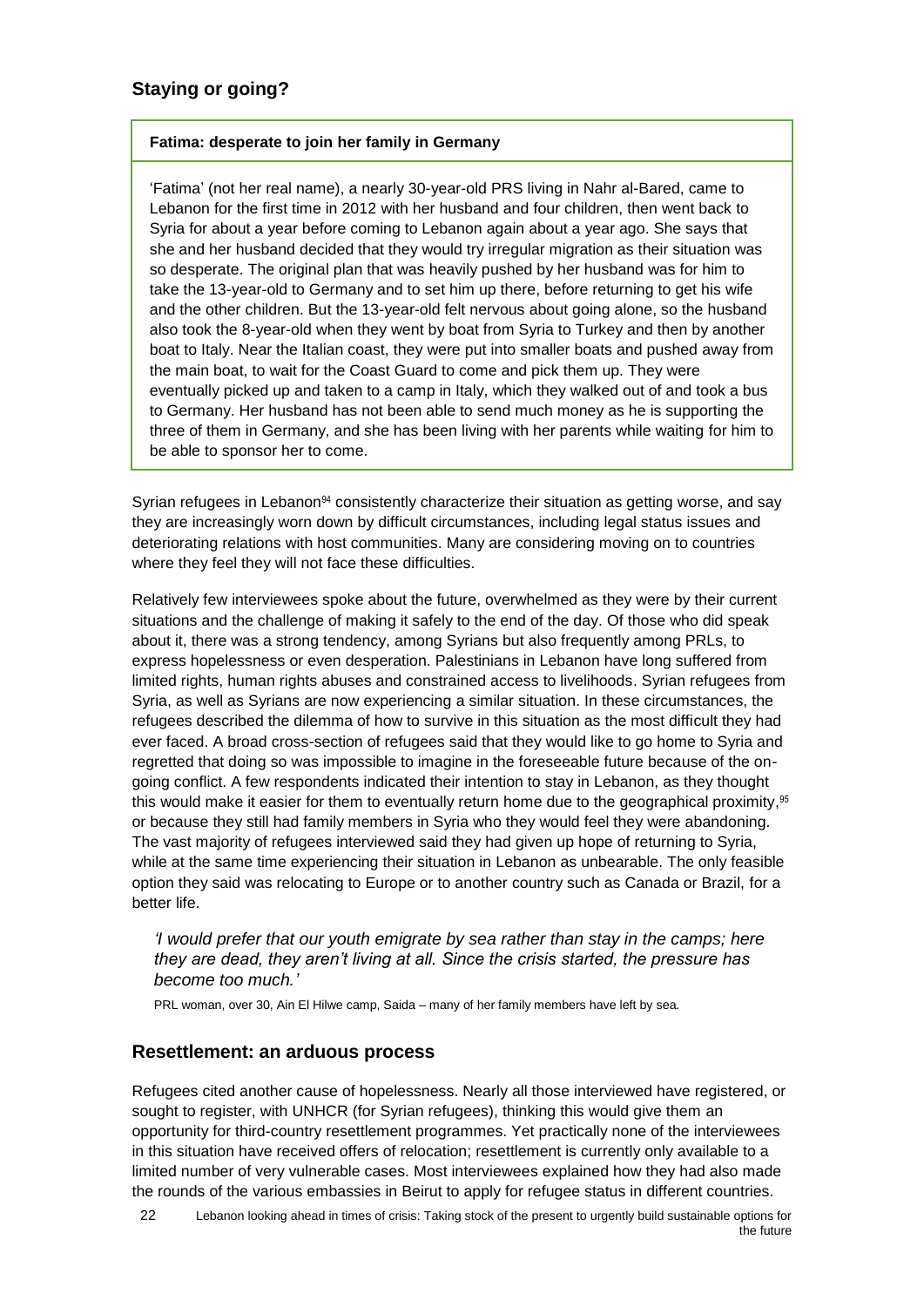But they found the process extremely difficult and often inaccessible. The vast majority of respondents indicated that they do not understand the criteria used in selection for resettlement. Moreover, even when they are considered for resettlement, refugees find the process of relocation very lengthy.<sup>96</sup> Many of them are reluctant to separate their families. For example, in two cases mentioned in the interviews, the refugees indicated that while they had received offers of relocation to Germany, they were forced to turn them down because the whole family was not covered. In one case, the family's widowed daughter and in the other a young adult son had been excluded from the offer.

The perceived slowness or inaccessibility of existing processes has led many to seek alternative, irregular routes to seek protection in Europe. Of those respondents who discussed the issue, the majority have multiple family members and/or acquaintances who have gone to Europe in this way. At the time of the interviews, (first half of 2015) most of them went to Egypt while visas to that country were still available to them, or through Sudan. From there they would take an overland route, driving through the desert for 12 hours to four days, to the Libyan coast, where they sought to embark towards Italy. Syrian refugees in particular were just starting to travel by an alternative route to Europe, heading towards Turkey and onwards to Greece.

Among our respondents, it appears that Palestinians from Lebanon as well as PRS have been taking or considering the option of irregular migration slightly more often than Syrian refugees. This may be related to the fact that the international response to the Syrian crisis has primarily focused on assisting Syrians to relocate, while no provisions are being made for PRS. It is also more prevalent among young men, though there were examples of several family members going at the same time. There also were multiple examples of men who had gone ahead of their wives and daughters, with the aim of sponsoring them through official channels for entry into Europe. Some men had gone with or been followed by male children of various ages.

#### **Rima: worried about her children's security**

'Rima' is a Syrian woman of just under 30 who came to Lebanon about three years ago with her husband and their six children. They have moved around quite a bit in the Tabbaneh area of Tripoli since arriving, preferring to stay in that area as it is close to where her husband works infrequently as a day labourer. She says that their situation is very difficult; they don't have enough money for food basics like courgettes and have tried to save money by moving into a flat in one of the least safe parts of the neighbourhood. One of the difficulties of the area is that her children are always getting into fights with Lebanese children, so she tries to keep them inside as much as possible. She also has to walk her children to school, which is quite far away and which concerns her because of the harassment she faces when coming back alone. She says that she deals with her stress as best she can, but that she's impatient and her husband even more so, especially when he thinks about income issues. According to Rima, her husband hits her when he is stressed and she also hits her children as a way of releasing stress, even if they are asking for something very simple. She says that they didn't do this when they were still living in Syria.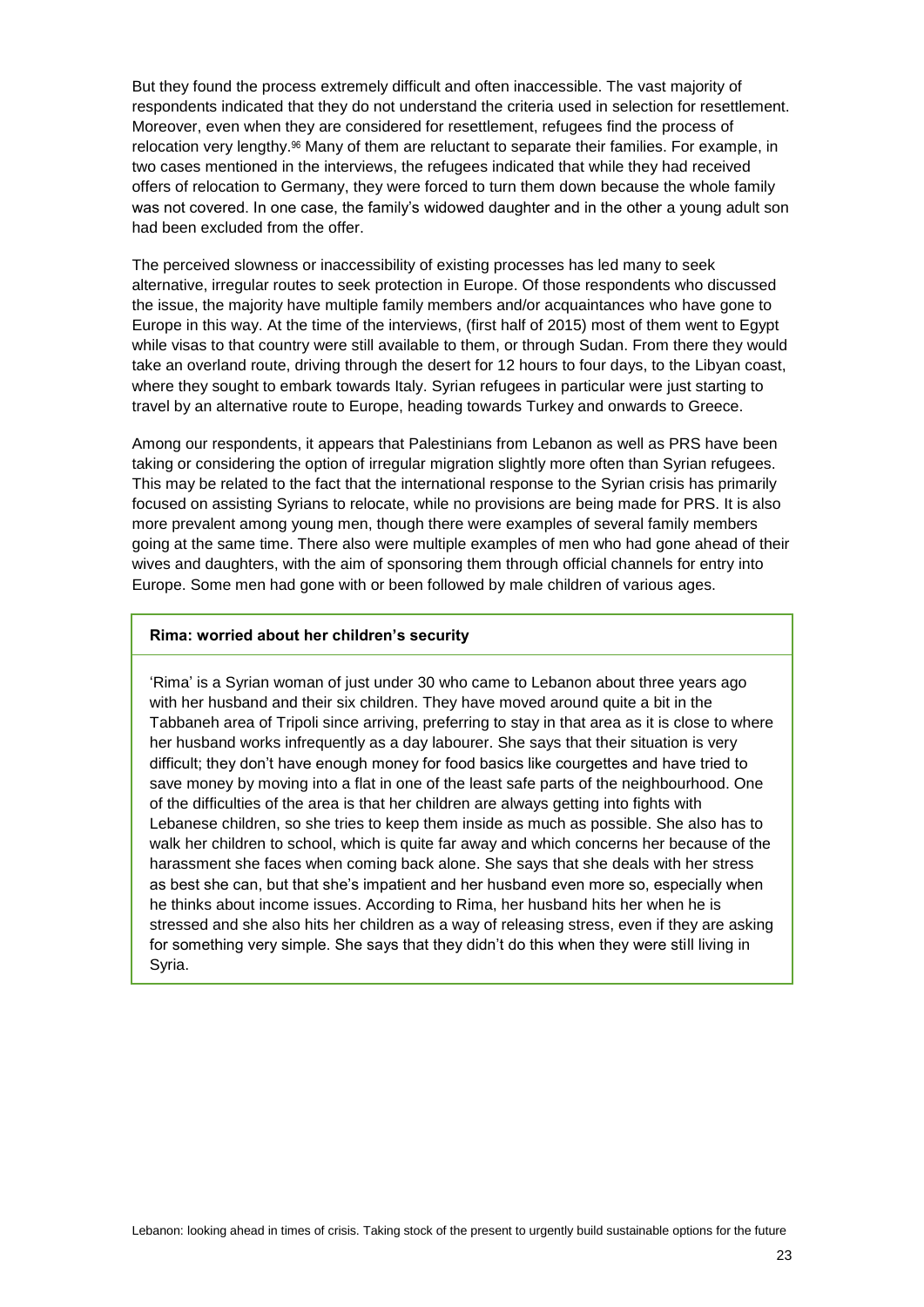# <span id="page-23-0"></span>3 LEBANESE POOR: HARSH REALITIES AND PUSHED TO THE LIMIT

As noted, the majority of Syrian refugees in Lebanon have settled in the poorest Lebanese communities.<sup>97</sup> About 86 percent of the Syrian refugees live in 242 communities<sup>98</sup> where 66 percent of the Lebanese are living less than \$4 a day.<sup>99</sup> This situation leads to high social polarization and regional disparities. Poverty in Lebanon is concentrated in the suburbs and poverty belts of large cities, as well as in the rural areas of north Lebanon such as Akkar and Northern Bekaa. Prior to the outbreak of the Syrian crisis in 2011, 37 percent of Lebanon's population was estimated to be living on \$4 a day.<sup>100</sup> Poor households in Lebanon depend on the informal labour market in agriculture, construction and the services sector. They usually do not have regular jobs with fixed contracts. As a result, there is an irregular flow of income into the household. Depending on the number of earning members, poor households typically earn between \$4000 and \$8000 per annum. This income is typically below the estimated national poverty line of \$4/person/day. Discussions<sup>101</sup> with poor households in the summer of 2015, for Oxfam's poverty, inequality, and social protection research, suggest that their livelihood systems have been stretched since 2010.<sup>102</sup>

*'They ran away from their country and we don't have the resources to support them, especially because there was already so little before.'*

Lebanese woman, over 30, Tabbaneh – many of her family members have left by sea.

| <b>Poverty Lines in</b>   | USD/pers | <b>Household Size</b> |      |      |      |       |       |
|---------------------------|----------|-----------------------|------|------|------|-------|-------|
| <b>Lebanon</b>            | on/day   | 3 <sub>1</sub>        |      |      |      |       | 8     |
| <b>Upper Poverty Line</b> |          | 4380                  | 5840 | 7300 | 8760 | 10220 | 11680 |
| <b>Lower Poverty line</b> | 2.4I     | 2628                  | 3504 | 4380 | 5256 | 6132  | 70081 |

#### **Poverty line in relation to household size**

By the end of 2014, it is estimated that approximately 170,000 additional Lebanese were pushed into poverty as a result of the social, economic, demographic, and political crisis facing the country. This was over and above the already 1 million living in poverty and doubled the unemployment rate to more than 20 percent, mainly among unskilled youth.<sup>103</sup> In May 2015, the Lebanese Ministry of Labour reported an unemployment rate of 25 percent among Lebanese generally, with a 36 percent rate among youth. According to the World Bank, an additional 220,000 Lebanese, most of them unskilled youth, are expected to become unemployed by end of the year.<sup>104</sup>

#### **Palestinian host communities in Lebanon**

In 2010, 66.4 percent of Palestine refugees in Lebanon were considered to be poor, and a further 6.6 percent extremely poor. This meant that almost 160,000 refugees could not satisfy their basic food and non-food needs, and 16,000 refugees could not satisfy their essential food requirements105.Poverty and development challenges among Palestinian refugees from Lebanon are very much linked to their employment status. The lack of access to fair job opportunities and decent work, coupled with perceived competition with Palestine refugees from Syria, is exacerbating a vicious cycle of impoverishment.<sup>106</sup>

The impression of competition with Syrian incomers similarly extended to aid, with PRL frequently saying that they are unfairly disadvantaged in relation to the new arrivals. Aid is also related to concerns about income because it is widely perceived to enable Syrian refugees to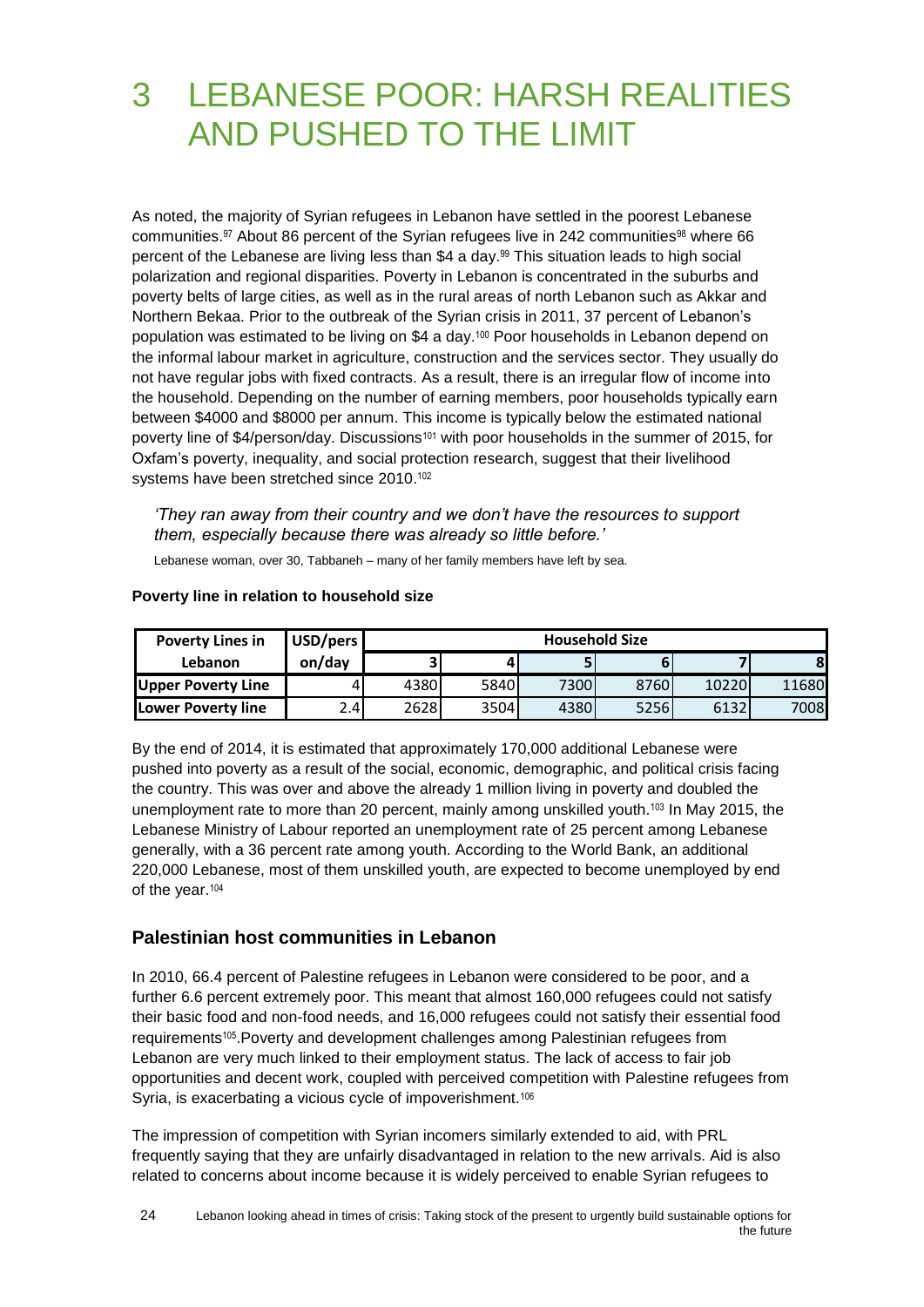lower their wage demands, thus disadvantaging Lebanese and PRL competitors. Tensions around this issue have resulted in outbreaks of violence.<sup>107</sup>

### <span id="page-24-0"></span>3.1 SOCIAL PROTECTION MECHANISMS FOR THE LEBANESE POOR

A number of policies and programmes designed to redistribute wealth and provide safety nets for poor households exist in Lebanon. The Lebanese social protection system is characterized by a multiplicity of social assistance and insurance programmes that are mostly ad hoc and initiated in response to events instead of being universal and based on risks faced in different stages of the lifecycle. The informal sector is excluded from any kind of social insurance. Because of the different legal frameworks for Palestinian Refugees from Lebanon, UNRWA is the main provider of social protection.

'Confronted with the country's bleak record on poverty reduction and its inability to boost shared prosperity, Lebanese stakeholders revealed in a World Bank (2014) country survey that social protection and job creation ranked as their second and third development priorities respectively (public sector governance ranked first).' 108

When the initial impacts on the economy and on the poorer sectors of the population from the Syrian crisis began to be felt in 2014, the existing National Poverty Targeting Programme (NPTP) was refunded by the World Bank, GoL and UNHCR and re-launched as the Emergency NPTP (ENPTP). The programme is a combination of social assistance and social service provision to `extremely poor' Lebanese households. It consists of partial medical bill payments, <sup>109</sup> school fee waivers, free books and food assistance. The programme was initially launched with a \$28.2m budgetary allocation by the Council of Ministers for 2012–14. After the refund in 2014, the benefits were expanded to include a separate food e-card issued for only the poorest among the extremely poor 5,076 Lebanese households, due to the shortage of funding. As of July 2015, the poorest 12 percent of Lebanese were registered as beneficiaries of the ENPTP.

Established in 1963, is the National Social Security Fund (NSSF) is the largest independent public social insurance institution in Lebanon and falls under the mandate of the Ministry of Labour (MoL) and the Council of Ministers. The NSSF is a contributory fund that gathers contributions from employers, employees and the government.<sup>110</sup> Studies indicate that because employers pay the highest contributions, more than 40 percent of employees in the private sector have not been registered with the NSSF and 30 percent of the workforce is selfemployed.<sup>111</sup>

Technically, all formal employers are mandated to register their employees in the NSSF. These include employees of private sector enterprises and of the public administration who are contractual wage earners. The NSSF however, is criticized for excluding the self-employed and the unemployed. Moreover, it fails to provide medical support to the elderly, who need it the most. The NSSF also lacks strong enforcement mechanisms to ensure that employers do not hire workers without registering them.

*'My daughter has worked in the same store for more than 3 years but she is afraid to ask the owner to regularize her. She does not want to upset the owner because he can replace her with cheaper labour. For us it is important to keep the job'.* 

The words of an elderly Lebanese woman whose daughter is her only source of Income.

Oxfam's research highlighted that most poor households face serious barriers in accessing the NSSF. Most households encountered during the study engage in the informal economy and have irregular jobs (i.e. they are not regularized even in cases where they have worked for the same employer for more than 3–4 years). This automatically excludes them from accessing the

Lebanon: looking ahead in times of crisis. Taking stock of the present to urgently build sustainable options for the future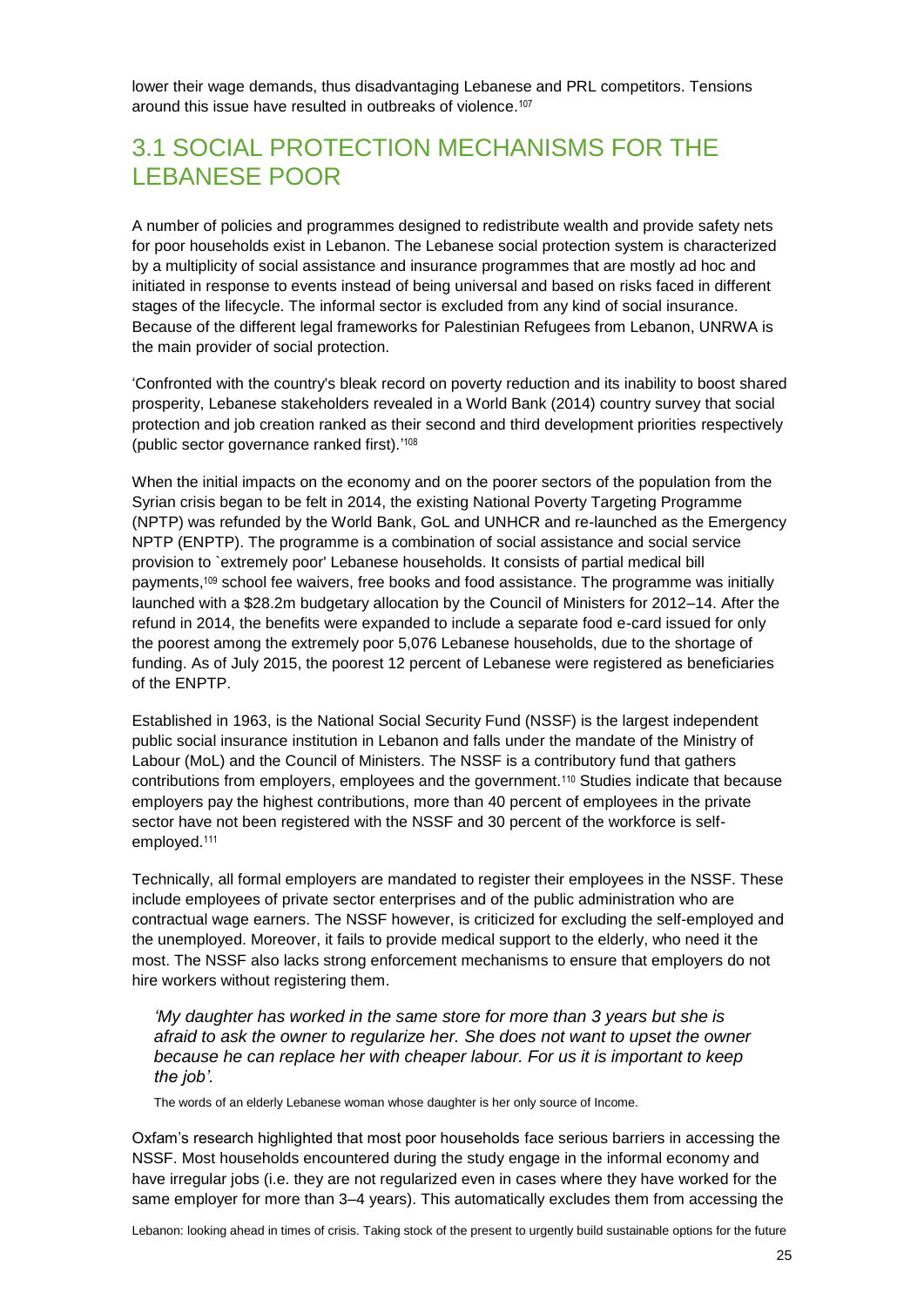NSSF. Most households interviewed had heard about the NSSF and seemed to be aware of the entitlements, but only a negligible few mentioned being registered with it.

For those who seek work as daily wage or seasonal labourers, registering with the NSSF is rare. Even labourers who tend to work with the same employer are unsure whether they qualify to be registered and more importantly whether the employer is willing to contribute towards their social security. The current labour market, where competition for jobs is high, was cited as a key reason by such workers for not asking the employer to regularize and include them in the NSSF. As outlined above, Syrian migrant workers technically have the same right as Lebanese workers to access social security. But Syrian workers traditionally have not demanded this right, and they cannot be expected to do so in the current context due to the challenges they are facing with regards to legal status and limited livelihood options.

In addition to ENPTP and NSSF, there are a few other Ministerial support schemes, mostly for education and public health. The Ministry of Education and Higher Education provides enrolment fee waivers, scholarships, and school food programmes in order to ensure access to public education for children from poorer backgrounds. The Ministry of Public Health also provides health insurance to about 1.6 million beneficiaries, <sup>112</sup> most of whom are not covered by the NSSF or private insurance. The services provided include 85 percent fee waivers for hospitalization, primary healthcare through a network of 182 Primary Healthcare Centres; and 100 percent coverage of medication for chronic and high-risk diseases and preventive healthcare.

### <span id="page-25-0"></span>3.3 PURCHASING POWER, DEBT AND VULNERABILITY

In the absence of widened poverty reduction programmes and safety nets for poor Lebanese, many households have struggled to manage their expenses. According to Oxfam's research, all respondents stressed that since 2010 wages have not increased in line with the rising cost of essential commodities. Indeed, some households pointed out that their annual incomes have fallen by 25–30 percent since 2010. Food was reported as the main expense of poor Lebanese households, comprising 35–50 percent of their annual expenditure. It is the second most important expense for the refugee population; rents, said respondents, were their priority expenditure. The prices of basic food items (i.e. sugar, rice, oil etc.) in Oxfam's research study areas appear to have increased by an average of 40 percent since 2010.

#### **Figure 1**



#### Household Income and expenditure (after deducting Ioan repayment)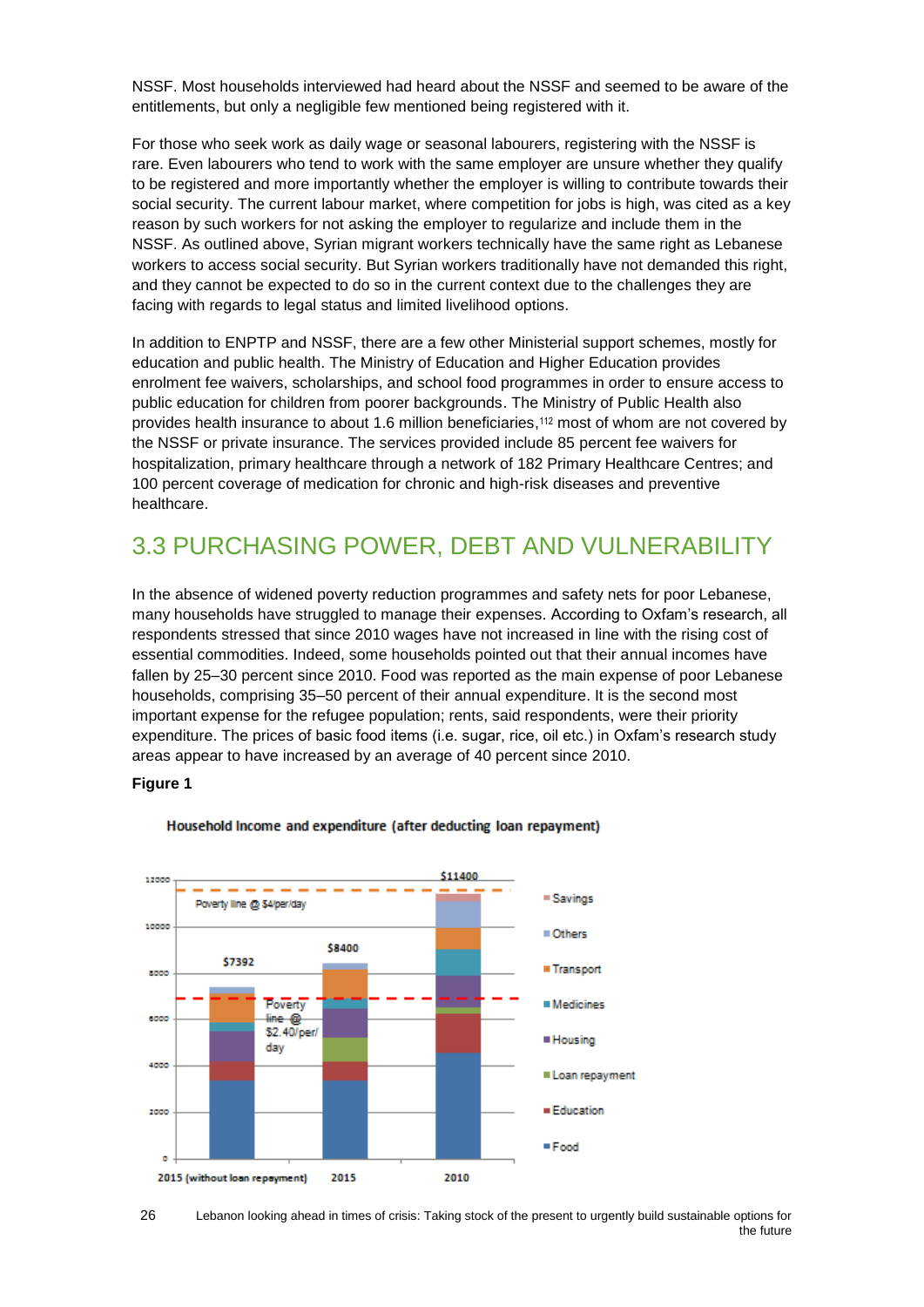Oxfam's research reveals that borrowing is one of the most commonly used strategies to cope with economic stresses and sudden economic shocks in Lebanon. As households increasingly struggle to meet rising costs, debt has become a fundamental factor in determining their purchasing power and vulnerability. In-depth household interviews indicate that these accumulated debts from informal sources to meet basic needs could be as high as \$1000 a year. Most borrowing is in kind from stores for food, groceries, medicines etc. But cash is also borrowed for unexpected and large expenses. Such credit is either obtained from informal sources, such as friends and relatives, or from formal lending institutions like banks, that charge high interest rates. Informal sources of credit appear to be interest free.<sup>113</sup> Figure 1 visualized the household income of one family, and what their situation would be if the debt repayment were to be removed from the household income to understand their real income. The overall household income would come dangerously close to the lower poverty line of \$2.40/person/day.

*'We have never had enough to buy a single item for our house since we got married. All these items you see here were purchased at least 20 years ago'.* Lebanese women to Oxfam researcher

Debt usually keeps accumulating and forms a significant but hidden<sup>114</sup> part of household expenses. Debt can be as high as 25 percent of household expenditure, and, as such, constitutes a major distorting factor in overall household purchasing power

Oxfam researchers spoke to a woman from a seven-member Lebanese household in Nabatieh that has struggled since 2010 to cope with the various stresses and shocks to their household economy. Over the years, the household has survived with formal and informal borrowing.

Using the measure of extreme poverty in Lebanon of \$2.40/person/day, this household would appear to be well above the poverty line. However, under closer examination, it becomes clear that the household economy is propped up by a huge amount of debt. This debt comes at the cost of educating the children. The effective income (after deducting the regular loan repayment) on which the household survives is below the extreme poverty line of \$2.40/person/day.<sup>115</sup> Any small shock at this stage could destabilize the household and easily push them further below the extreme poverty line.

#### **One family's descent into poverty**

Oxfam also spoke to an eight-member Lebanese household in Beka'a that lived below the upper poverty line of \$4/person/day (i.e. \$11,680) in 2010. Over the years, the household has experienced a 26 percent decline in the annual income, as outlined in the illustration below. The main reason for this decline in income is the injury of the main income earner. Removing debt repayments to understand real household income available to meet basic needs, the overall household income would come dangerously close to the lower poverty line of \$2.40/person/day. The implications of reducing expenses on health in such a context can be potentially disastrous for the longer term quality of life for the entire family.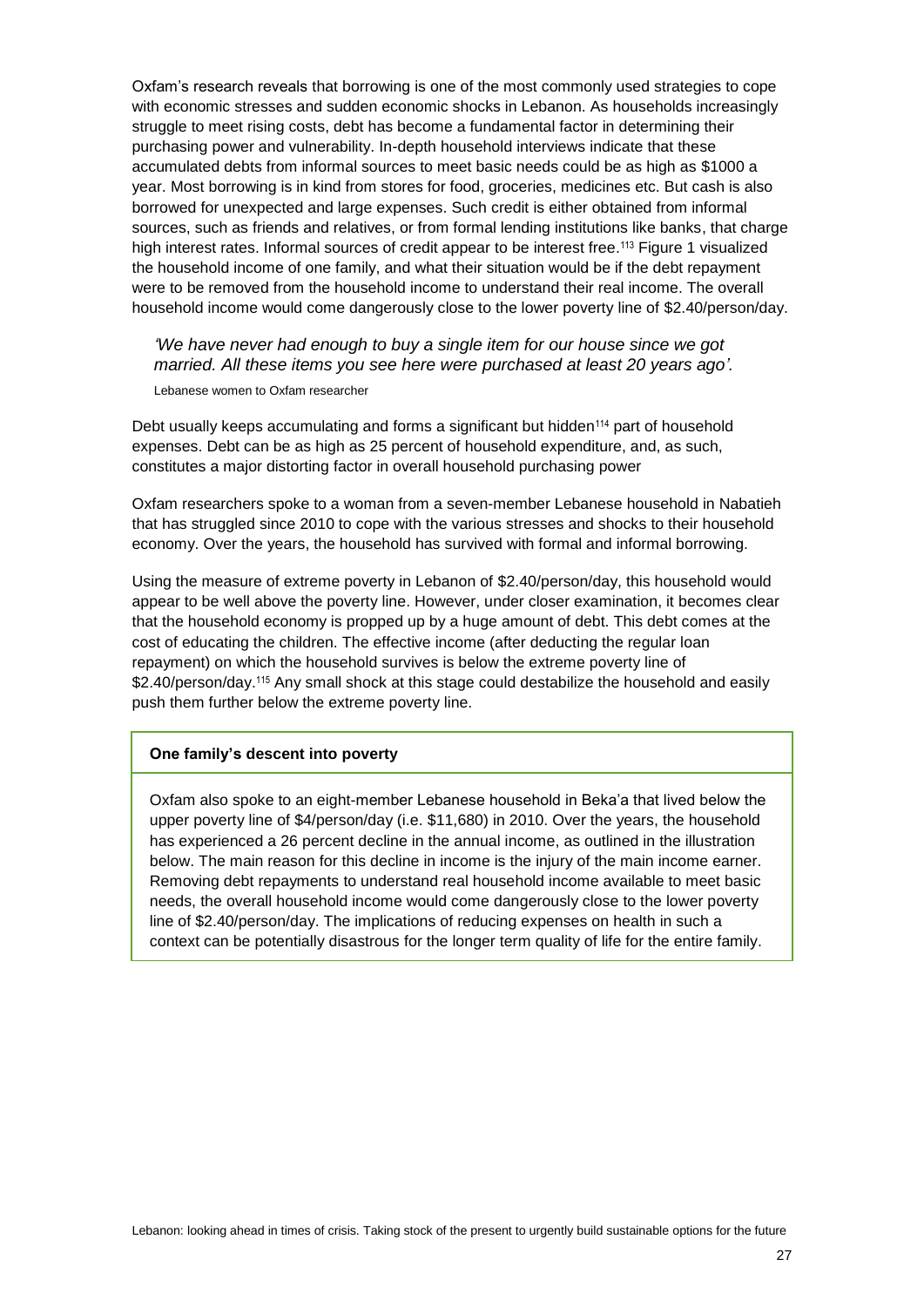

Like refugee households, poor Lebanese households control expenditure as a coping strategy to withstand stresses to their household economy. <sup>116</sup> They reduce the number of meals they eat and the quantity they consume, and buy cheap and extremely low quality food (damaged and close to expiry). While adults in households prioritize the needs of children when it comes to reducing food expenditure, there are times when the entire household cuts its food consumption, surviving on bread and tea alone.<sup>117</sup>

Lebanese households also control their expenditures by cutting or ceasing payments for education and health. Education appeared to be a high priority among all interviewed households. But the team found many instances where, as with refugee families, children had to drop out of school to contribute to the household economy. This is usually the case at the secondary level of education. Some households change schools (from private to public schools) to reduce costs. But this can impact education quality and, as such, affect children's longer term opportunities.<sup>118</sup>

Also like refugee households, health needs put a heavy burden on the household economy of poor Lebanese households. Medical expenses in Lebanon are high, and not all governorates have the desired quality of services. When faced with difficult situations, households tend to defer expenses on health, especially those for chronic illnesses. This can have potentially dangerous implications.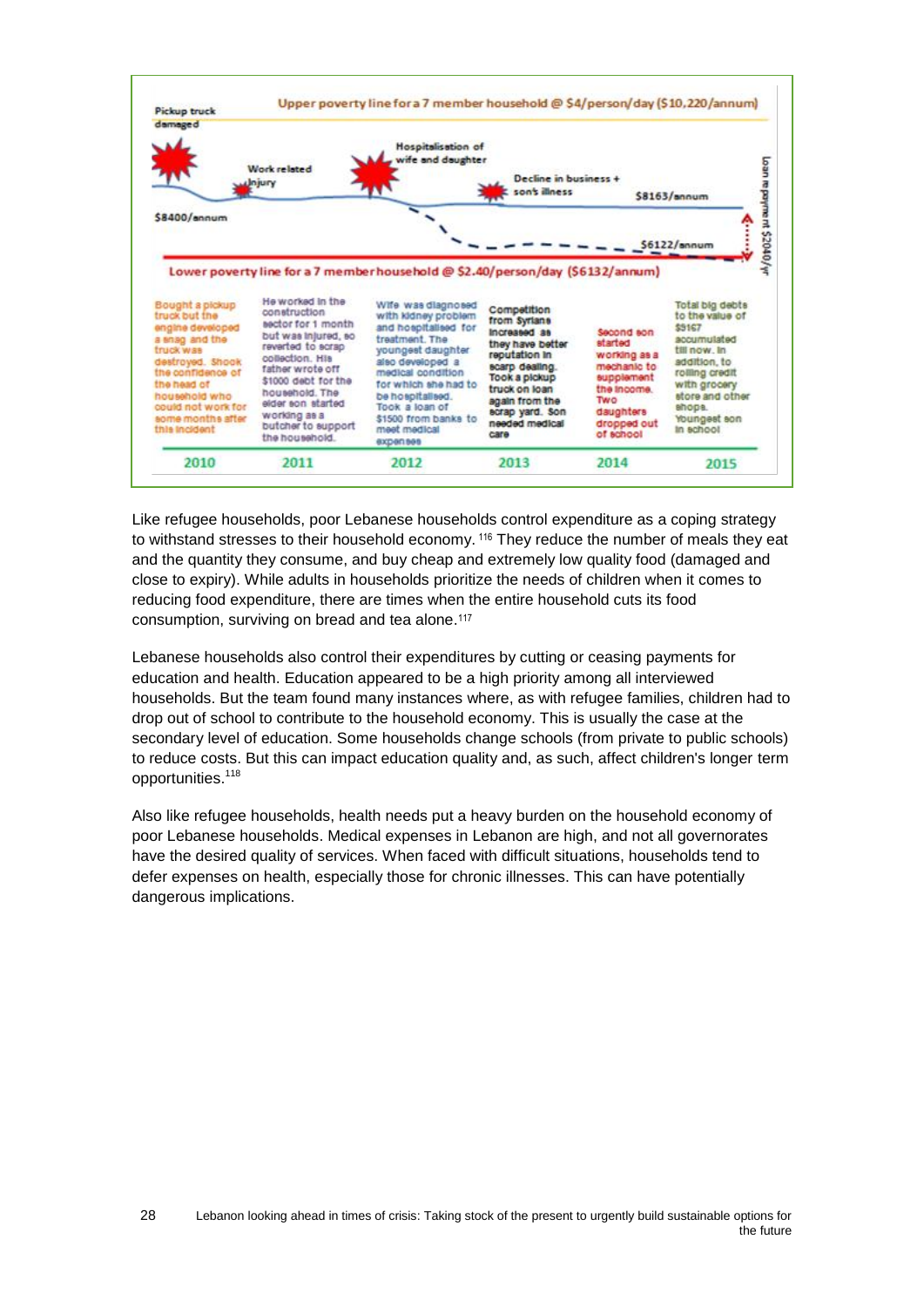## <span id="page-28-0"></span>CONCLUSION: POLICY OPTIONS AND KEY QUESTIONS FOR CONSIDERATION

The current situation in Lebanon is no longer sustainable, either for the refugee populations or the Lebanese and Palestinian poor. Refugees are taking matters into their own hands in search of alternative solutions, while poor Lebanese and other marginalized communities continue to suffer disproportionately from rising living costs, reduced public service capacity and unemployment, exacerbating national patterns of social inequality.

If the current status quo is not addressed, there will likely be a significant increase in some of the negative coping mechanisms highlighted in this paper. Among refugees, these include a dangerous onward movement to Europe and significant repercussions in terms of health, education and well-being. They include situations in which individuals are unable to access basic services, and there is increased tension between refugees and host communities, a rise in security concerns, and large numbers people lacking valid legal stay. Among the Lebanese and Palestinian host communities, we may see increased poverty and unemployment and negative coping mechanisms that include rising debt, and the limiting of access to much needed basic services, like health and education.

In these circumstances, it is of paramount importance that the international community works with the people concerned and the Government of Lebanon in identifying and supporting alternative policy solutions to construct a comprehensive response that can ensure protection and respect for the basic rights of all populations, including poor Lebanese.

The selection of policy options outlined below will be presented and debated at a number of roundtable discussions and meetings on the issues reflected on in the paper with key policy makers, civil society groups, and development partners. This paper was conceived and should be read as a tool for dialogue with various stakeholders within Lebanon and internationally to collectively identify options to effectively address the current crisis facing the country.

#### **1 A comprehensive Syrian Refugee Policy that allows refugees to live in safety and with dignity**

Five years into the Syrian crisis, with no indication that the conflict will end soon and a large refugee population that has been in exile, in some cases, for more than four years, the current displacement situation needs to be seen as a protracted refugee one.<sup>119</sup> This requires a shift in policies and interventions by all stakeholders. It should also be acknowledged that basic minimum standards and safeguards for a mass influx situation should be put in place (EXCOM parameters determine 'mass influx') within the context of EXCOM Conclusion No 22 – pending arrangements for a durable solution.<sup>120</sup> Such a policy should be informed by lessons learned in other situations of protracted displacement, including from other examples from the recent history in the region. It should ensure that policies and practices implemented now are not counterproductive to attaining the longer term goal of durable solutions for refugees, and it should proactively contribute to enabling refugees to make future choices, including repatriation.

The Government of Lebanon needs to review its October policy, carefully assessing the negative impact the policy has had one year on, and analysing the risks that can stem from the current situation if it continues. And from this reflection a new comprehensive and multi-sectoral Syrian refugee policy should be developed that is solidly grounded in international human rights law, and that can offer a more constructive approach in a protracted displacement situation. The policy would need to ensure a better protection of the refugee population during displacement, enabling Syrian nationals on Lebanese territory to easily access a form of legal status that at the same time grants them basic rights and allows them the capacity to sustain themselves. In

Lebanon: looking ahead in times of crisis. Taking stock of the present to urgently build sustainable options for the future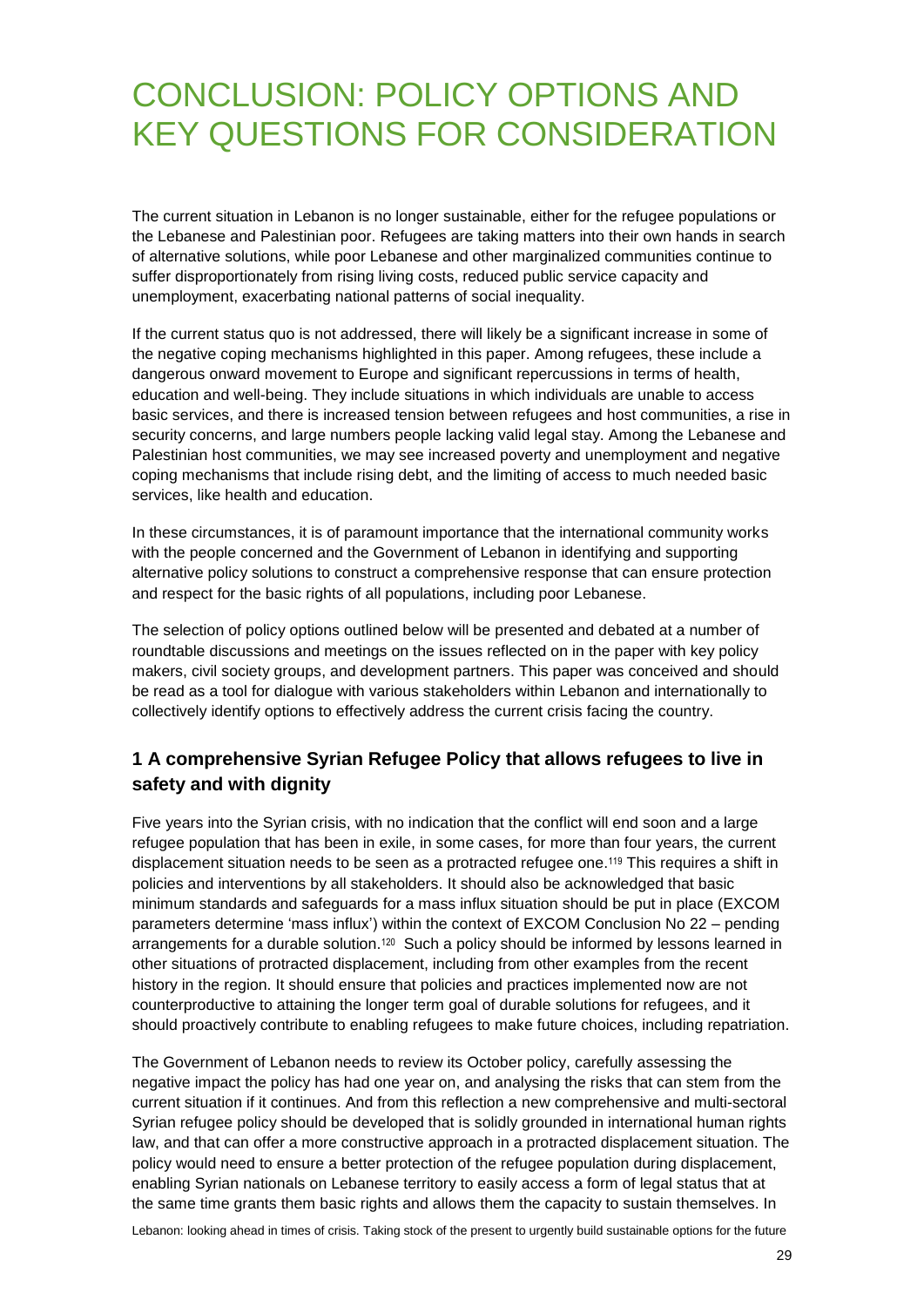addition, maintaining a view to the future, the policy should include provisions that recognize and legitimize the importance for refugees to maintain connection with their country of origin as a positive contribution to more sustainable return and reconstruction in future, by allowing for a certain degree of legal movement to Syria, while maintaining a right to protection in Lebanon.

Although Lebanon is not a party to the 1951 convention, this is not an obstacle to the development of a strategic and comprehensive refugee policy. As one of the first signatories to the Universal Declaration of Human Rights and a party to several key international conventions, Lebanon has a number of frameworks at its disposal that can serve as a guide in developing a comprehensive approach.

#### **Key questions**

- Acknowledging the protracted nature of displacement of Syrian refugees currently on Lebanese territory, both with regards to the duration of the displacement and the lack of viable durable solutions, how could a new, comprehensive refugee policy be developed to ensure the protection of Syrian refugees in Lebanon for the full duration of their presence in the country?
- How can national and local authorities, with support from donors, ensure rule of law at the national and local levels is respected and applied equitably and consistently to all people residing in its territory, in line with national and international legal obligations?
- Taking into account the complexity of legal frameworks in relation to the different nationalities present in Lebanon, how can the GoL ensure the administrative and judicial systems are able to uphold the rights of all people present in Lebanese territory, including those not holding Lebanese citizenship?
- Would the GoL and donors be open to humanitarian programming designed to reduce aid dependency over time and providing for a form of assistance that allows for some degree of self-reliance?
- What could forms of legal mobility (legal movements between Lebanon and Syria) look like for the Government of Lebanon to be able to take into account concerns for the security of its territory, while at the same time allowing refugees to maintain some relation with their home country, which could in future make return more sustainable?

#### **2 Resettlement, humanitarian admissions and other safe and legal routes as part of a 'comprehensive solutions package'**

To support Lebanon – and the neighbouring countries – in dealing with this mass influx, the international community must have a credible international approach to refugee response, combining provision of aid funding with the creation of more legal and safe routes for seeking relocation to rich countries. This can be achieved through widening mechanisms of applications for asylum, legal migration channels and increasing resettlement numbers.

With living conditions in Lebanon deteriorating across the board, and protection and access to basic rights and needs not guaranteed, migration to a third country is often seen as the only alternative to exercise one's right to seek protection. Recognizing that the sheer size of the displacement contributes to making it extremely challenging for the country to ensure quality of asylum for the whole refugee population, the international community has an obligation to provide additional support through resettlement and other relocation options. Rich countries should increase resettlement quotas for the most vulnerable refugees as well as subsidiary protection or other forms of humanitarian admission including family reunification to a fair share of 10 percent of the total refugee population by the end of 2016.

But resettlement as is currently implemented can only make sense if part of a comprehensive solutions package.<sup>121</sup> Rich countries must open legal and legitimate channels and schemes for onward movement<sup>122</sup> accessible through application from the current country of first refuge.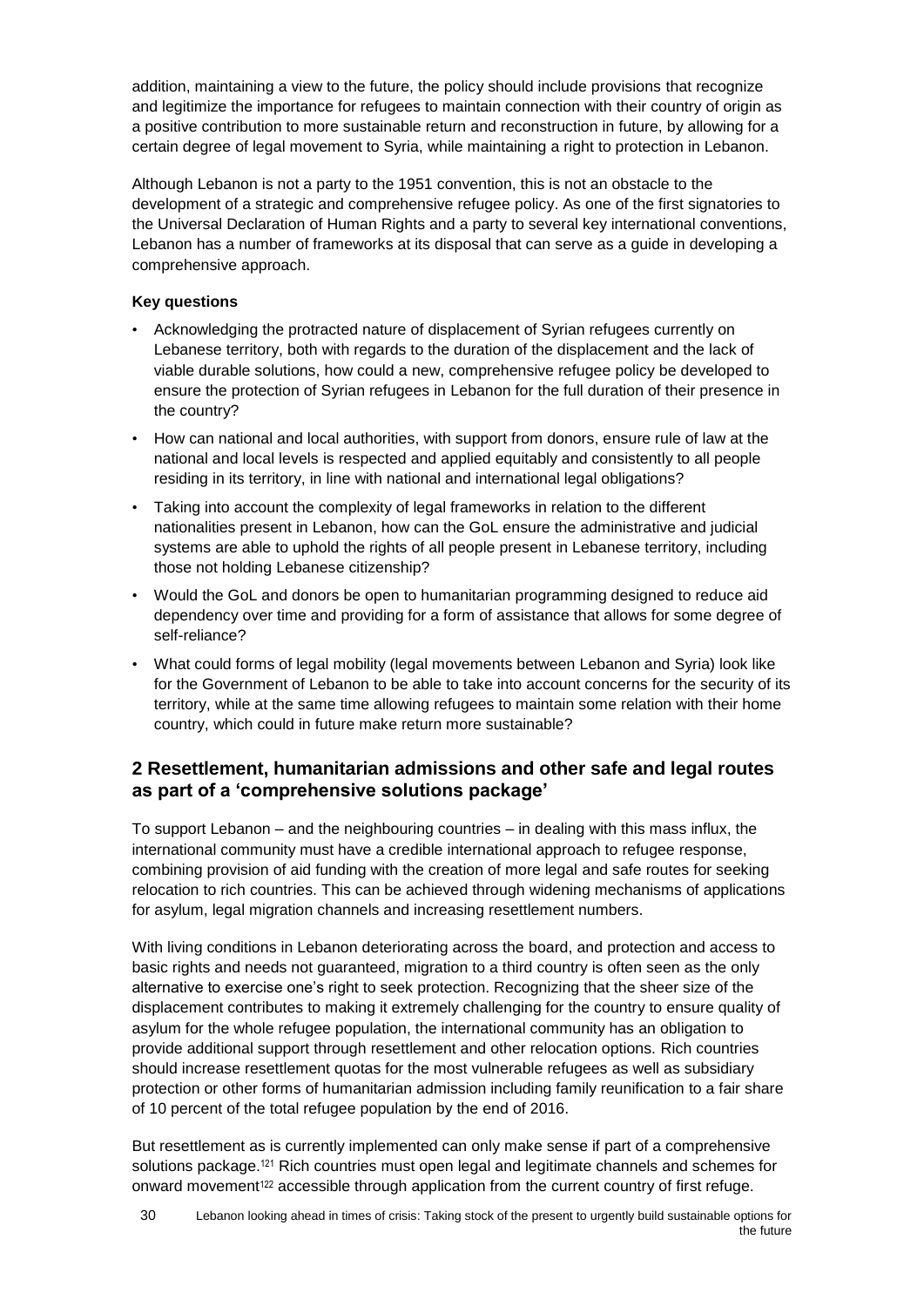These alternative channels would provide more clarity and transparency for refugees wanting to leave the country and not having access to resettlement, including safe and legal routes for Syrians seeking protection to access – and remain in – their territories. Opening legal channels for access to third countries through voluntary applications would break the circle of forced movement, allowing for a safe and dignified travel and recognized access to protection and asylum alternatives. <sup>123</sup> Such schemes should include family reunification, academic and labourbased immigration opportunities, or other options, while guaranteeing the rights of Syrians who would benefit from these solutions in line with the Refugee Convention.

Further to this, in order to allow refugee populations to live with dignity in a situation of protracted displacement while minimizing tensions between communities and contributing to building long-term solutions, there is also a need for international donors to contribute their fair share of funding to appeals in order to ensure basic humanitarian needs are met. This should include funding for longer term programmes aimed at enhancing refugees' self-reliance. Sufficient resources and space need to be made available to ensure that aid agencies provide aid impartially and strictly on the basis of needs, without consideration of nationality or status of beneficiaries, in respect of the do-no-harm principle and taking into account the needs of other vulnerable and marginalized communities in Lebanon.

#### **Key questions**

- What new or alternative legal channels and schemes can the international community consider and open soon to provide more dignified and safe means for refugees to seek interim solutions to their displacement in line with the principles of the Geneva Convention?
- Can the current resettlement practice be complemented with other legal channels for access to third countries through voluntary applications, channels which can provide people in need of international protection with a stronger sense of agency and the ability to access legal and dignified options, rather than having to pursue illegal and risky migration routes?
- How can the international community move away from considering refugees as a burden, and design schemes more respectful of the principles of the refugee conventions that contribute to welcoming people seeking international protection to their countries and be seen as a resource?

#### **3 Local governance structures that are fully supported and funded, with rule of law respected**

Investing in local government – including capacity building and improvement in the quality of service delivery – can create a clear line of accountability from local representatives to constituents and ensure responsiveness to citizens' needs.

The local delivery system is under intense pressure. Investments in local economic development are not enough. Municipalities in Lebanon have had to bear the brunt of the refugee response with few resources and little capacity. This has pushed them to make decisions that are not always in line with national and international legal frameworks that contribute to equitable, local economic development.

Aid that does not contribute to such development has the potential to leave needs unmet and exacerbate tensions and perceptions of marginalization. It is clear, however, that traditional means of funding have not been tailored to such a large-scale, protracted crisis.

Ensuring municipalities have access to resources allocated to them through the distribution of resources of the Independent Municipal Fund in an equitable, transparent, and timely manner, in addition to releasing additional resources to satisfy the increasing demand for public goods and services would pave the way for local economic development.<sup>124</sup>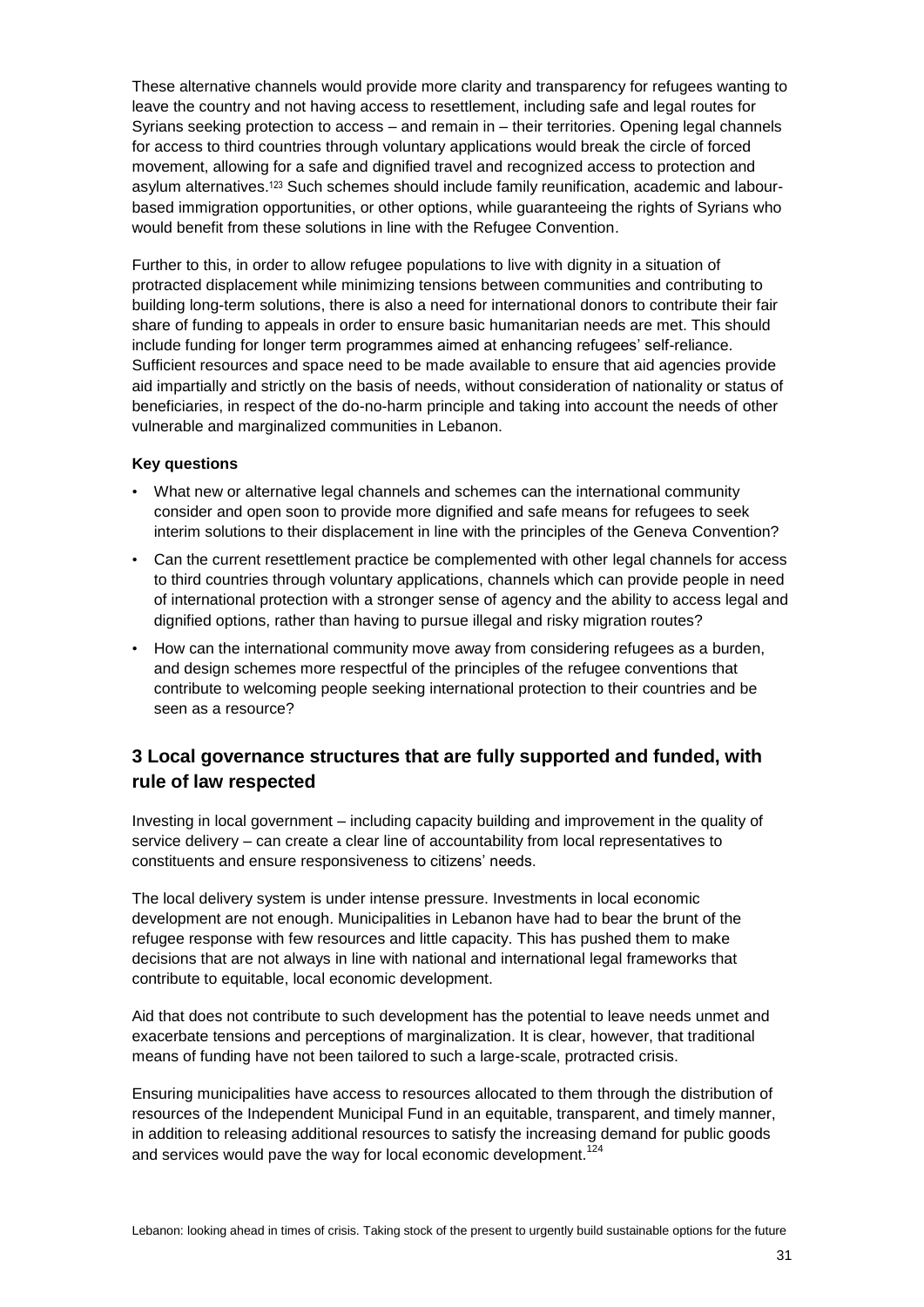The GOL should prioritize necessary reforms, including the draft decentralization law and resources distribution law to ensure municipalities have the independence and legitimacy to respond to constituents' needs and to specific needs resulting from the refugees' presence in their territory. The international community on the other hand should ensure that Lebanon, as a middle-income country, has access to funding mechanisms that help it deal with the demographic shock it is experiencing and its growing financial needs.

#### **Key questions**

- What is the mechanism and regulatory frameworks that bridge the role of municipal councils, private sector, national institutions, and ordinary citizens to kick-start sustainable local economic development?
- What further reforms to the 1997 ones need to be prioritized in the Municipal Code and to the Independent Municipal Fund collection and distribution mechanisms that would allow for more effective and transparent governance and resource management?
- How can municipalities play the role as incubators of social and economic innovation in their communities?
- What type of capacity building and technical support do municipal councils and local-level police forces need to ensure that operations are in line with a rights-based approach as well as national and international law?
- How can local-level development be supported with long-term development funding that ensures equitable public services that contribute to the improvement of the quality of asylum for refugees and support host communities' social stability?
- How can the GOL guarantee to the international community that funds will be managed effectively transparently and reach the most vulnerable communities and populations, free from political corruption and in line with good governance principles?

#### **4 An effective and funded social protection strategy**

In June 2013, the International Labour Conference adopted Recommendation 202, calling for the creation of a social protection floor by governments of all countries. The measure recognizes the need for an incremental building up of the floor to achieve universal coverage and to increase the depth of the coverage. In the same year, the UN Committee on World Food Security recommended that food security and nutrition be integrated into the social protection floors for greater impact on hunger and malnutrition.

The poor, regardless of their social and legal status, should be protected from risks in their efforts to move out of poverty. Such support would help households cope with the impacts of poverty and stem the intergenerational transfer of poverty. In order to do this the Government of Lebanon, with the support of international donors should work together to introduce an expanded and effective social protection strategy that significantly benefits all poor families in Lebanon. Although the Lebanese government has not officially committed to setting up a social protection floor, elements of a social protection floor already exist in the country with the NSSF, ENPTP and other health service programmes. A social protection floor would provide a basic set of transfers in-kind or in cash to the most vulnerable populations, thus ensuring they are able to deal with shocks and stresses without having to compromise on their rights. A well thought out strategy and action plan to incrementally build a social protection floor should be initiated.

#### **Key questions**

- How can the delivery of necessary public services in particular health and education be strengthened?
- What role can the private sector play in supporting local and national governance structures to deliver social protection services?
- 32 Lebanon looking ahead in times of crisis: Taking stock of the present to urgently build sustainable options for the future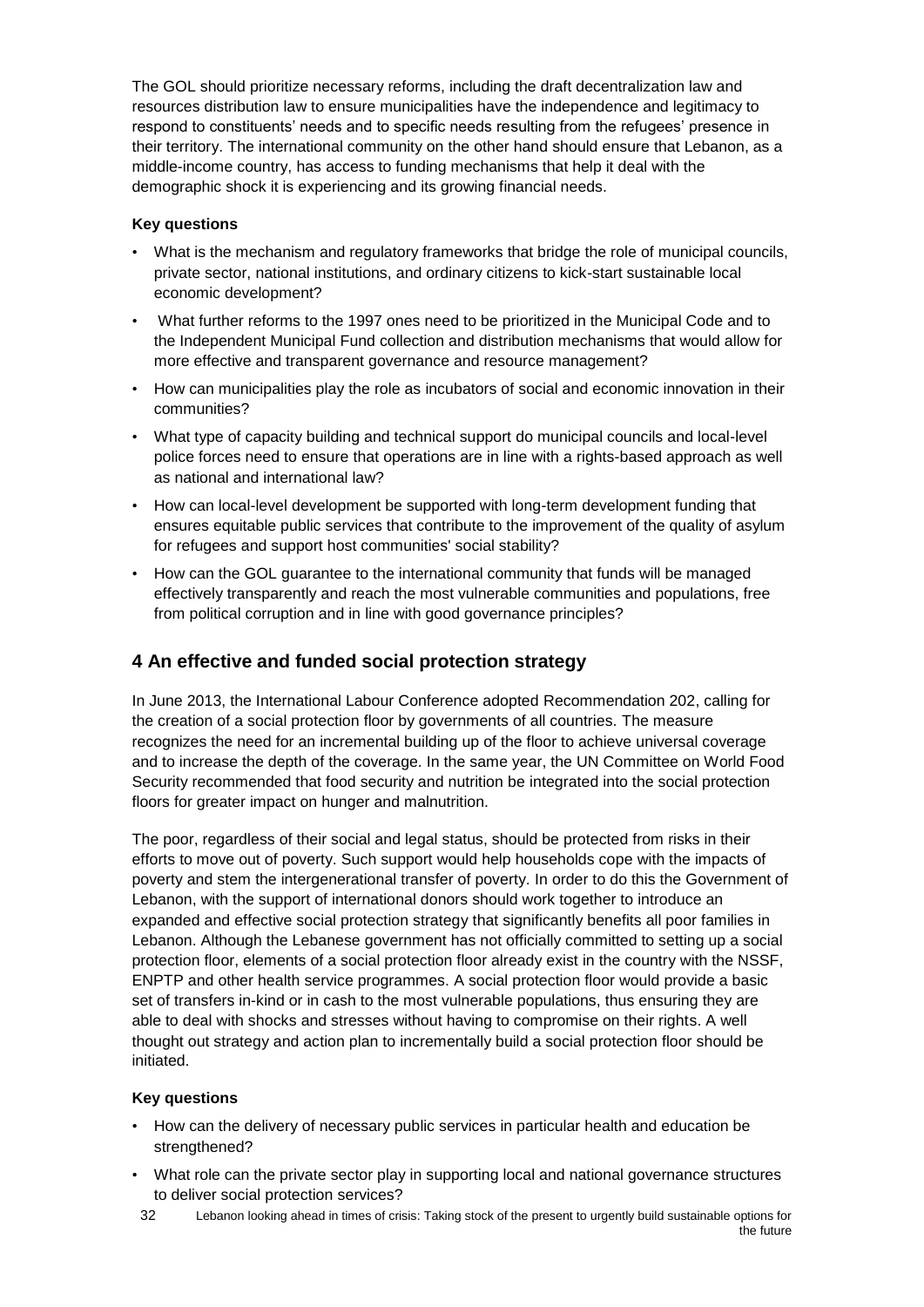- How can evidence-based policies feed into key ministerial development strategies?
- How can all social protection policies and programmes be consolidated under one social protection strategy to ensure effective coordination of efforts by different ministries?
- How can existing programmes (especially the ENTP and the NSSF) ensure adequacy and appropriateness of benefits?
- How can the current selection process of social protection programmes be more transparent and inclusive?

#### **5 Prioritize job creation based on labour market assessments and access, to create and protect employment for all**

Lebanon has not managed to generate inclusive growth. Weak job creation has fallen behind an increasingly growing labour force that has been impacted by the refugee crisis.<sup>125</sup> Job creation, however, must be based on a comprehensive assessment of the labour market which identifies needs and leads to support for existing sectors as well as investment in new ones. Social protection for workers also contributes to social stability, and curbs the rise of the informal employment sector and protects the poor against shocks. Respect for the labour law is crucial in this regard as the law establishes a right to employment, as well as employer and employee protection. In addition, enforcing the current social protection mandate to ensure that those who should receive NSSF have access to their entitlements and that employers are paying in what is required is also necessary as more jobs in the formal sector are created.

Bilateral dialogue among different international actors can support the GOL in identifying new/innovative legal frameworks that provide employment opportunities for Syrians and protect the employment of all workers. The current framework, in limiting access to employment for refugees, is likely to have damaging costs for the economy, a problem that international donors can help to address. Past experiences have shown how the ability of refugees and displaced people in situations of protracted displacements to be more self-sustainable and avoid poverty, contributes to more likely and sustained return and reconstruction in their countries of origin after displacement.

Heavy investment by the international community in Lebanon (potentially including economic trade zones and fair trade agreements) is imperative to kick-start the economy, create jobs, and move towards equitable growth. Lebanon should look to turn the presence of refugees into an opportunity over the medium term through the opening of the labour market, based on a market assessment, that would trigger economic growth while at the same time actively contributing to the priorities of other populations in Lebanese territory in relation to security and access to basic services, and national development strategies.

A dual-track modality for humanitarian and development financing that works in harmony would a) improve the quality of asylum for refugees, b) ensure that Lebanon's developmental vision and policies are financed and c) support different types of investment that trigger growth, create much needed jobs, and improve needed investments in infrastructure and public service delivery.

A dialogue around this issue should be started among relevant stakeholders and alliances created among actors including the private sector (national and foreign investors in sectors not limited to agriculture and construction), finance institutions and local authorities (including the federation of municipalities) as they are most able to highlight needs and propose solutions.

#### **Key questions**

- What are the steps needed to ensure enforcement of labour standards as per the ILO's fundamental labour conventions ratified by Lebanon?<sup>126</sup>
- How can current policies and practices be realigned to respect the country's labour law?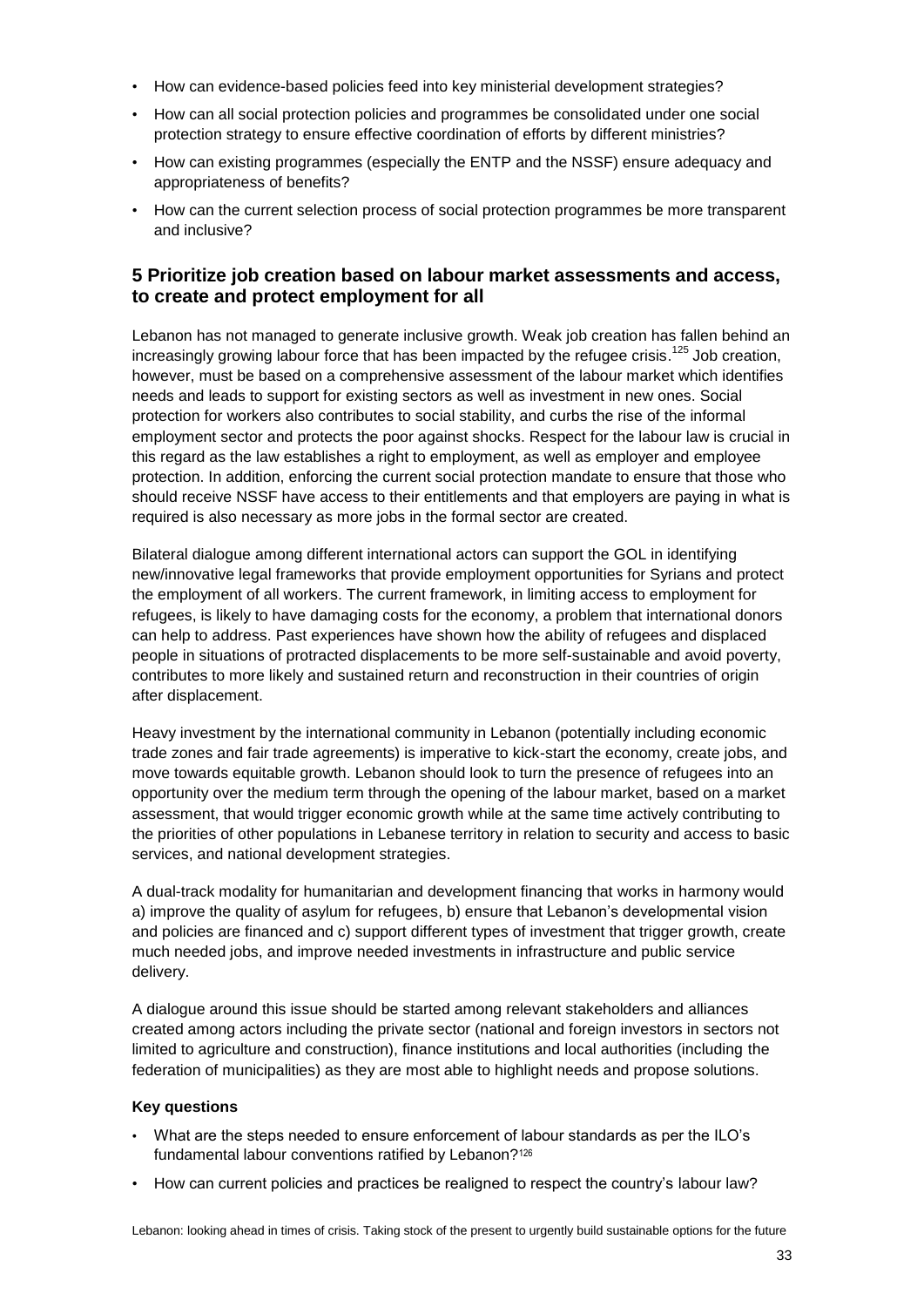- How can Lebanon play a role in incubating Syria's post-conflict economy and jump-start future recovery?
- How can the presence of refugees in Lebanon help support an economic shift to increased production and manufacturing?
- What types of investments are needed to support inclusive and equitable growth that closes the growing inequality gap in the country and decreases current unemployment rates?
- What type of incentives such as financial incentives and trade concessions can the international community offer Lebanon that would both allow for refugee employment and contribute to the diversification and growth of the Lebanese economy?
- As a middle-income fragile state in crisis, what long-term development funding is available to Lebanon? What are others to consider?
- What are the challenges in financing middle-income countries in crisis?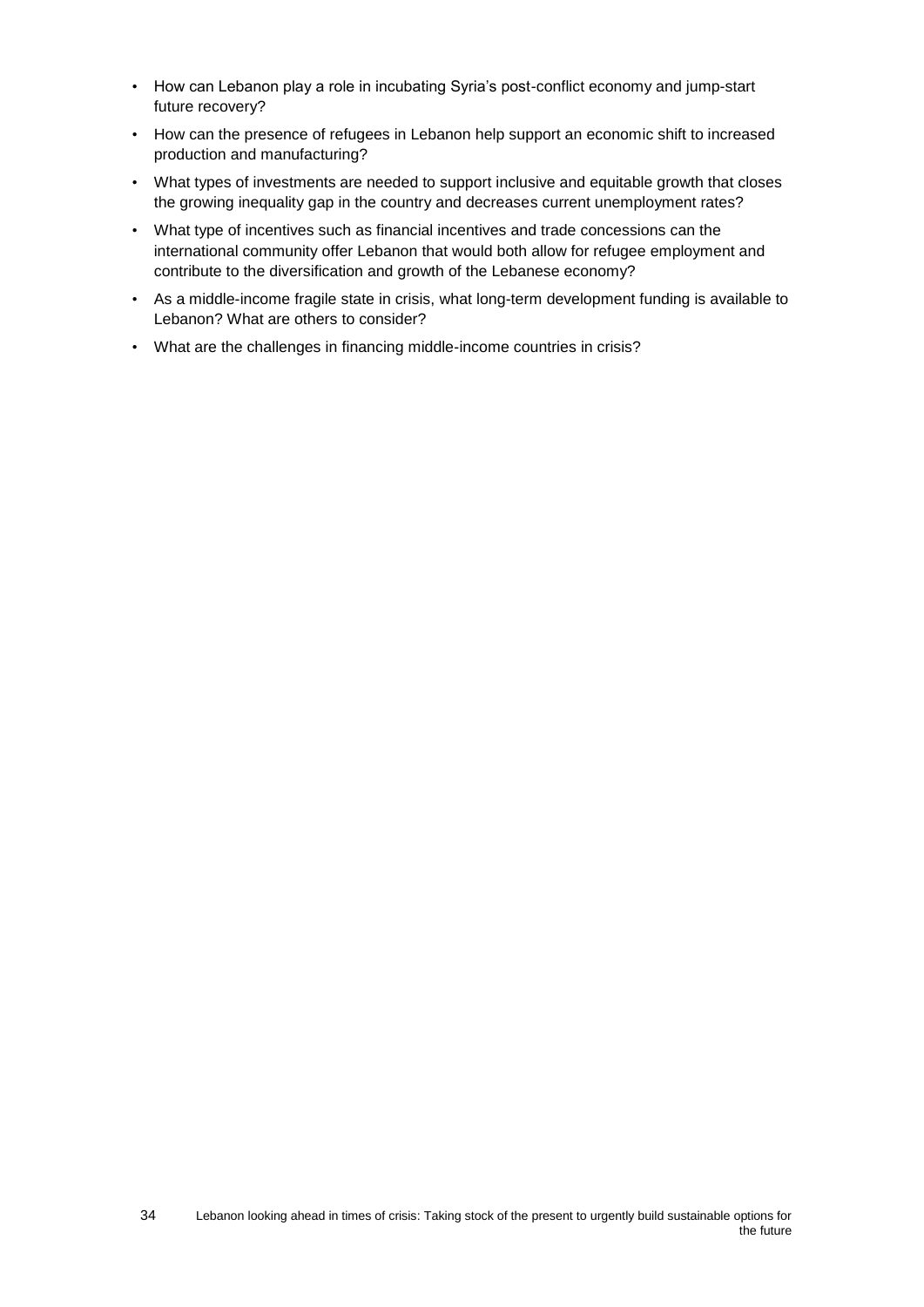## <span id="page-34-0"></span>**NOTES**

- 1 HEA process involves mapping of livelihood zones, wealth ranking by key informants and focus group discussions with members of each wealth category in these livelihood zones to collect detailed information on their sources of food, income and expenditure in a reference year and the current year. It looks at seasonal variations in expenditure as well as availability and access to food and income. In this research, livelihood zoning was replaced with poor governorates to facilitate programming later on. Also, a wealth-ranking exercise was considered sensitive in the current context of Lebanon, therefore key informants at governorates helped with identification of poor households based on perceived indicators of poverty. Detailed information on calorie intake by households was not collected as food security assessment was not the aim of this research.
- 2 Save the Children, 'The Practitioners' Guide to the Household Economy Approach'.
- 3 Oxfam (2015) 'A Fairer Deal for Syrians: International commitments needed to arrest the deepening crisis in Syria and the region', published in September 2014; and Syria Crisis Fair share analysis 2015, issued in March 2015
- 4 The authors define the Syria crisis as a description of the conflict internally in Syria and economic, social, humanitarian, developmental, and security spill-over into neighbouring countries. The displacement caused by the conflict is considered to be only one of the dimensions of the crisis. This is how the expression 'Syria crisis' is used throughout the paper.
- 5 UNHCR (2014) Syria Regional Response Plan- Strategic Overview—Mid-year update p. 60. Available at: <http://unhcr.org/syriarp6/midyear/docs/syria-rrp6-midyear-full-report.pdf>

http://reliefweb.int/report/lebanon/refugees-syria-lebanon-march-2015

6 Ibid.

- 7 World Bank (2015),' Promoting Poverty Reduction and Shared Prosperity: Lebanon Systematic Country Diagnostic'. Available at: [http://www](http://www-wds.worldbank.org/external/default/WDSContentServer/WDSP/IB/2015/06/23/090224b082f55445/1_0/Rendered/PDF/Lebanon000Prom0c0country0diagnostic.pdf)[wds.worldbank.org/external/default/WDSContentServer/WDSP/IB/2015/06/23/090224b082f55445/1\\_0/Rendered/P](http://www-wds.worldbank.org/external/default/WDSContentServer/WDSP/IB/2015/06/23/090224b082f55445/1_0/Rendered/PDF/Lebanon000Prom0c0country0diagnostic.pdf) [DF/Lebanon000Prom0c0country0diagnostic.pdf](http://www-wds.worldbank.org/external/default/WDSContentServer/WDSP/IB/2015/06/23/090224b082f55445/1_0/Rendered/PDF/Lebanon000Prom0c0country0diagnostic.pdf)
- 8 'The Syrian Crisis and its implications on Lebanon', USJ, March 9, 2015, available at[: http://www.sciences](http://www.sciences-po.usj.edu.lb/pdf/The%20Syrian%20Crisis%20%20its%20Implications%20on%20Lebanon%20-%20Khalil%20Gebara.pdf)[po.usj.edu.lb/pdf/The percent20Syrian percent20Crisis percent20 percent20its percent20Implications percent20on](http://www.sciences-po.usj.edu.lb/pdf/The%20Syrian%20Crisis%20%20its%20Implications%20on%20Lebanon%20-%20Khalil%20Gebara.pdf)  percent20Lebanon percent20- [percent20Khalil percent20Gebara.pdf](http://www.sciences-po.usj.edu.lb/pdf/The%20Syrian%20Crisis%20%20its%20Implications%20on%20Lebanon%20-%20Khalil%20Gebara.pdf)

9 Ibid.

- 10 'Lebanon Crisis response Plan 2015–2016',. Oxfam research on Poverty, inequality, and social protection in Lebanon, October 2015.
- 11 Executive summary:' Lebanon's Economic and Social Assessment of the Syrian Crisis', The World Bank, available at[: http://www](http://www-wds.worldbank.org/external/default/WDSContentServer/WDSP/IB/2013/09/24/000333037_20130924111238/Rendered/PDF/810980LB0box379831B00P14754500PUBLIC0.pdf)[wds.worldbank.org/external/default/WDSContentServer/WDSP/IB/2013/09/24/000333037\\_20130924111238/Rende](http://www-wds.worldbank.org/external/default/WDSContentServer/WDSP/IB/2013/09/24/000333037_20130924111238/Rendered/PDF/810980LB0box379831B00P14754500PUBLIC0.pdf) [red/PDF/810980LB0box379831B00P14754500PUBLIC0.pdf](http://www-wds.worldbank.org/external/default/WDSContentServer/WDSP/IB/2013/09/24/000333037_20130924111238/Rendered/PDF/810980LB0box379831B00P14754500PUBLIC0.pdf)
- 12 UNRWA vulnerability report/USJ Study on Perceptions of Syrian refugees in Lebanon, July 2015
- 13 Protection research findings, Research into self-protection and coping strategies of refugees from Syria and host communities in Lebanon, Oxfam GB and Merits Partnerships, August 2015.
- 14 UNRWA vulnerability assessment.
- 15 Protracted refugee situations are defined as situations where refugees have been in exile for 5 years or more since the beginning of their displacement, 'without immediate prospects for implementation of durable solutions'. (UNHCR, Conclusion on Protracted Refugee Situations No.109 (LXI) – 2009, EXCOM Conclusions, 8 December 2009)
- 16 '(...) mass influx situations may, inter alia, have some or all of the following characteristics: (i) considerable numbers of people arriving over an international border; (ii) a rapid rate of arrival; (iii) inadequate absorption or response capacity in host States, particularly during emergency; (iv) individual asylum procedures, where they exist, which are unable to deal with the assessment of such large numbers' EXCOM Conclusion No 100 on International Cooperation and Burden and Responsibility Sharing in Mass Influx Situations, 2004 at: <http://www.unhcr.org/41b041534.html>
- 17 K. Long (2011) 'Permanent crises? Unlocking the protracted displacement of refugees and internally displaced persons', Refugee Studies Centre, University of Oxford.
- 18 Examples of other schemes include expedited family-based immigration processes, community sponsorship arrangements, academic scholarship opportunities, labour-based immigration opportunities and other options, while guaranteeing Syrian nationals rights in line with the Refugee Convention.

19 Ibid.

- 20 Sami Atallah, Raneem Bassiri and Jana Harb. 'Municipal Finance must be reformed to address Lebanon's socioeconomic crisis', Lebanese Center for Policy Studies, April 2014
- 21 World Bank June 2015, p. 23.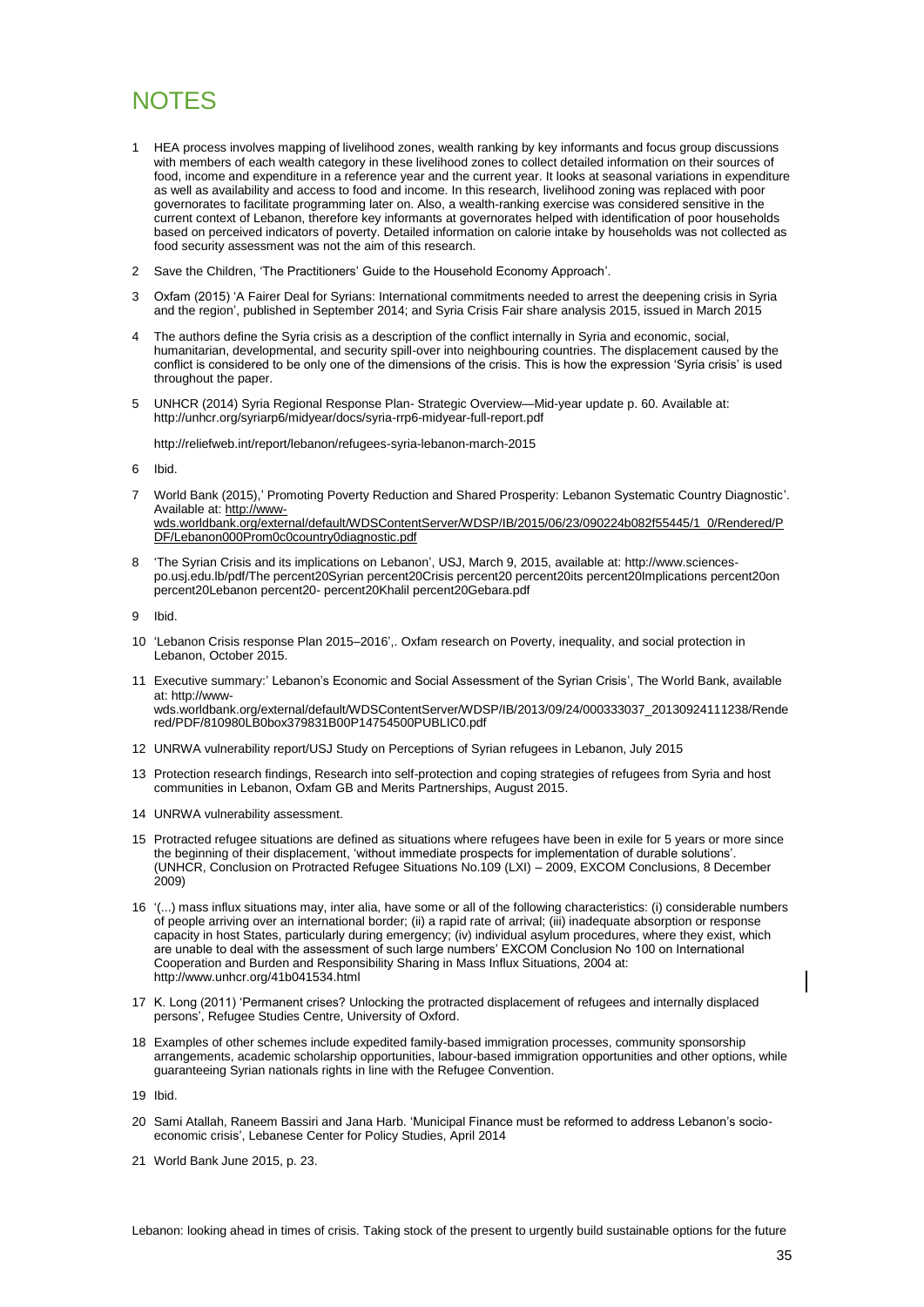22 UNHCR (2014) Syria Regional Response Plan- Strategic Overview—Mid-year update p. 60. Available at: <http://unhcr.org/syriarp6/midyear/docs/syria-rrp6-midyear-full-report.pdf>

http://reliefweb.int/report/lebanon/refugees-syria-lebanon-march-2015

- 23 The traditional options referred to as durable solutions are: return, resettlement, and local integration.
- 24 UNRWA Lebanon available at: http://www.unrwa.org/where-we-work/lebanon
- 25 As reflected in the European Neighbourhood Policy progress reports of 2013 (SOLIDAR), the 2015 Universal Periodic Review, Research for Development in the Dry Arab Region by Shadi Hamadeh Mona Haidar, and Rami Zurayak, Lebanese Center for Policy Studies.
- 26 World Bank (2015), Promoting Poverty Reduction and Shared Prosperity: Lebanon Systematic Country Diagnostic p. 13
- 27 Karim el Mufti, 'Official response to the Syrian refugee crisis in Lebanon, the disastrous policy of no-policy', Civil Society Knowledge Centre, 10 January 2014. Available at: [http://cskc.daleel-madani.org/paper/official-response](http://cskc.daleel-madani.org/paper/official-response-syrian-refugee-crisis-lebanon-disastrous-policy-no-policy)[syrian-refugee-crisis-lebanon-disastrous-policy-no-policy](http://cskc.daleel-madani.org/paper/official-response-syrian-refugee-crisis-lebanon-disastrous-policy-no-policy)
- 28 For example, what is referred to as the March 8 political bloc in Lebanon, that includes the Shiite parties Amal and Hezbollah as well as Christian Parties like Free Patriotic Movement and Marada, sided with the Government of Syria, while the March 14 political bloc were strongly against.
- 29 Lebanon suffered from a 15-year-long civil war between 1975 and 1990. While there were many triggers of the civil war, the presence of armed Palestinian military groups in Lebanese territory resisting Israel from Lebanese territory exacerbated divisions among Lebanese groups and communities. This invited several Israeli retaliations, occupations, and conflicts on Lebanon over the years.
- 30 Alef, 'Position Paper on Solutions to the Syrian Refugee Crisis in Lebanon', December 2014, Available at: [http://www.alefliban.org/sites/default/files/ALEF-Position percent20Paper-](http://www.alefliban.org/sites/default/files/ALEF-Position%20Paper-%20Solutions%20to%20the%20Syrian%20Refugee%20Crisis-December2014%20(2).pdf) percent20Solutions percent20to [percent20the percent20Syrian percent20Refugee percent20Crisis-December2014 percent20\(2\).pdf](http://www.alefliban.org/sites/default/files/ALEF-Position%20Paper-%20Solutions%20to%20the%20Syrian%20Refugee%20Crisis-December2014%20(2).pdf)
- 31 Local Governance Under Pressure, Research on Social Stability in T5 are, North Lebanon, Oxfam Italia and Menapolis, September 2015 p. 12 and Poverty, Inequality and Social Protection, Oxfam GB and American University of Beirut Issam Fares Institute for Public Policy, August 2015
- 32 Agreement for Economic and Social Cooperation and Coordination between the Lebanese Republic and the Syrian Arab Republic, 1993
- 33 Released in October 2014, the LCRP aimed at: 1) ensuring that humanitarian assistance and protection covers the most vulnerable Lebanese and Syrians, 2) strengthening the capacity of national and local service delivery systems, and 3) reinforcing Lebanon's economic, social, environmental and institutional stability.
- 34 Crisis Response Plan, Lebanese Ministry of Social Affairs, 15 December 2014
- 35 Syria's Crisis may force Lebanon to look at its foreign labour regime, Nayla Geagea, LCPS, June 2015 and the Syria Crisis and its implications on Lebanon, Khalil Gebara, Universite Saint Joseph, March 2015.
- 36 See Lebanese Center for Policy Studies: Performance Drivers in Municipal Work, Raneem Baassiri, July 2014, and Municipal Finance Must be Reformed to Address Lebanon's Socio-Economic Crisis, by Sami Atallah and Raneem Baasiri and Jana Harb, July 21, 2014
- 37 Ibid.
- 38 See Lebanese Center or Policy studies: [http://www.lcps-lebanon.org/publications/1331312295-imf-policybrief](http://www.lcps-lebanon.org/publications/1331312295-imf-policybrief-eng.pdf)[eng.pdf](http://www.lcps-lebanon.org/publications/1331312295-imf-policybrief-eng.pdf)

39 Ibid

- 40 Circular number 734 issued on June 5, 2014; Circular 786 issued on June 18, 2014.
- 41 Local Governance Under Pressure, Research on Social Stability in T5 are, North Lebanon, Oxfam Italia and Menapolis, September 2015
- 42 Focus group results, Local Governance Under Pressure, Research on Social Stability in T5 are, North Lebanon, Oxfam Italia and Menapolis, September 2015
- 43 Protection research findings, Research into self-protection and coping strategies of refugees from Syria and host communities in Lebanon, Oxfam GB and Merits Partnerships, August 2015
- 44 Examining curfews against Syrians, Civil Society Knowledge Center. November 25, 2014. Available at: <http://cskc.daleel-madani.org/content/examining-curfews-against-syrians-lebanon-0>

45 Ibid

- 46 Human Rights Watch, October 3, 2014. Available at: [https://www.hrw.org/news/2014/10/03/lebanon-least-45-local](https://www.hrw.org/news/2014/10/03/lebanon-least-45-local-curfews-imposed-syrian-refugees)[curfews-imposed-syrian-refugees](https://www.hrw.org/news/2014/10/03/lebanon-least-45-local-curfews-imposed-syrian-refugees)
- 47 Local Governance Under Pressure, Research on Social Stability in T5 are, North Lebanon, Oxfam Italia and Menapolis, September 2015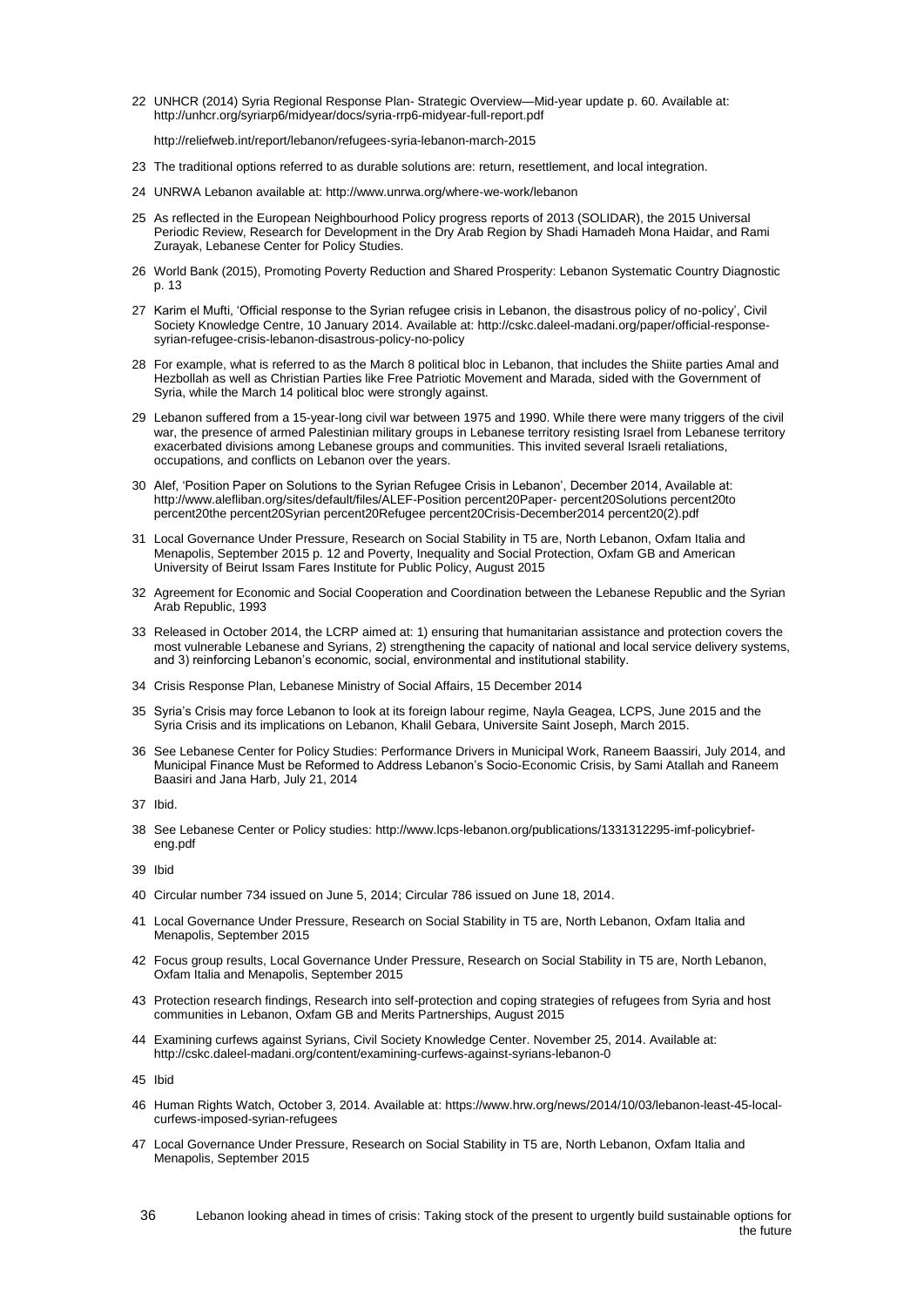- World Bank 2013 and 2015 reports
- Al Joumhouriya Newspaper, November 27, 2015.
- Lebanon Crisis Response Plan, Lebanese Ministry of Social Affairs, 15 December 2014. Available at: <http://data.unhcr.org/syrianrefugees/regional.php>
- World Bank (2015), Promoting Poverty Reduction and Shared Prosperity: Lebanon Systematic Country Diagnostic, p. 11.

Ibid.

- Local Governance Under Pressure, Research on Social Stability in T5 are, North Lebanon, Oxfam Italia and Menapolis, September 2015
- The Syrian Crisis and its implications on Lebanon, USJ, March 9, 2015, available at: [http://www.sciences](http://www.sciences-po.usj.edu.lb/pdf/The%20Syrian%20Crisis%20%20its%20Implications%20on%20Lebanon%20-%20Khalil%20Gebara.pdf)[po.usj.edu.lb/pdf/The percent20Syrian percent20Crisis percent20 percent20its percent20Implications percent20on](http://www.sciences-po.usj.edu.lb/pdf/The%20Syrian%20Crisis%20%20its%20Implications%20on%20Lebanon%20-%20Khalil%20Gebara.pdf)  percent20Lebanon percent20- [percent20Khalil percent20Gebara.pdf](http://www.sciences-po.usj.edu.lb/pdf/The%20Syrian%20Crisis%20%20its%20Implications%20on%20Lebanon%20-%20Khalil%20Gebara.pdf)
- Local Governance Under Pressure, Research on Social Stability in T5 are, North Lebanon, Oxfam Italia and Menapolis, September 2015
- World Bank (2015), Promoting Poverty Reduction and Shared Prosperity: Lebanon Systematic Country Diagnostic
- What is commonly known as T5 are: Tripoli, Koura, Batroun, Bcharre, Zgharta, and El Minnie-Dinnieh
- Local Governance Under Pressure, Research on Social Stability in T5 are, North Lebanon, Oxfam Italia and Menapolis, September 2015 p. 20-21
- World Bank (2015), Promoting Poverty Reduction and Shared Prosperity: Lebanon Systematic Country Diagnostic

Ibid.

- http://reliefweb.int/sites/reliefweb.int/files/resources/legal\_status\_of\_individuals\_fleeing\_syria.pdf
- Ministry of Labour decision 1/19 2013 and Ministry of Labour decision 1/197 2014 articles 3
- <http://www.lpdc.gov.lb/Rights/Areas-of-Work/Right-To-Work.aspx>

Ibid.

- World Refugee Survey 2009: Lebanon
- Ruwad Frontiers (2008), Double Jeopardy: Illegal Entry and Illegal Detention. Case Study: Iraqi Refugees and Asylum-seekers in Lebanon
- Article 14, Universal Declaration of Human Rights
- International Covenant on Civil and Political and Convention against Torture
- Lack of valid residency documentation in Lebanon constitutes a criminal offence.
- Following pressure from the international community, including the ICRC and others, the Lebanese government has publically voiced its commitment to non-refoulement.
- Protection research findings, Research into self-protection and coping strategies of refugees from Syria and host communities in Lebanon, Oxfam GB and Merits Partnerships, August 2015
- Ibid.
- Since January 2015, any Syrian national wishing to enter the country can enter only under different categories of visas, and with a series of documents in support thereof, namely if for/as: tourism, work visit, property owner, tenant, student, shopping, travelling to another country/transiting through Lebanon, medical visits, appointment with a foreign embassy and finally as a displaced person.
- Syrian Crisis may force Lebanon to look at its foreign labour, Nayla Geagea, LCPS, June 2015
- 'UNRWA Response and Services to Palestine Refugees From Syria (PRS) in Lebanon', Monthly Briefing, 01 January – 28 February 2015, issue 42; 'UNRWA Response and Services to PRS in Lebanon', Bimonthly Briefing, March – April 2015, issue 43.
- Article 7 and 11
- UNRWA vulnerability report/USJ Study on Perceptions of Syrian refugees in Lebanon, July 2015
- Protection research findings, Research into self-protection and coping strategies of refugees from Syria and host communities in Lebanon, Oxfam GB and Merits Partnerships, August 2015

Ibid.

Ibid.

 K. Long (2011), Protracted Crises? Unlocking protracted displacement of refugees and internally displaced persons', pp. 27-30; Long, K. (2010) Home alone? A review of the relationship between repatriation, mobility and

Lebanon: looking ahead in times of crisis. Taking stock of the present to urgently build sustainable options for the future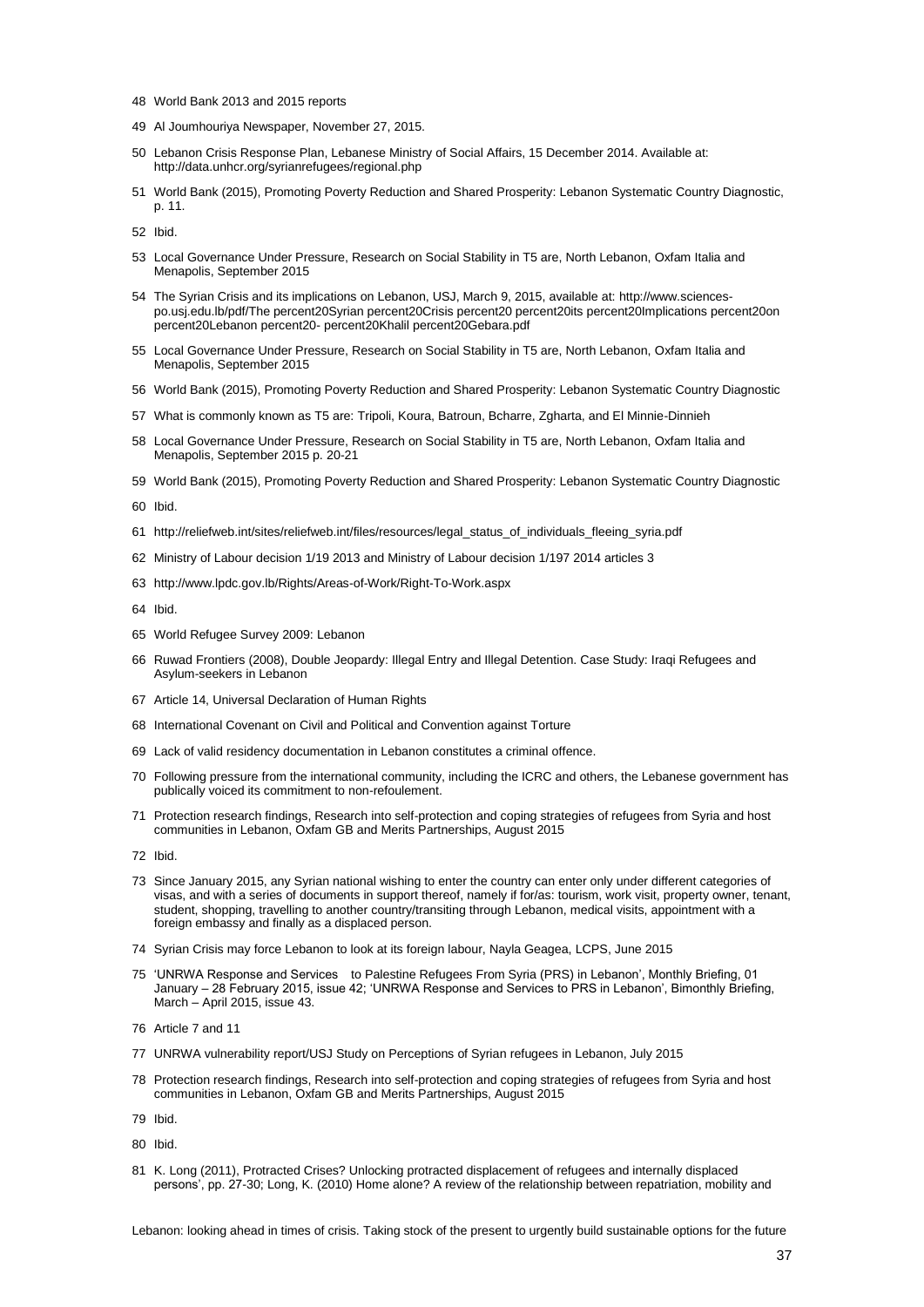durable solutions for refugees. Geneva: UNHCR, [http://www.unhcr.org/4b97afc49.html;](http://www.unhcr.org/4b97afc49.html) Chatty, D, and Mansour, C. (2011), Unlocking Protracted Displacement: An Iraqi Case Study, Refugee Survey Quarterly (2011)30 (4): 50- 83.doi: 10.1093/rsq/hdr012

- 82 Protection research findings, Research into self-protection and coping strategies of refugees from Syria and host communities in Lebanon, Oxfam GB and Merits Partnerships, August 2015
- 83 This form of detention falls under arbitrary detention according to the UN Working Group on Arbitrary Detention
- 84 UNRWA vulnerability assessment.
- 85 Oxfam protection analysis report, North, August 2015 and WFP website, news release, available at: [https://www.wfp.org/news/news-release/wfp-forced-make-deeper-cuts-food-assistance-syrian-refugees-due-lack](https://www.wfp.org/news/news-release/wfp-forced-make-deeper-cuts-food-assistance-syrian-refugees-due-lack-funding)[funding](https://www.wfp.org/news/news-release/wfp-forced-make-deeper-cuts-food-assistance-syrian-refugees-due-lack-funding) and WFP Lebanon situation report July 2015 available at: <http://documents.wfp.org/stellent/groups/public/documents/ep/wfp276565.pdf>
- 86 Protection research findings, Research into self-protection and coping strategies of refugees from Syria and host communities in Lebanon, Oxfam GB and Merits Partnerships, August 2015
- 87 Ibid.
- 88 Focus group discussions Local Governance Under Pressure, Research on Social Stability in T5 are, North Lebanon, Oxfam Italia and Menapolis, September 2015p. 24
- 89 Protection research findings, Research into self-protection and coping strategies of refugees from Syria and host communities in Lebanon, Oxfam GB and Merits Partnerships, August 2015
- 90 'Assessment of the Impact of Syrian Refugees in Lebanon and their Employment Profile', International Labour Organization Regional Office for the Arab States, 2013, p. 8-14. See also: 'Behind the Concrete Veil: Humanitarian needs of vulnerable crisis-affected refugee and host families in urban and peri-urban areas of Beirut and Mount Lebanon', Acted, May 2014.
- 91 UNRWA Vulnerability Assessment 2015
- 92 Protection research findings, Research into self-protection and coping strategies of refugees from Syria and host communities in Lebanon, Oxfam GB and Merits Partnerships, August 2015
- 93 Ibid.
- 94 Protection research findings, Research into self-protection and coping strategies of refugees from Syria and host communities in Lebanon, Oxfam GB and Merits Partnerships, August 2015
- 95 Travelling from Beirut to Damascus takes about 4 hours by land, from other parts of the country, closer ot the border, the travel is even shorter.
- 96 According to UNHCR, resettlement processes take between six to eighteen months depending on the country and specificities of the process. Emergency cases can be processed in three days.
- 97 World Bank (2015), Promoting Poverty Reduction and Shared Prosperity: Lebanon Systematic Country Diagnostic
- 98 The Syrian Crisis and its implications on Lebanon, USJ, March 9, 2015, available at: [http://www.sciences](http://www.sciences-po.usj.edu.lb/pdf/The%20Syrian%20Crisis%20%20its%20Implications%20on%20Lebanon%20-%20Khalil%20Gebara.pdf)[po.usj.edu.lb/pdf/The percent20Syrian percent20Crisis percent20 percent20its percent20Implications percent20on](http://www.sciences-po.usj.edu.lb/pdf/The%20Syrian%20Crisis%20%20its%20Implications%20on%20Lebanon%20-%20Khalil%20Gebara.pdf)  percent20Lebanon percent20- [percent20Khalil percent20Gebara.pdf](http://www.sciences-po.usj.edu.lb/pdf/The%20Syrian%20Crisis%20%20its%20Implications%20on%20Lebanon%20-%20Khalil%20Gebara.pdf)

99 Ibid.

- 100 Lebanon Crisis response Plan 2015-2016. Oxfam research on Poverty, inequality, and social protection in Lebanon, October 2015.
- 101 Unless specified, the term `discussion' refers to focus group discussions as well as in-depth interview.
- 102 Poverty, Inequality and Social Protection, Oxfam GB and American University of Beirut Issam Fares Institute for Public Policy, August 2015.
- 103 Executive summary: Lebanon's Economic and Social Assessment of the Syrian Crisis, The World Bank, available at[: http://www-](http://www-wds.worldbank.org/external/default/WDSContentServer/WDSP/IB/2013/09/24/000333037_20130924111238/Rendered/PDF/810980LB0box379831B00P14754500PUBLIC0.pdf)

[wds.worldbank.org/external/default/WDSContentServer/WDSP/IB/2013/09/24/000333037\\_20130924111238/Rende](http://www-wds.worldbank.org/external/default/WDSContentServer/WDSP/IB/2013/09/24/000333037_20130924111238/Rendered/PDF/810980LB0box379831B00P14754500PUBLIC0.pdf) [red/PDF/810980LB0box379831B00P14754500PUBLIC0.pdf](http://www-wds.worldbank.org/external/default/WDSContentServer/WDSP/IB/2013/09/24/000333037_20130924111238/Rendered/PDF/810980LB0box379831B00P14754500PUBLIC0.pdf)

104 Lebanese Ministry of Labour May 2015, World Bank figure is 220,00, UN OCHA goes as high as 324,000

- 105 http://www.unrwa.org/userfiles/2011012074253.pdf
- 106 Ibid and Protection research findings, Research into self-protection and coping strategies of refugees from Syria and host communities in Lebanon, Oxfam GB and Merits Partnerships, August 2015, and Poverty, Inequality and Social Protection, Oxfam GB and American University of Beirut Issam Fares Institute for Public Policy, August 2015
- 107 Protection research findings, Research into self-protection and coping strategies of refugees from Syria and host communities in Lebanon, Oxfam GB and Merits Partnerships, August 2015

108 Ibid p. 23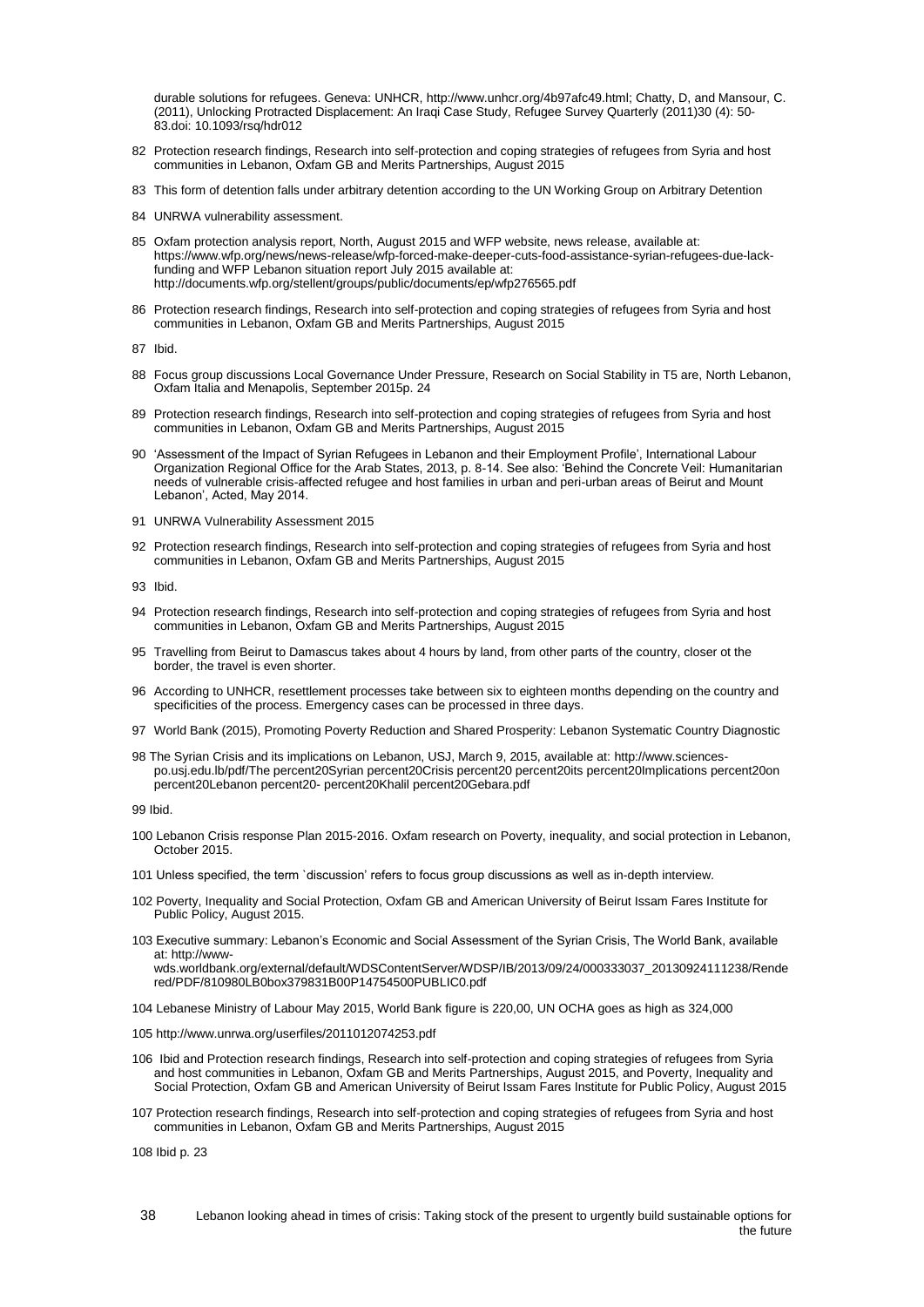- 109 Access to clinics is free of charge for beneficiaries of the NPTP (holders of the Halla card). Lebanese nonbeneficiaries have to pay LL 7,000 per visit.
- 110 The contribution to the fund is 23.5 percent of the wage, with 21.5 percent borne by the employer and 2 percent by the employee. (From Lebanon, Good Jobs Needed: The Role of Macro, Investment, Education, Labour, and Social Protection Policies, World Bank, July 2013)
- 111 Lebanon, Good Jobs Needed: The Role of Macro, Investment, Education, Labour, and Social Protection Policies, World Bank, July 2013

112 Ibid.

- 113 Discussions with respondents and local traders who give food items/medicines on credit categorically mentioned that no interest is charged on the borrowings. It is possible that there are some hidden costs that the research team was not able to identify.
- 114 Hidden,' because it is usually not mentioned by households unless specifically probed. The reason for this being that often loans are not paid on a regular basis with households repaying part sums when they need to borrow some more and have exhausted the other channels of borrowing. If the amount is large and from a single lender then there are higher chances of being mentioned clearly.
- 115 It may be noted that this poverty threshold is based on 2004-05 data and may not be relevant in the current context.
- 116 UNOCHA and REACH (2014), Informing host community target programming in Lebanon
- 117 Interviews from Poverty, Inequality and Social Protection, Oxfam GB and American University of Beirut Issam Fares Institute for Public Policy, August 2015
- 118 UNOCHA and REACH (2014), Informing host community target programming in Lebanon
- 119 Protracted refugee situations are defined as situations where refugees have been in exile for 5 years or more since the beginning of their displacement, 'without immediate prospects for implementation of durable solutions'. (UNHCR, Conclusion on Protracted Refugee Situations No.109 (LXI) – 2009, EXCOM Conclusions, 8 December 2009)
- 120 (...) mass influx situations may, inter alia, have some or all of the following characteristics: (i) considerable numbers of people arriving over an international border; (ii) a rapid rate of arrival; (iii) inadequate absorption or response capacity in host States, particularly during emergency; (iv) individual asylum procedures, where they exist, which are unable to deal with the assessment of such large numbers' EXCOM Conclusion No 100 on International Cooperation and Burden and Responsibility Sharing in Mass Influx Situations, 2004 at: <http://www.unhcr.org/41b041534.html>
- 121 K. Long (2011) Permanent crises? Unlocking the protracted displacement of refugees and internally displaced persons, Refugee Studies Centre, University of Oxford
- 122 Examples of other schemes include expedited family-based immigration processes, community sponsorship arrangements, academic scholarship opportunities, labour-based immigration opportunities and other options, while guaranteeing Syrian nationals rights in line with the Refugee Convention.

123 Ibid.

- 124 Sami Atallah, Raneem Bassiri, and Jana Harb. Municipal Finance must be reformed to address Lebanon's socioeconomic crisis, Lebanese Center for Policy Studies, April 2014
- 125 World Bank June 2015, p. 23 ').' Ibid p. 23
- 126 Lebanon ratified the following seven of the eight fundamental labour conventions: C098 Right to Organise and Collective Bargaining Convention, C029 Forced Labour Convention, C100 Equal Remuneration Convention, C105 Abolition of Forced Labour Convention, C111 Discrimination (Employment and Occupation) Convention, C138 Minimum Age Convention, C182 Worst Forms of Child Labour Convention